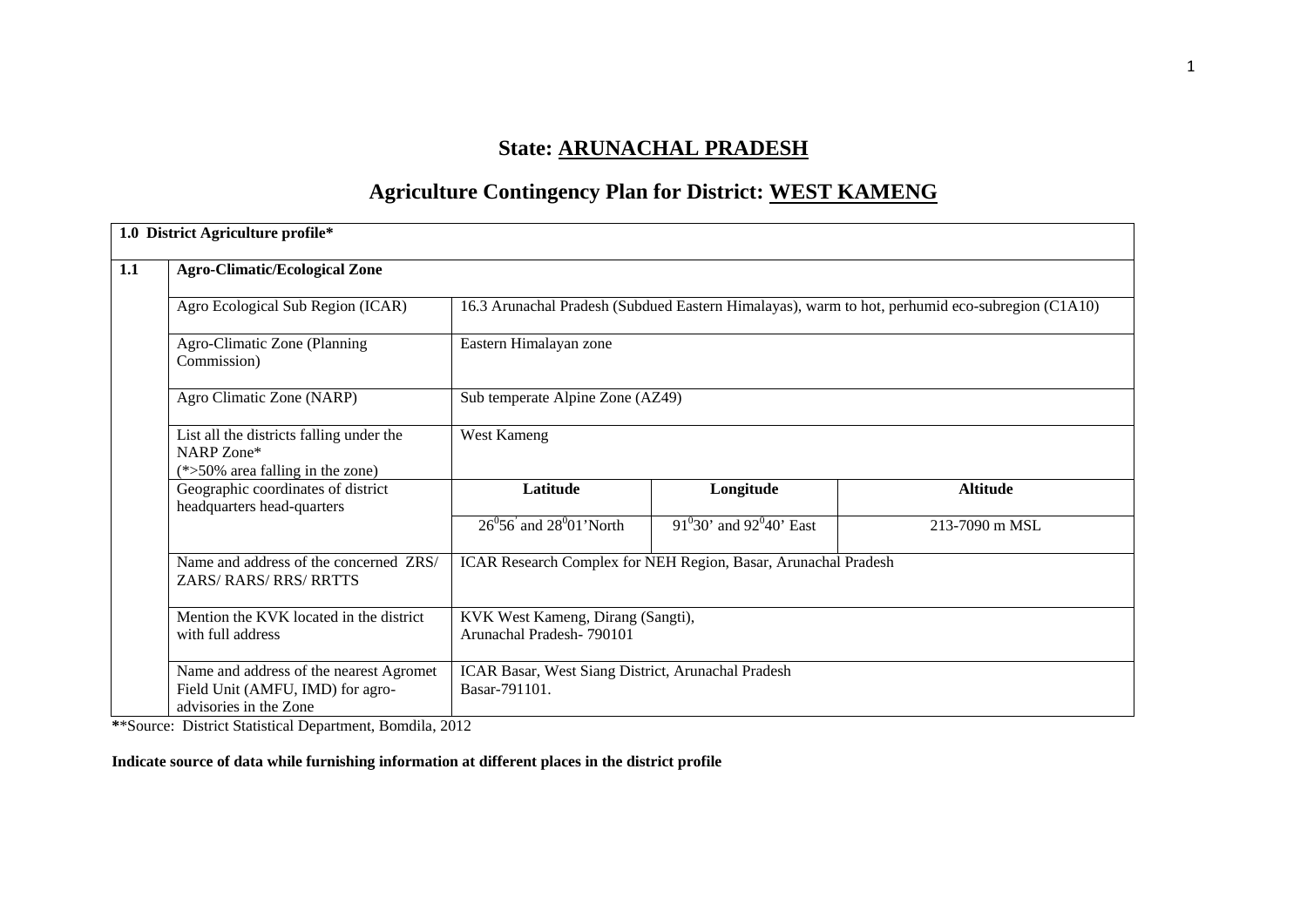| 1.2 | Rainfall <sup>*</sup>  | <b>Normal RF(mm)</b> | <b>Normal Rainy days</b><br>(number) | <b>Normal Onset</b><br>(specify week and<br>month) | <b>Normal Cessation</b><br>(specify week and month) |
|-----|------------------------|----------------------|--------------------------------------|----------------------------------------------------|-----------------------------------------------------|
|     | SW monsoon (June-Sep): | 1291.00              |                                      |                                                    |                                                     |
|     | NE Monsoon(Oct-Dec):   | 148.90               |                                      |                                                    |                                                     |
|     | Winter (Jan-February)  | 57.00                |                                      |                                                    |                                                     |
|     | Summer (March-May)     | 427.40               |                                      |                                                    |                                                     |
|     | Annual                 | 1924.30              |                                      |                                                    |                                                     |

\*Source: Hygromet Division, IMD, New Delhi (Data provide for the year 2013)

| 1.3 | Land use    | Geogra | Cultivable | Forest area | Land under   | Permanent | Cultivable | Land under | Barren and   | Current | Other   |
|-----|-------------|--------|------------|-------------|--------------|-----------|------------|------------|--------------|---------|---------|
|     | pattern of  | phical | area       |             | non-         | pastures  | wasteland  | Misc. tree | uncultivable | fallows | fallows |
|     | the         | Area   |            |             | agricultural |           |            | crops and  | land         |         |         |
|     | district    |        |            |             | use          |           |            | groves     |              |         |         |
|     | (latest     |        |            |             |              |           |            |            |              |         |         |
|     | statistics) |        |            |             |              |           |            |            |              |         |         |
|     |             |        |            |             |              |           |            |            |              |         |         |
|     | Area        | 742.2  | 13.49      | 575.3       | 0.88         | 0.85      | 4.02       | .06        | 0.65         | 1.12    | 1.64    |
|     | ('000 ha)   |        |            |             |              |           |            |            |              |         |         |
|     |             |        |            |             |              |           |            |            |              |         |         |

\*Source: Directorate of Economics and Statistics, Ministry of Agriculture, Govt. of. India. (Data provided for the year 2011-12)

| 1.4 | Major Soils (common names like red sandy loam deep | Area ('000 ha)**                                                   | Percent (%) of total geographical area                                     |  |  |  |  |
|-----|----------------------------------------------------|--------------------------------------------------------------------|----------------------------------------------------------------------------|--|--|--|--|
|     | soils (etc.,) $*$                                  |                                                                    |                                                                            |  |  |  |  |
|     | 1. Loam to clay loam                               |                                                                    |                                                                            |  |  |  |  |
|     | 2. Loam to sandy loam                              |                                                                    |                                                                            |  |  |  |  |
|     | 3. Loam to loamy sand                              |                                                                    |                                                                            |  |  |  |  |
|     | 4. Loam to sandy clay loam                         |                                                                    |                                                                            |  |  |  |  |
|     | 5. Loam to strong clay loam                        |                                                                    |                                                                            |  |  |  |  |
|     | 6. Loam                                            |                                                                    |                                                                            |  |  |  |  |
|     | 7. Silt clay loam to clay loam                     |                                                                    |                                                                            |  |  |  |  |
|     |                                                    | Sandy loam, acidic soil, red soil, medium to low fertile           |                                                                            |  |  |  |  |
|     |                                                    | (Source: Farming Systems of North East India, ZPD, Zone-III)       |                                                                            |  |  |  |  |
|     |                                                    | Soil pH : 4.4-7.6 (Source: ICAR, Rice Knowledge Management Portal) |                                                                            |  |  |  |  |
|     |                                                    |                                                                    | Organic Carbon %: 0.23-6.0(Source: ICAR, Rice Knowledge Management Portal) |  |  |  |  |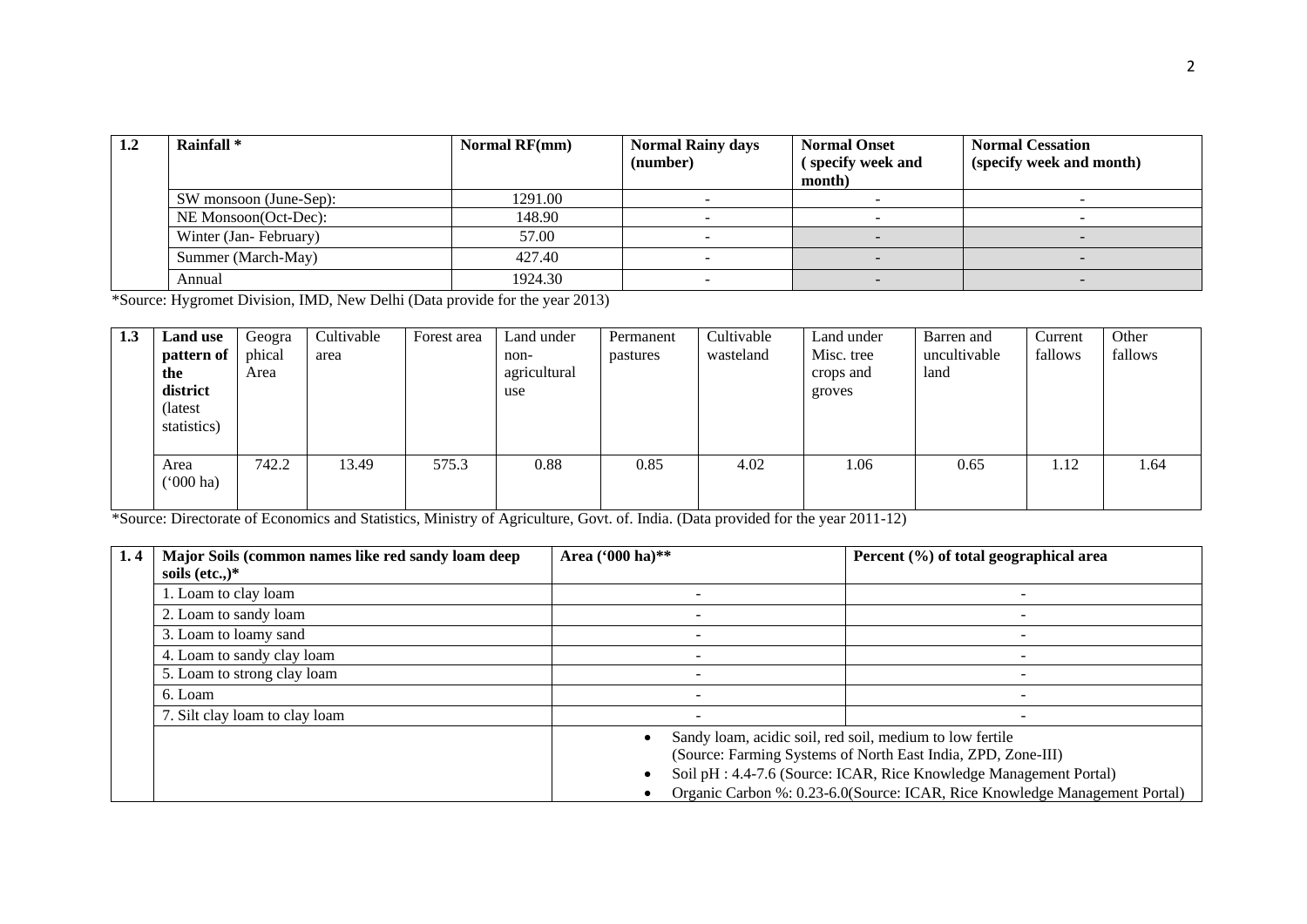\* mention colour, depth and texture (heavy, light, sandy, loamy, clayey etc) and give vernacular name, if any, in brackets (data source: Soil Resource Maps of NBSS & LUP); \*\* Pl. give the details of the major soils occupying more than 5% of total geographical area. Degree of soil acidity (pH) may also be indicated

| 1.5 | <b>Agricultural land use</b> | Area ('000 ha) | Cropping intensity % |
|-----|------------------------------|----------------|----------------------|
|     | Net sown area                | 5.65           | 131.03%              |
|     | Area sown more than once     |                |                      |
|     | Gross cropped area           | -. ا           |                      |

\*Source: Directorate of Economics and Statistics, Ministry of Agriculture, Govt. of. India. (Data provided for the year 2011-12)

| 1.6 | <b>Irrigation</b>                                                                                   | Area ('000 ha)           |                          |                                                                                                |  |  |  |  |  |  |
|-----|-----------------------------------------------------------------------------------------------------|--------------------------|--------------------------|------------------------------------------------------------------------------------------------|--|--|--|--|--|--|
|     | Net irrigated area                                                                                  | 1.07                     |                          |                                                                                                |  |  |  |  |  |  |
|     | Gross irrigated area                                                                                |                          |                          |                                                                                                |  |  |  |  |  |  |
|     | Rainfed area                                                                                        | ٠                        |                          |                                                                                                |  |  |  |  |  |  |
|     | <b>Sources of Irrigation</b>                                                                        | Number                   | Area ('000 ha)           | Percentage of total irrigated area                                                             |  |  |  |  |  |  |
|     | Canals                                                                                              | 107                      |                          |                                                                                                |  |  |  |  |  |  |
|     | Tanks                                                                                               | $\blacksquare$           | $\blacksquare$           | $\overline{\phantom{a}}$                                                                       |  |  |  |  |  |  |
|     | Open wells                                                                                          | $\sim$                   | $\blacksquare$           | $\overline{\phantom{a}}$                                                                       |  |  |  |  |  |  |
|     | Bore wells                                                                                          | $\blacksquare$           | $\overline{\phantom{a}}$ |                                                                                                |  |  |  |  |  |  |
|     | Lift irrigation schemes                                                                             | ÷.                       | ÷.                       | $\overline{\phantom{0}}$                                                                       |  |  |  |  |  |  |
|     | Micro-irrigation                                                                                    | 24                       | $\overline{\phantom{a}}$ | $\overline{\phantom{a}}$                                                                       |  |  |  |  |  |  |
|     | Other sources (please specify)<br>Ponds, river                                                      | $\sim$                   | $\overline{\phantom{a}}$ | $\overline{\phantom{a}}$                                                                       |  |  |  |  |  |  |
|     | <b>Total Irrigated Area</b>                                                                         |                          |                          |                                                                                                |  |  |  |  |  |  |
|     | Pump sets                                                                                           | 10 (Electrical)          |                          |                                                                                                |  |  |  |  |  |  |
|     | No. of Tractors                                                                                     | 06                       |                          |                                                                                                |  |  |  |  |  |  |
|     | Groundwater availability and use*<br>(Data source: State/Central Ground<br>water Department /Board) | No. of blocks/Tehsils    | $(\%)$ area              | Quality of water (specify the problem such as high<br>levels of arsenic, fluoride, saline etc) |  |  |  |  |  |  |
|     | Over exploited                                                                                      | $\overline{\phantom{a}}$ | $\overline{\phantom{a}}$ | $\overline{\phantom{a}}$                                                                       |  |  |  |  |  |  |
|     | Critical                                                                                            | $\equiv$                 |                          |                                                                                                |  |  |  |  |  |  |
|     | Semi-critical                                                                                       | ۰                        | $\overline{\phantom{0}}$ | $\overline{\phantom{0}}$                                                                       |  |  |  |  |  |  |
|     | Safe                                                                                                | $\overline{\phantom{a}}$ | $\overline{\phantom{a}}$ | $\overline{\phantom{0}}$                                                                       |  |  |  |  |  |  |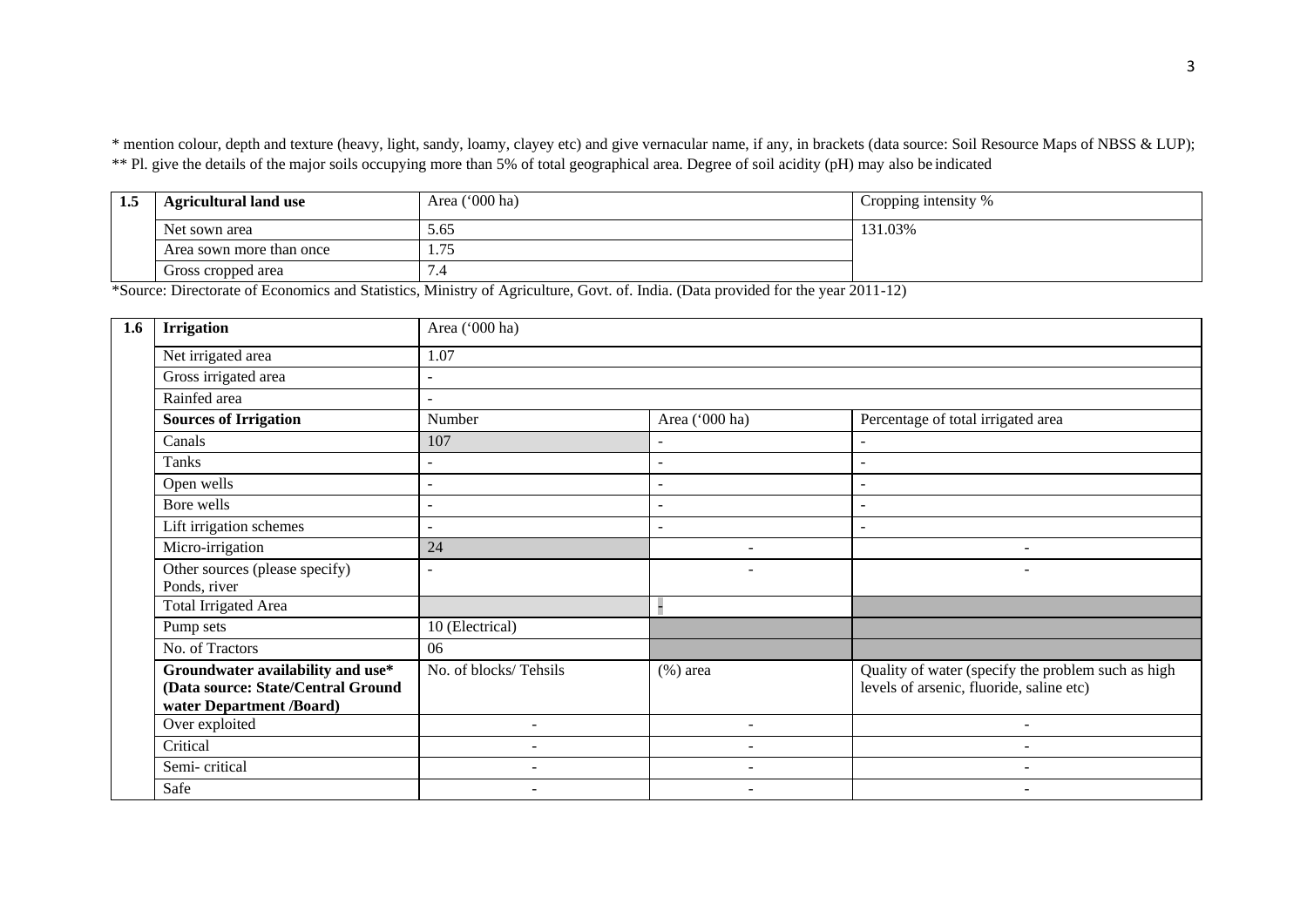| Wastewater availability and use                                                                               |  |  |  |  |  |  |
|---------------------------------------------------------------------------------------------------------------|--|--|--|--|--|--|
| Ground water quality                                                                                          |  |  |  |  |  |  |
| *over-exploited: groundwater utilization > 100%; critical: $90-100\%$ ; semi-critical: $70-90\%$ ; safe: <70% |  |  |  |  |  |  |

| 1.6. a. | <b>Fertilizer and Pesticides use</b>                         | Type                                                         | Total quantity (Kg/ha) |  |
|---------|--------------------------------------------------------------|--------------------------------------------------------------|------------------------|--|
|         | Fertilizers* (per capita fertilizer<br>consumption in kg/ha) | N:P:K                                                        |                        |  |
| 2       | Chemical Pesticides*                                         | Insecticides<br>Fungicides<br>Weedicides<br>Others (specify) |                        |  |

\* If break up is not available, indicate total quantity used in the district for any recent year, mention here the year and source of statistic

## **1.7 Area under major field crops & horticulture (as per latest figures) (Specify year 2012-13)**

| 1.7 | S.No. | Major<br>field crops |                          | Area ('000 ha)           |              |                          |                          |                          |                          |                              |                          |                    |
|-----|-------|----------------------|--------------------------|--------------------------|--------------|--------------------------|--------------------------|--------------------------|--------------------------|------------------------------|--------------------------|--------------------|
|     |       | cultivated           |                          | <b>Kharif</b>            |              |                          | Rabi                     |                          |                          | <b>Pre-Kharif</b>            |                          |                    |
|     |       |                      | <b>Irrigated</b>         | <b>Rainfed</b>           | <b>Total</b> | <b>Irrigated</b>         | Rainfed                  | <b>Total</b>             | <b>Irrigated</b>         | <b>Rainfed</b>               | <b>Total</b>             | <b>Grand</b> total |
|     |       | Paddy                | $\overline{\phantom{a}}$ | 0.86                     | 0.86         | $\overline{\phantom{a}}$ | ۰                        | $\overline{\phantom{0}}$ | $\overline{\phantom{a}}$ | $\overline{\phantom{0}}$     | $\overline{\phantom{a}}$ | 0.86               |
|     | 2     | Wheat                | $\overline{a}$           | $\overline{\phantom{a}}$ | $\sim$       | $\overline{\phantom{a}}$ | 0.016                    | 0.016                    | $\overline{\phantom{a}}$ | -                            | $\overline{\phantom{a}}$ | 0.016              |
|     | 3     | Maize                | $\overline{\phantom{0}}$ | 283.2                    | 283.2        | $\overline{\phantom{0}}$ | $\overline{\phantom{0}}$ | $\overline{\phantom{0}}$ | -                        | $\qquad \qquad \blacksquare$ | $\overline{\phantom{a}}$ | 283.2              |
|     | 4     | Millets              | $\overline{\phantom{a}}$ | 0.97                     | 0.97         | $\overline{\phantom{0}}$ | ۰                        | $\overline{\phantom{0}}$ | -                        | -                            | $\overline{\phantom{a}}$ | 0.97               |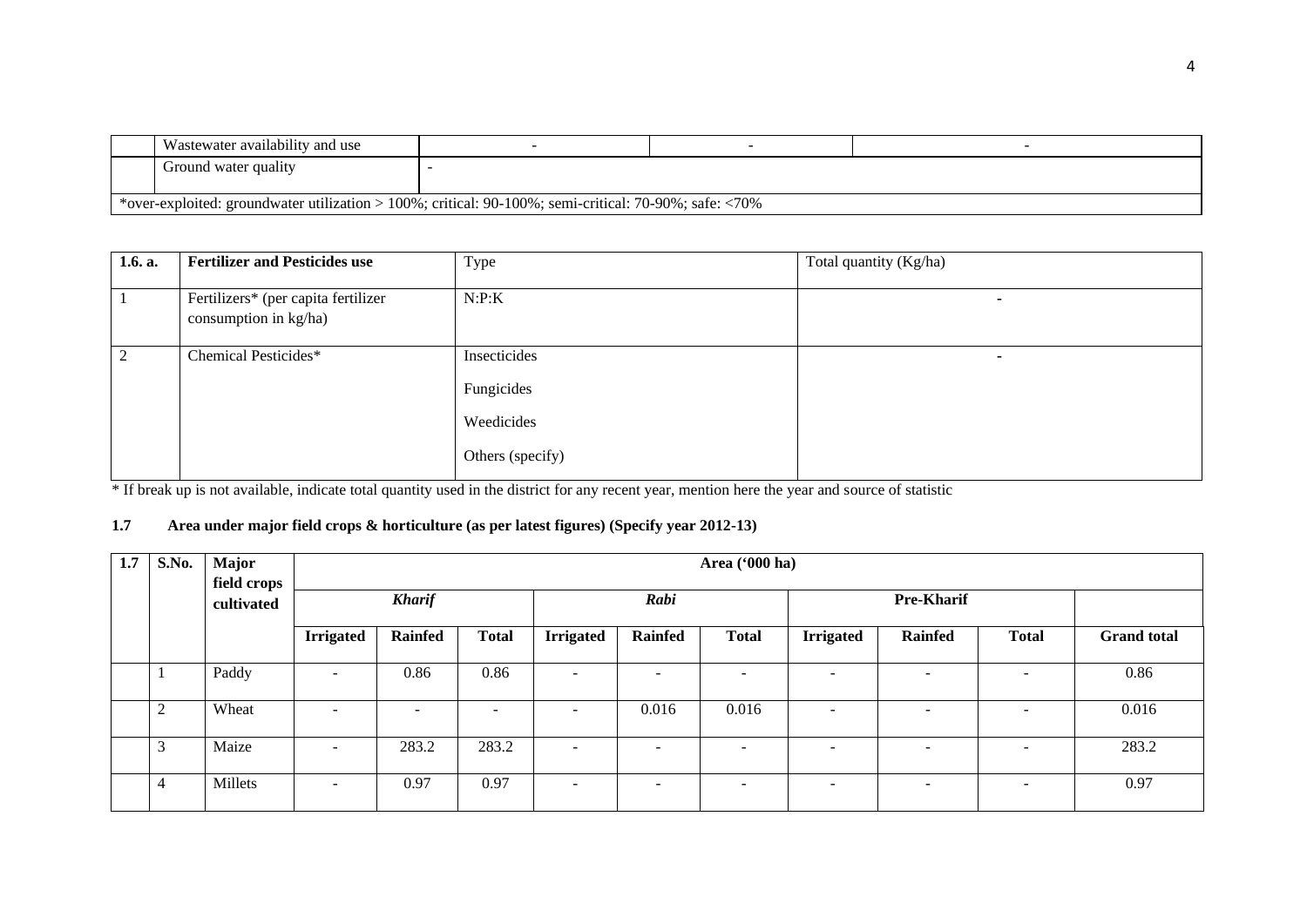|         | Pulses    | $\overline{\phantom{a}}$ | 0.34                     | 0.34 | -      | $\overline{\phantom{0}}$ | -                        |       |                          | 0.34  |
|---------|-----------|--------------------------|--------------------------|------|--------|--------------------------|--------------------------|-------|--------------------------|-------|
|         |           |                          |                          |      |        |                          |                          |       |                          |       |
| O       | Oilseed   | $\overline{\phantom{a}}$ | $\overline{\phantom{0}}$ | -    | 0.16   | 0.16                     | $\overline{\phantom{a}}$ |       | $\overline{\phantom{a}}$ | 0.16  |
|         |           |                          |                          |      |        |                          |                          |       |                          |       |
|         | Sugarcane | $\overline{\phantom{0}}$ | 0.30                     | -    | $\sim$ | $\overline{\phantom{a}}$ | -                        | 0.05  | 0.05                     | 0.05  |
|         |           |                          |                          |      |        |                          |                          |       |                          |       |
| $\circ$ | Potato    | -                        | $\overline{\phantom{0}}$ | -    | -      | -                        |                          | 0.055 | 0.055                    | 0.055 |
|         |           |                          |                          |      |        |                          |                          |       |                          |       |
|         |           |                          |                          |      |        |                          |                          |       |                          |       |
|         |           |                          |                          |      |        |                          |                          |       |                          |       |

Source: Farming Systems of North East India, ZPD, Zone-III (2013-14)

| S.No.          | <b>Horticulture crops - Fruits</b>       | Area ('000 ha) |                          |                |  |  |  |  |
|----------------|------------------------------------------|----------------|--------------------------|----------------|--|--|--|--|
|                |                                          | <b>Total</b>   | <b>Irrigated</b>         | <b>Rainfed</b> |  |  |  |  |
| $\perp$        | Orange                                   | 0.136          | $\sim$                   | 0.136          |  |  |  |  |
| $\overline{c}$ | Apple                                    | 3.430          | $\overline{\phantom{a}}$ | 3.430          |  |  |  |  |
| 3              | Kiwi                                     | 1.172          | ٠                        | 1.172          |  |  |  |  |
| $\overline{4}$ | Walnut                                   | 0.260          | $\sim$                   | 0.260          |  |  |  |  |
| 5              | Plum                                     | 0.002          | $\overline{\phantom{a}}$ | 0.002          |  |  |  |  |
| Others         | Pears                                    | 0.040          | ٠                        | 0.040          |  |  |  |  |
| (specify)      | Banana                                   | 0.001          | $\overline{\phantom{a}}$ | 0.001          |  |  |  |  |
|                | Horticulture crops - Vegetables / spices | <b>Total</b>   | <b>Irrigated</b>         | <b>Rainfed</b> |  |  |  |  |
|                | Chilli                                   | 0.001          | $\overline{\phantom{a}}$ | 0.001          |  |  |  |  |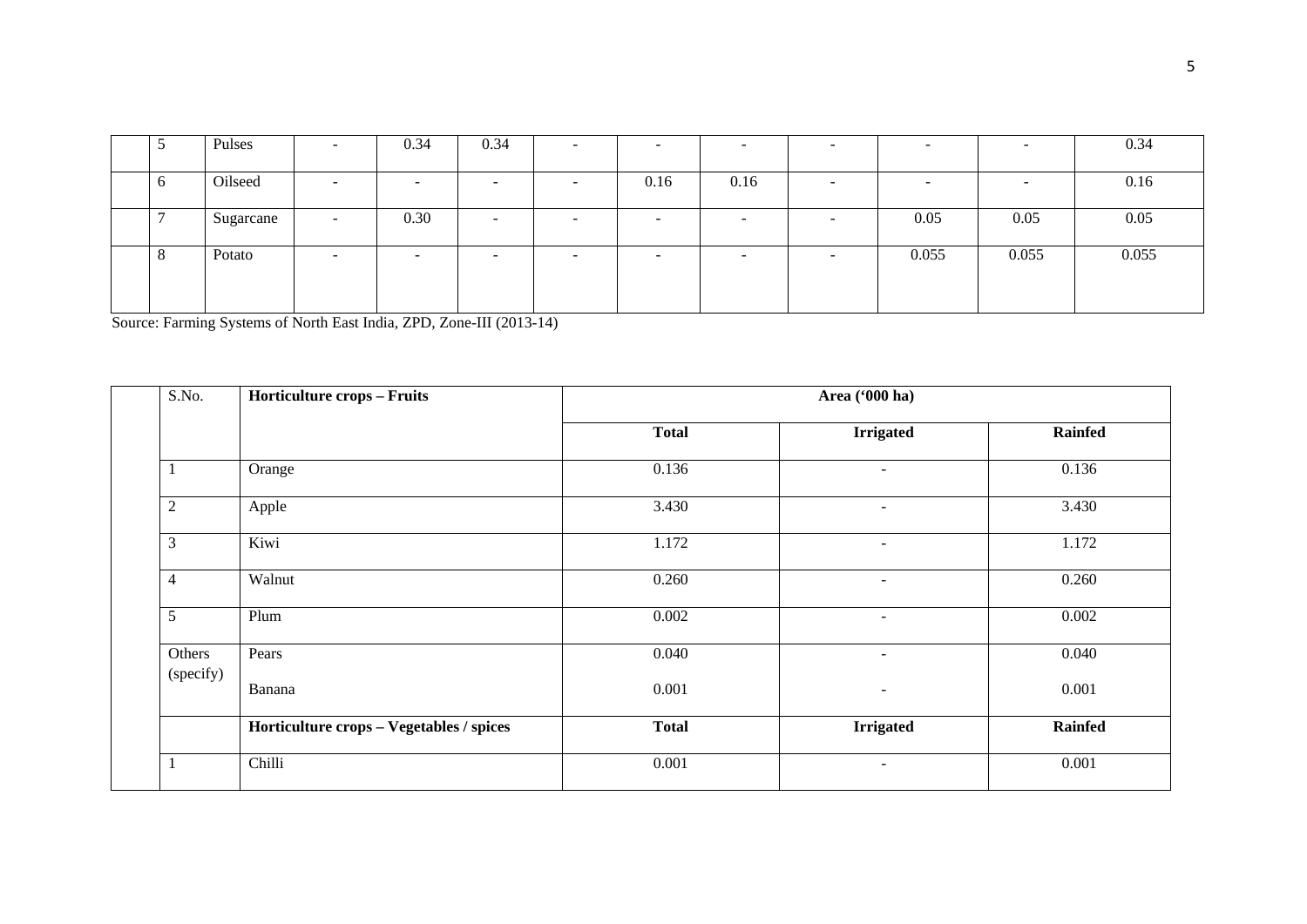| $\overline{2}$      | Ginger                                                                                                                                    | 0.007                | $\sim$                   | 0.007                |
|---------------------|-------------------------------------------------------------------------------------------------------------------------------------------|----------------------|--------------------------|----------------------|
| $\mathfrak{Z}$      | Vegetables                                                                                                                                | 0.060                | $\sim$                   | 0.060                |
| Others<br>(specify) | Cut flowers                                                                                                                               | 0.0008               | $\sim$                   | 0.0008               |
|                     | <b>Medicinal and Aromatic crops</b>                                                                                                       | <b>Total</b>         | <b>Irrigated</b>         | <b>Rainfed</b>       |
| $\mathbf{1}$        | Large cardamom                                                                                                                            | 3.451                | $\blacksquare$           | 3.451                |
| $\overline{c}$      | <b>Black Pepper</b>                                                                                                                       | 1.028                | $\blacksquare$           | 1.028                |
| $\mathfrak{Z}$      | Other spices                                                                                                                              | 9.986                | $\blacksquare$           | 9.986                |
| Others<br>(specify) |                                                                                                                                           |                      |                          |                      |
|                     | <b>Plantation crops</b>                                                                                                                   |                      |                          |                      |
|                     | <b>Fodder crops</b>                                                                                                                       | <b>Total</b>         | <b>Irrigated</b>         | <b>Rainfed</b>       |
| $\mathbf{1}$        | NA                                                                                                                                        | NA                   | NA                       | NA                   |
| Others<br>(Specify) |                                                                                                                                           | $\blacksquare$       | $\blacksquare$           | $\blacksquare$       |
|                     | Total fodder crop area                                                                                                                    | $\ddot{\phantom{1}}$ | $\overline{\phantom{a}}$ | ÷,                   |
|                     | Grazing land, reserve areas etc                                                                                                           | 1.461                | $\overline{\phantom{a}}$ | 1.461                |
|                     | Availability of unconventional feeds/by<br>products eg., breweries waste, food<br>processing, fermented feeds bamboo shoots,<br>fish etcs | $\blacksquare$       | $\blacksquare$           | $\ddot{\phantom{1}}$ |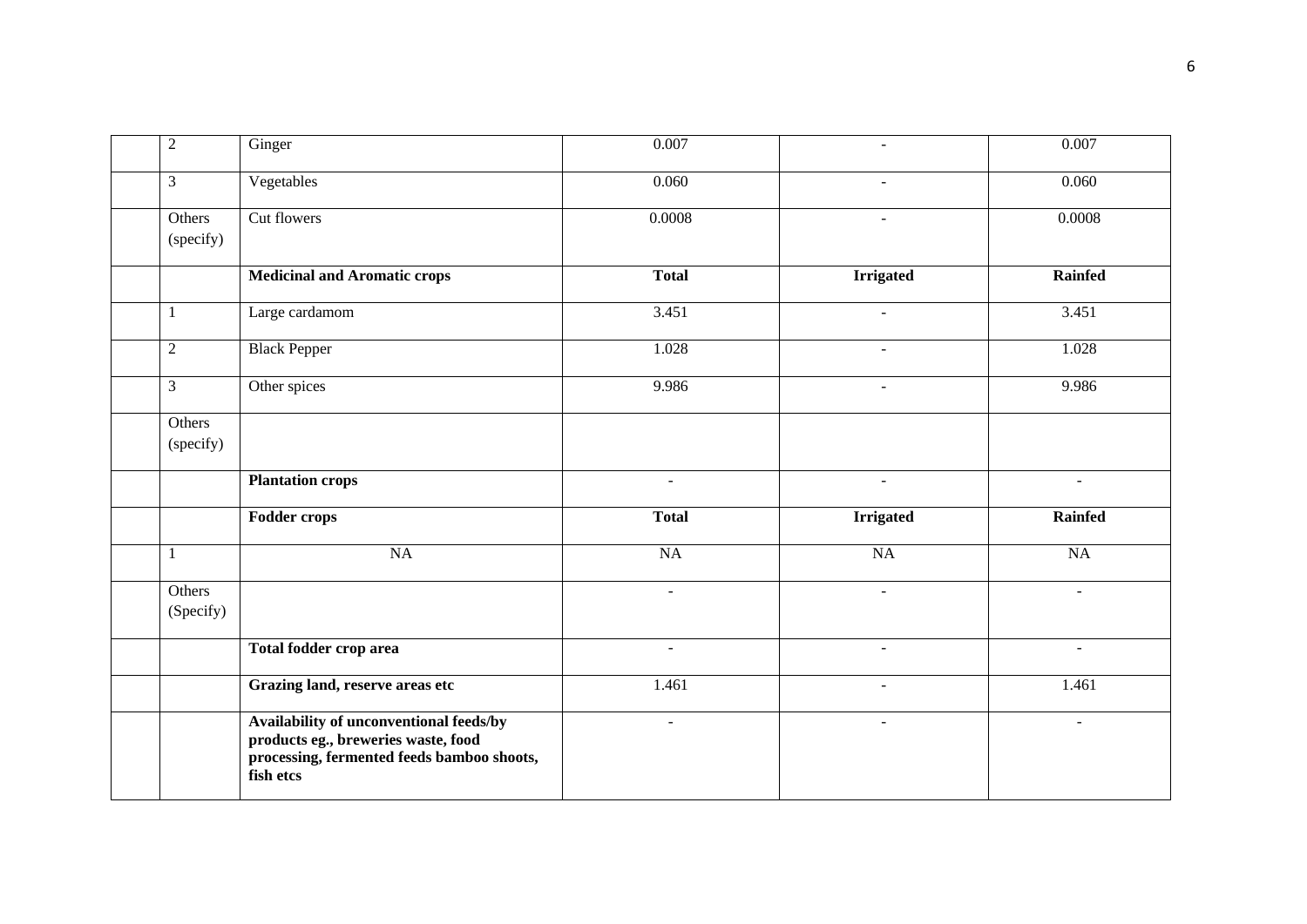|  | Sericulture etc                                              |  |  |
|--|--------------------------------------------------------------|--|--|
|  | Other agro enterprises (mushroom<br>cultivation etc specify) |  |  |
|  | <b>Others (specify)</b>                                      |  |  |

Source: Department of Horticulture, West Kameng, Bomdila (2014-15)

Source: Deptt. of AH & Vety., Bomdila, West Kameng (2013)

|                  | <b>Livestock</b>               | <b>Male</b> ('000)       | Female ('000)                                           | <b>Total ('000)</b>       |
|------------------|--------------------------------|--------------------------|---------------------------------------------------------|---------------------------|
| 1.8              | Indigenous cattle              | $\overline{\phantom{a}}$ | $\overline{\phantom{0}}$                                | 23.012                    |
|                  | Improved / Crossbred cattle    |                          | $\overline{\phantom{0}}$                                | $\overline{\phantom{a}}$  |
|                  | Buffaloes (local low yielding) |                          | $\overline{\phantom{a}}$                                | 0.008                     |
|                  | <b>Improved Buffaloes</b>      |                          | $\overline{\phantom{0}}$                                | $\overline{\phantom{a}}$  |
|                  | Goat                           |                          |                                                         | 18.956                    |
|                  | Sheep                          |                          |                                                         | 3.539                     |
|                  | Pig                            | $\overline{\phantom{0}}$ | $\overline{\phantom{0}}$                                | 6.702                     |
|                  | Mithun                         |                          | $\overline{\phantom{0}}$                                | 2.988                     |
|                  | Yak                            |                          |                                                         | 3.988                     |
|                  | Horses/Ponies                  |                          |                                                         | 2.458                     |
|                  | Others (Dog)                   |                          | $\overline{\phantom{a}}$                                | 4.039                     |
|                  | Commercial dairy farms         |                          | $\overline{\phantom{a}}$                                |                           |
|                  | (Number)                       |                          |                                                         |                           |
| 1.9 <sub>2</sub> | <b>Poultry</b>                 | No. of farms             |                                                         | Total No. of birds ('000) |
|                  | Commercial                     |                          | 42.295 (Statistical Abstract of Arunachal Pradesh-2011) |                           |
|                  | Backyard                       |                          |                                                         |                           |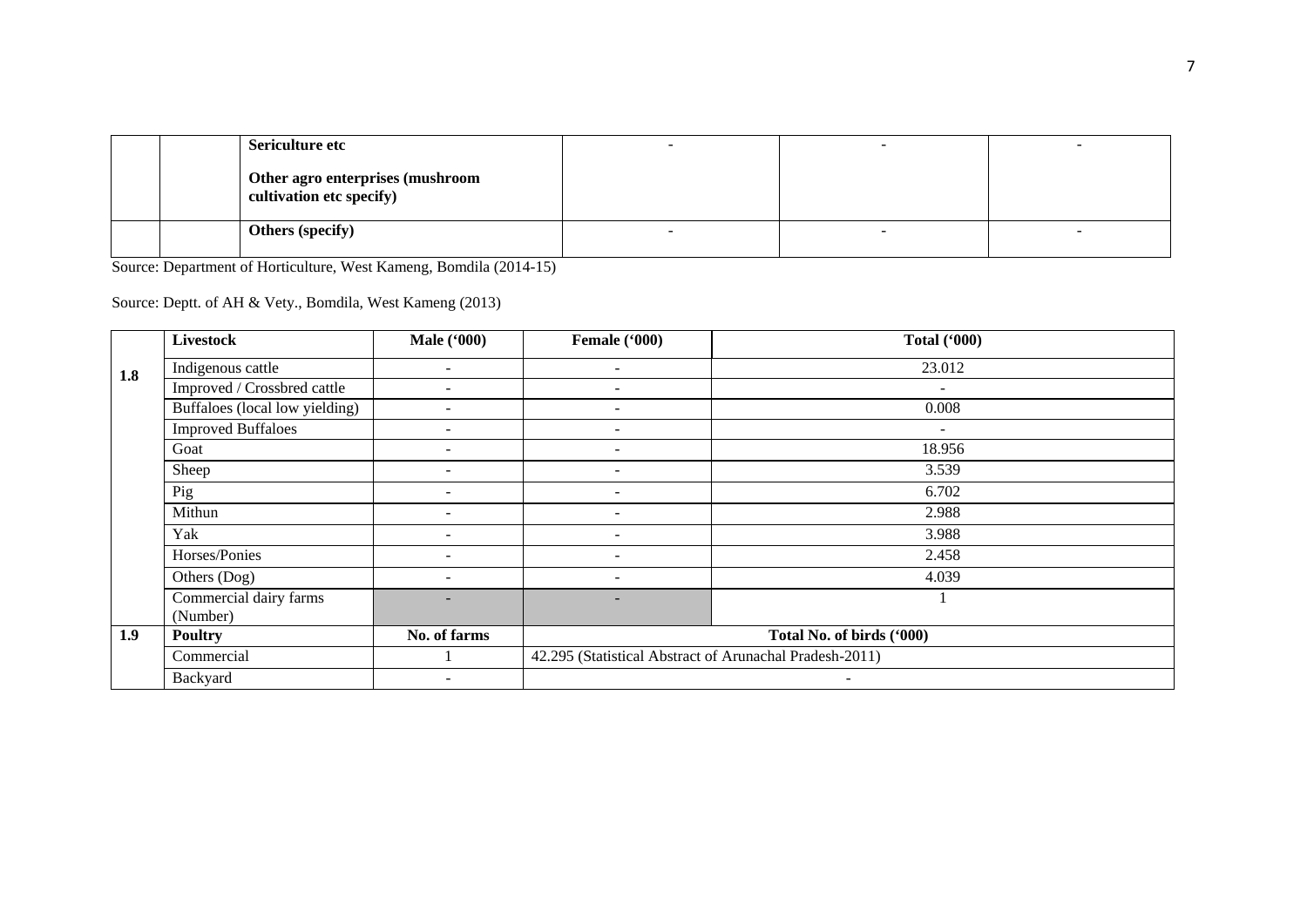| i) Marine (Data<br>Source: Fisheries                   | No. of<br>fishermen |                        | <b>Boats</b>           |                                          |                          | <b>Nets</b>                                               | Storage facilities (Ice plants etc.) |
|--------------------------------------------------------|---------------------|------------------------|------------------------|------------------------------------------|--------------------------|-----------------------------------------------------------|--------------------------------------|
| Department)                                            |                     | Mechanized             | Non-<br>mechanized     | Mechanized<br>(Trawl nets,<br>Gill nets) |                          | Non-mechanized<br>(Shore Seines, Stake)<br>$&$ trap nets) |                                      |
| ii) Inland (Data<br>Source: Fisheries                  |                     | No. Farmer owned ponds |                        | <b>No. of Reservoirs</b>                 |                          | No. of village tanks                                      |                                      |
| Department)                                            |                     | 225                    |                        | <b>NA</b>                                |                          |                                                           | $\overline{\phantom{a}}$             |
| <b>B.</b> Culture                                      |                     |                        |                        |                                          |                          |                                                           |                                      |
|                                                        |                     |                        |                        |                                          |                          |                                                           |                                      |
|                                                        |                     |                        | Water Spread Area (ha) |                                          | Yield<br>(t/ha)          |                                                           | Production ('000 tons)               |
| i) Brackish water                                      |                     |                        |                        |                                          | $\overline{\phantom{0}}$ |                                                           | $\overline{\phantom{a}}$             |
| ii) Fresh water (Data Source: Fisheries<br>Department) |                     |                        | $\blacksquare$         |                                          | $\overline{\phantom{0}}$ |                                                           | 1.41 lakh MT                         |

# **1.10 Fisheries** (Data source: District Statistics Office, Bomdila, 2012)

# **1.11 Production and Productivity of major crops** (2010-11)

| 1.11                                                              | Name of crop |                       | <b>Kharif</b>           |                       | Rabi                    | Pre-kharif            |                         | <b>Total</b>          |                         | Crop<br>residue as<br>fodder<br>$(000 \text{ tons})$ |
|-------------------------------------------------------------------|--------------|-----------------------|-------------------------|-----------------------|-------------------------|-----------------------|-------------------------|-----------------------|-------------------------|------------------------------------------------------|
|                                                                   |              | Production<br>(000 t) | Productivity<br>(kg/ha) | Production<br>(000 t) | Productivity<br>(kg/ha) | Production<br>(000 t) | Productivity<br>(kg/ha) | Production<br>(000 t) | Productivity<br>(kg/ha) |                                                      |
| Major Field crops (Crops to be identified based on total acreage) |              |                       |                         |                       |                         |                       |                         |                       |                         |                                                      |
| Crop <sub>1</sub>                                                 | Paddy        | .322                  | 1384                    |                       | -                       |                       |                         | 1.322                 | 1384                    |                                                      |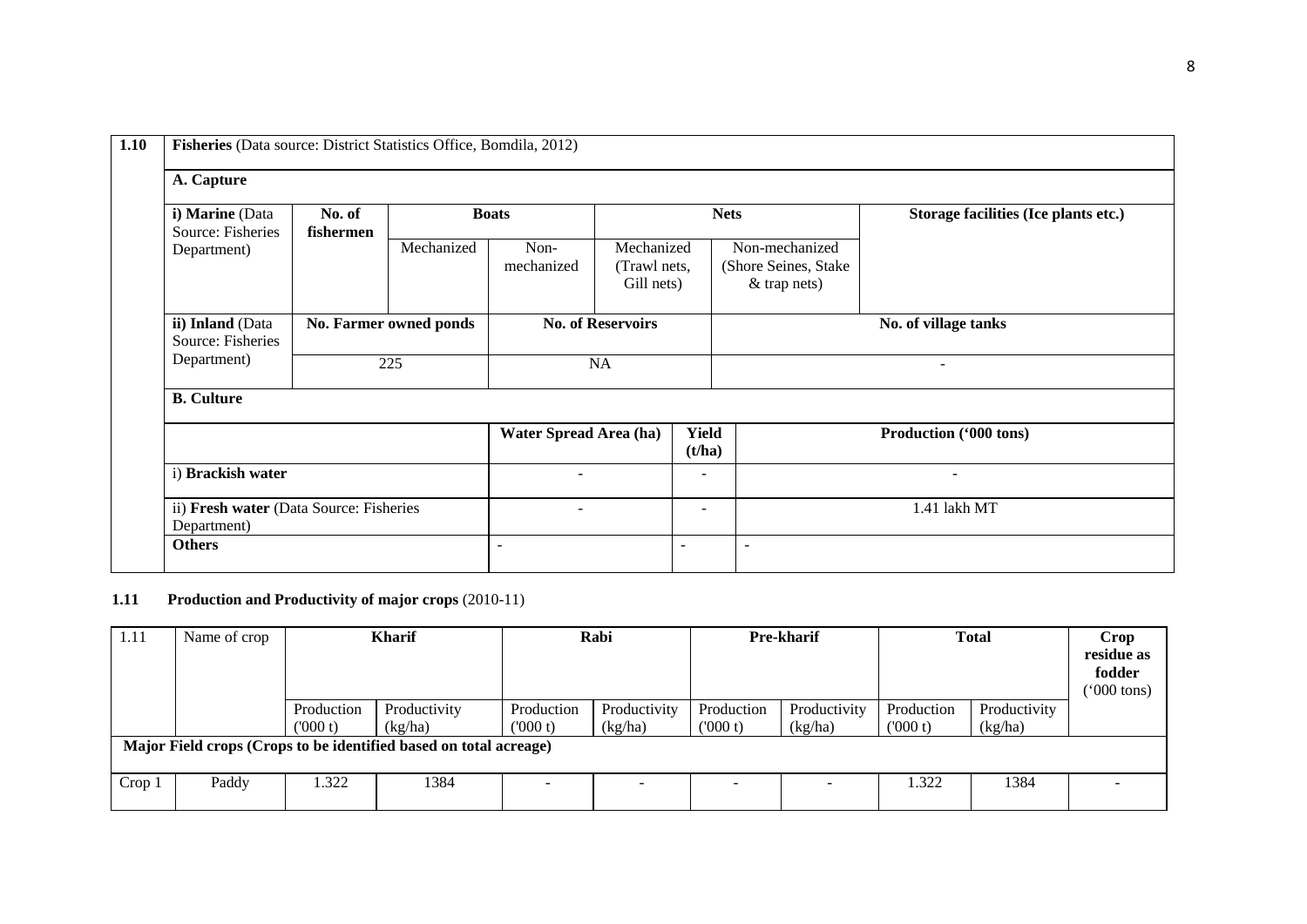| Crop 2     | Maize    | 5.136          | 1629                                                                                                                    | $\omega$       | $\blacksquare$ | $\omega$       | $\sim$               | 5.136 | 1629    | $\blacksquare$           |
|------------|----------|----------------|-------------------------------------------------------------------------------------------------------------------------|----------------|----------------|----------------|----------------------|-------|---------|--------------------------|
| Crop 3     | Millets  | $\sim$         | $\mathcal{L}$                                                                                                           | 1.091          | 9800           | $\omega$       | $\sim$               | 1.091 | 9800    | $\sim$                   |
| Crop 4     | Wheat    | $\equiv$       | $\blacksquare$                                                                                                          | 0.871          | 1154           | $\blacksquare$ | $\omega$             | 0.871 | 1154    | $\sim$                   |
| Crop 5     | Pulses   |                | $\ddot{\phantom{1}}$                                                                                                    | 0.468          | 1098           | $\blacksquare$ | $\ddot{\phantom{1}}$ | 0.468 | 1098    |                          |
| Crop 6     | Potato   | $\sim$         | $\omega$                                                                                                                | $\blacksquare$ | $\sim$         | 3.593          | 8000                 | 3.593 | 8000    |                          |
| Others     | Oilseeds | 0.235          | 1145                                                                                                                    | $\blacksquare$ | $\blacksquare$ | $\blacksquare$ |                      | 0.235 | 1145    | $\sim$                   |
|            |          |                | Major Horticultural crops (Crops to be identified based on total acreage)(Average of 3 years 2012-13, 2013-14, 2014-15) |                |                |                |                      |       |         |                          |
| Crop 1     | Apple    | 6.192          | 1830.20                                                                                                                 |                |                | $\blacksquare$ |                      | 6.192 | 1830.20 | $\blacksquare$           |
| Crop 2     | Kiwi     | $\blacksquare$ | $\sim$                                                                                                                  | 3.905          | 3350.07        | ٠              | $\blacksquare$       | 3.905 | 3350.07 |                          |
| Crop 3     | Walnut   | $\sim$         | $\overline{a}$                                                                                                          | 1.206          | 4889.93        | $\blacksquare$ | $\blacksquare$       | 1.206 | 4889.93 |                          |
| Crop 4     | Orange   | $\blacksquare$ | $\blacksquare$                                                                                                          | 0.818          | 6344.03        | $\blacksquare$ | ä,                   | 0.818 | 6344.03 |                          |
| Crop 5     | Peach    | 0.055          | 2761.50                                                                                                                 | $\equiv$       | $\blacksquare$ | $\blacksquare$ | $\blacksquare$       | 0.055 | 2761.50 |                          |
| Crop 6     | Plum     | 0.056          | 2776.00                                                                                                                 | $\mathbf{r}$   | $\blacksquare$ | $\blacksquare$ | $\blacksquare$       | 0.056 | 2776.00 |                          |
| Crop 7     | Pear     | $\sim$         | $\mathbf{r}$                                                                                                            | 0.109          | 2696.40        | $\omega$       | $\sim$               | 0.109 | 2696.40 | $\sim$                   |
| Crop 8     | Ginger   | 0.024          | 3364.29                                                                                                                 | $\blacksquare$ | $\blacksquare$ | $\blacksquare$ | $\omega$             | 0.024 | 3364.29 | $\overline{\phantom{a}}$ |
| Crop 9     | Cabbage  | $\blacksquare$ | $\sim$                                                                                                                  | 0.604          | 4116.52        | $\blacksquare$ | $\sim$               | 0.604 | 4116.52 | $\sim$                   |
| Crop<br>10 | Chilli   |                | $\overline{a}$                                                                                                          | $\overline{a}$ |                | 0.072          | 2696.54              | 0.072 | 2696.54 |                          |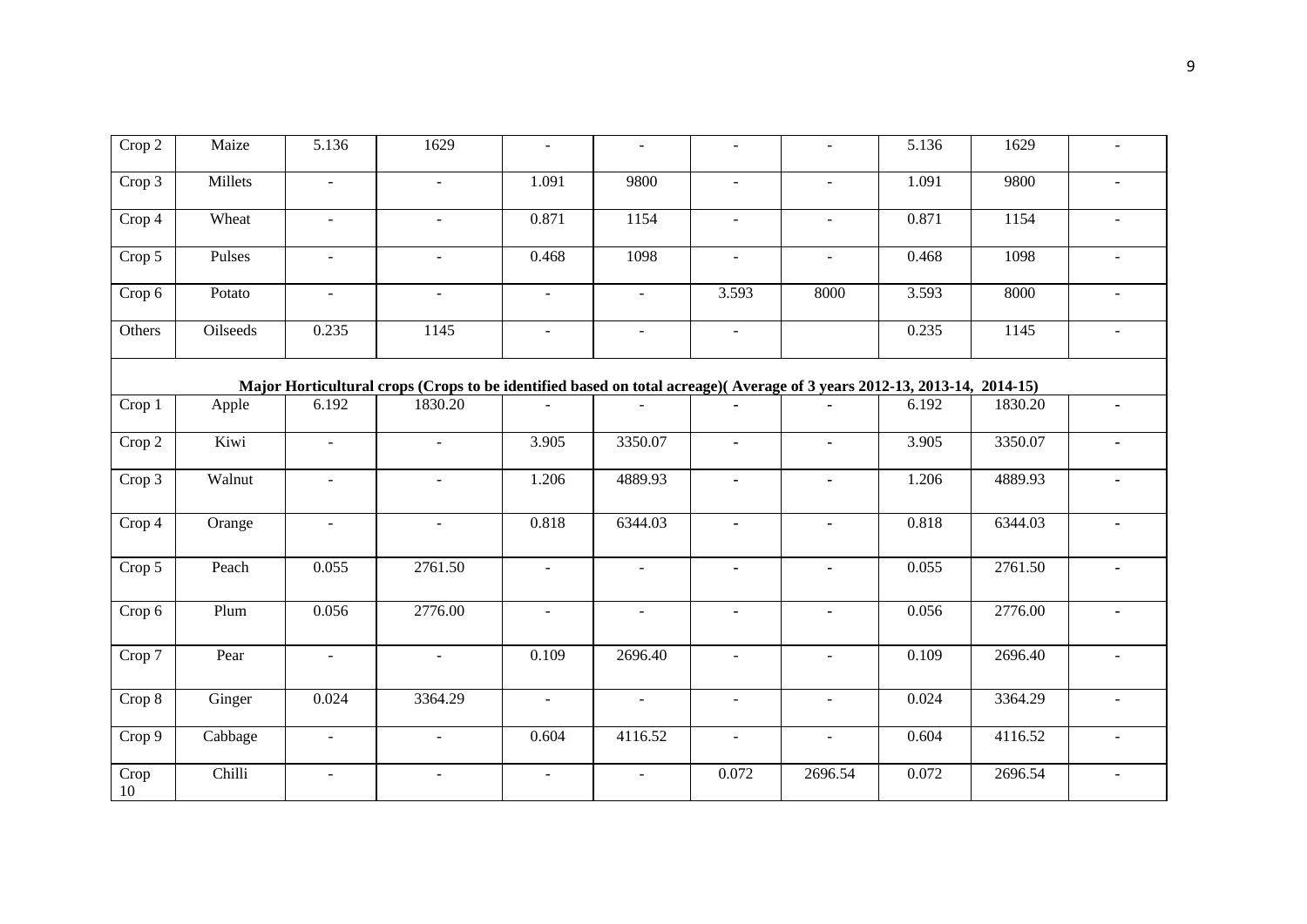Source: Department of Horticulture, West Kameng, Bomdila

| 1.12 | Sowing window for 5 major<br>field crops<br>(start and end of normal<br>sowing period) | Crop 1: Paddy            | 2:Maize                  | 3: Wheat                 | 4: Pulses (Cow pea,<br>rajmah, Pea) | 5:Oilseed (Mustard) |
|------|----------------------------------------------------------------------------------------|--------------------------|--------------------------|--------------------------|-------------------------------------|---------------------|
|      | Kharif-Rainfed                                                                         | June-October             | May-August               |                          | April-September                     | May-August          |
|      | Kharif-Irrigated                                                                       | $\overline{\phantom{a}}$ |                          |                          | -                                   |                     |
|      | Rabi-Rainfed                                                                           |                          | August-November          | October-February         | $\overline{\phantom{a}}$            |                     |
|      | Rabi-Irrigated                                                                         | $\overline{\phantom{0}}$ | $\overline{\phantom{0}}$ |                          | $\equiv$                            |                     |
|      | Summer-irrigated                                                                       |                          |                          |                          |                                     |                     |
|      | Summer-rainfed                                                                         | $\sim$                   |                          | $\overline{\phantom{0}}$ | $\overline{\phantom{0}}$            |                     |

|      | What is the major contingency the district is | Regular*                 | <b>Occasional</b>        | <b>None</b>              |
|------|-----------------------------------------------|--------------------------|--------------------------|--------------------------|
|      | prone to? (Tick mark)                         |                          |                          |                          |
| 1.13 | Drought                                       | $\sim$                   | $\checkmark$             | $\sim$                   |
|      | Flood                                         | $\overline{\phantom{a}}$ |                          | $\overline{\phantom{0}}$ |
|      | Cyclone                                       | $\sim$                   | $\overline{\phantom{0}}$ | $\overline{\phantom{0}}$ |
|      | Hail storm                                    | $\sim$                   | $\overline{\phantom{a}}$ | -                        |
|      | Heat wave                                     | $\sim$                   | $\overline{\phantom{a}}$ | $\sim$                   |
|      | Cold wave                                     | $\overline{\phantom{a}}$ | ۰                        | ۰                        |
|      | Frost                                         | $\overline{\phantom{0}}$ |                          |                          |
|      | Sea water intrusion                           | $\sim$                   | $\sim$                   | $\sim$                   |
|      | Snowfall                                      | $\overline{\phantom{a}}$ |                          |                          |
|      | Landslides                                    | $\overline{\phantom{a}}$ |                          | ۰                        |
|      | Earthquake                                    | $\equiv$                 |                          | ۰                        |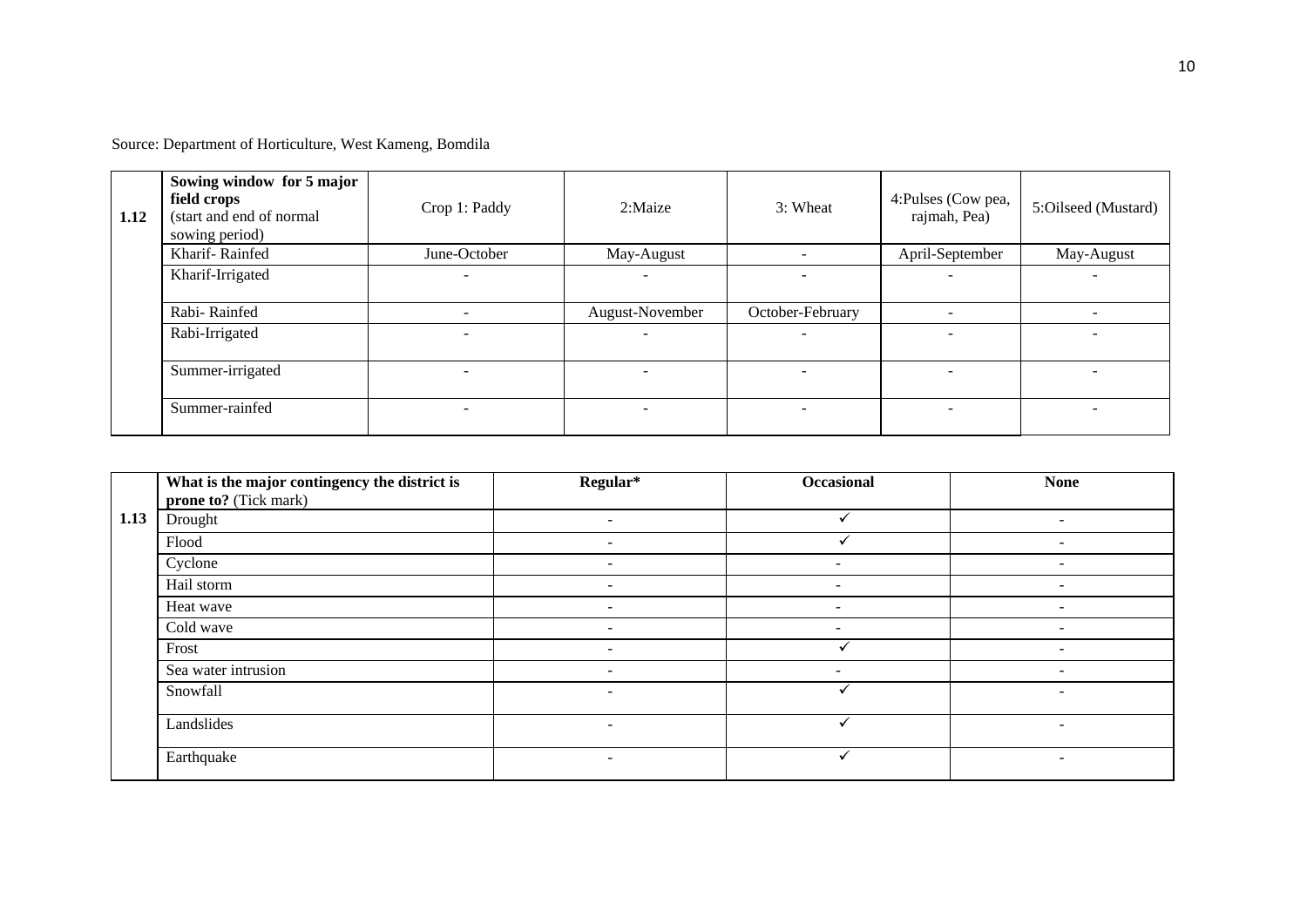| Pests and disease outbreak (specify)              |  |  |
|---------------------------------------------------|--|--|
| $\uparrow$ Others (like fog, cloud bursting etc.) |  |  |

\*When contingency occurs in six out of 10 years

| 1.14 | <b>Include Digital maps of</b><br>the district for | Location map of district within State as Annexure I | Enclosed: Yes            |
|------|----------------------------------------------------|-----------------------------------------------------|--------------------------|
|      |                                                    | Mean annual rainfall as Annexure 2                  | Enclosed: Yes (For 2013) |
|      |                                                    | Soil map as Annexure 3                              | Enclosed: No             |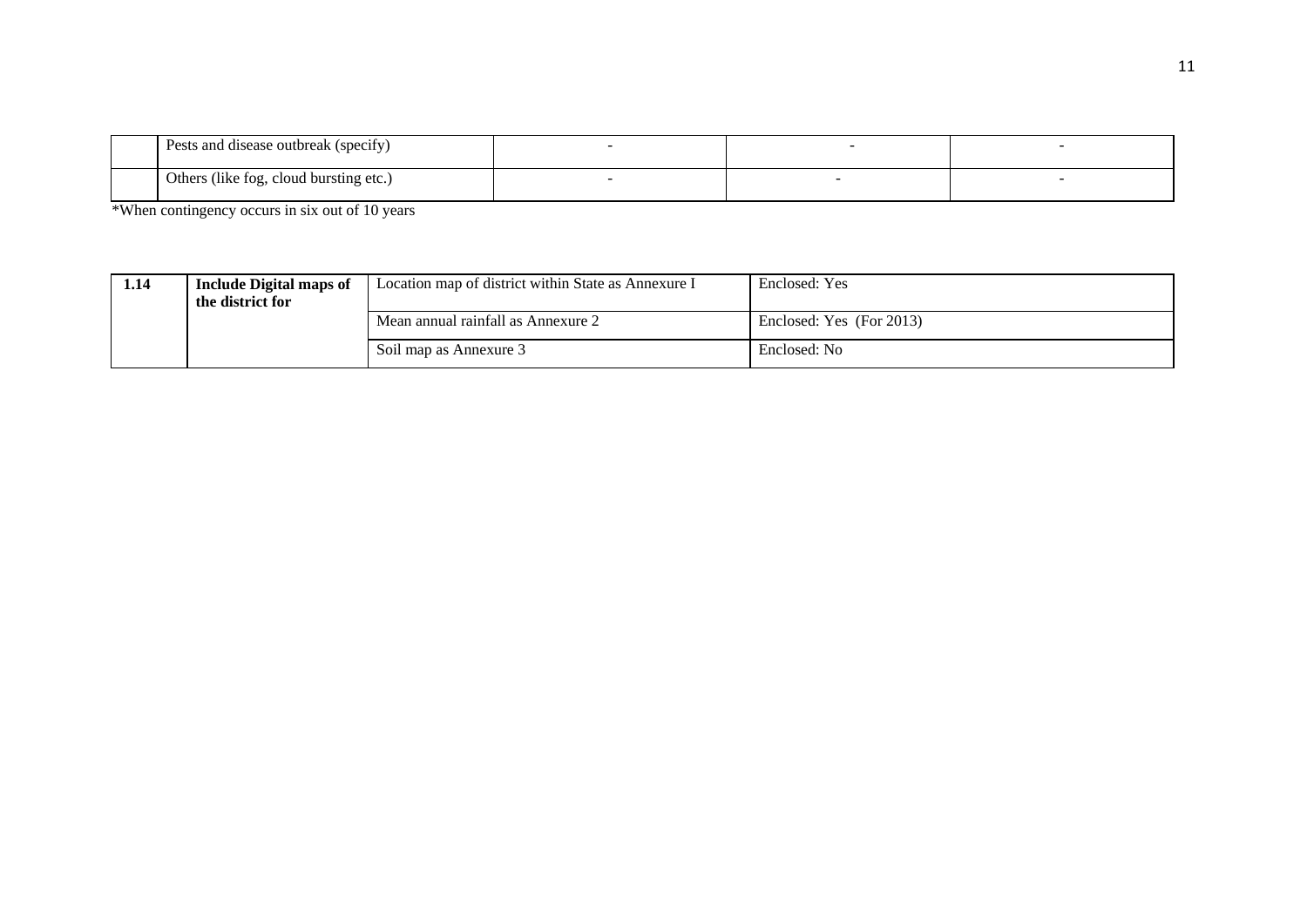

#### **Annexure 1: Map of West Kameng District**

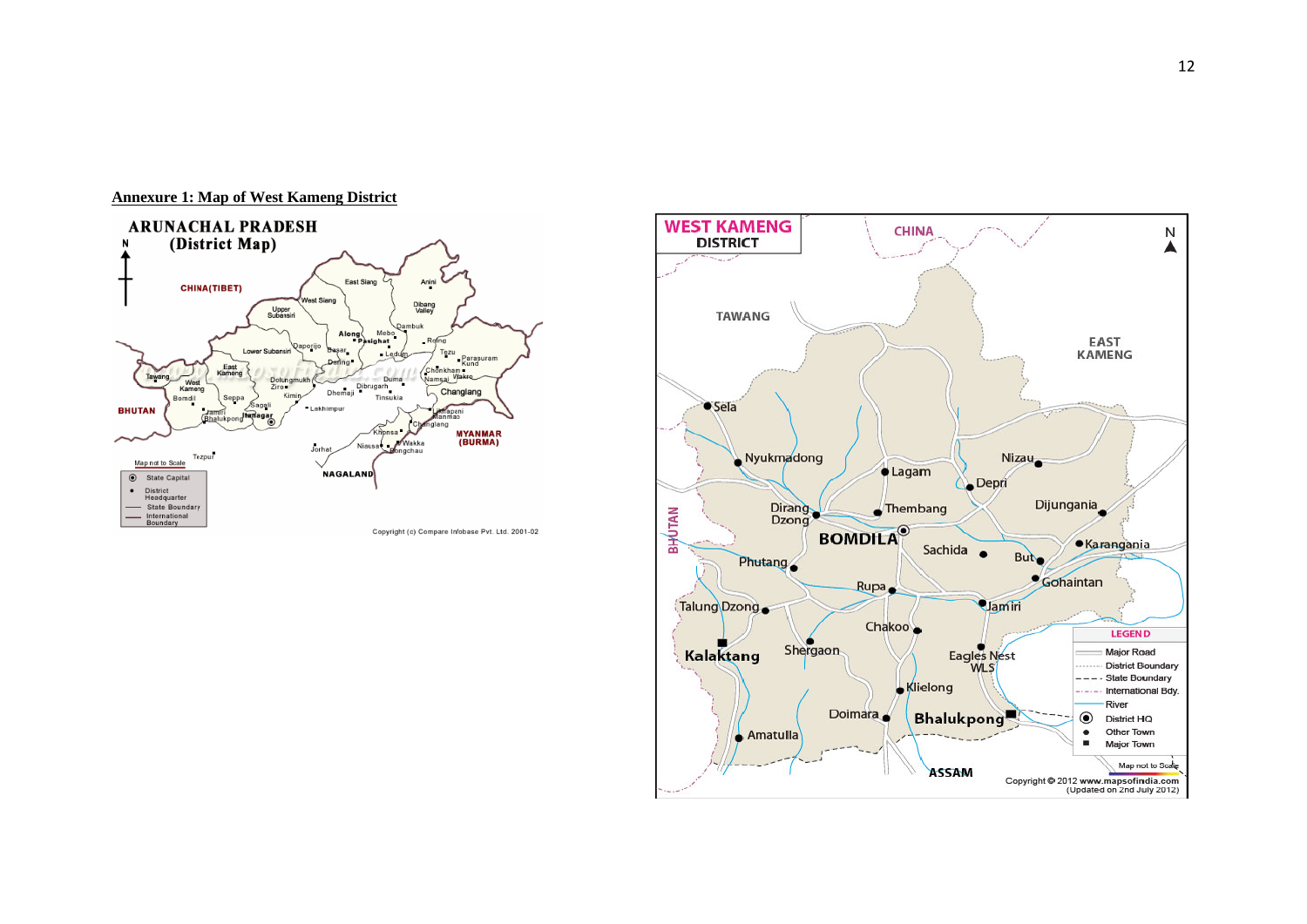

#### **Annexure – 2: MEAN ANNUAL RAINFALL OF WEST KAMENG DISTRICT**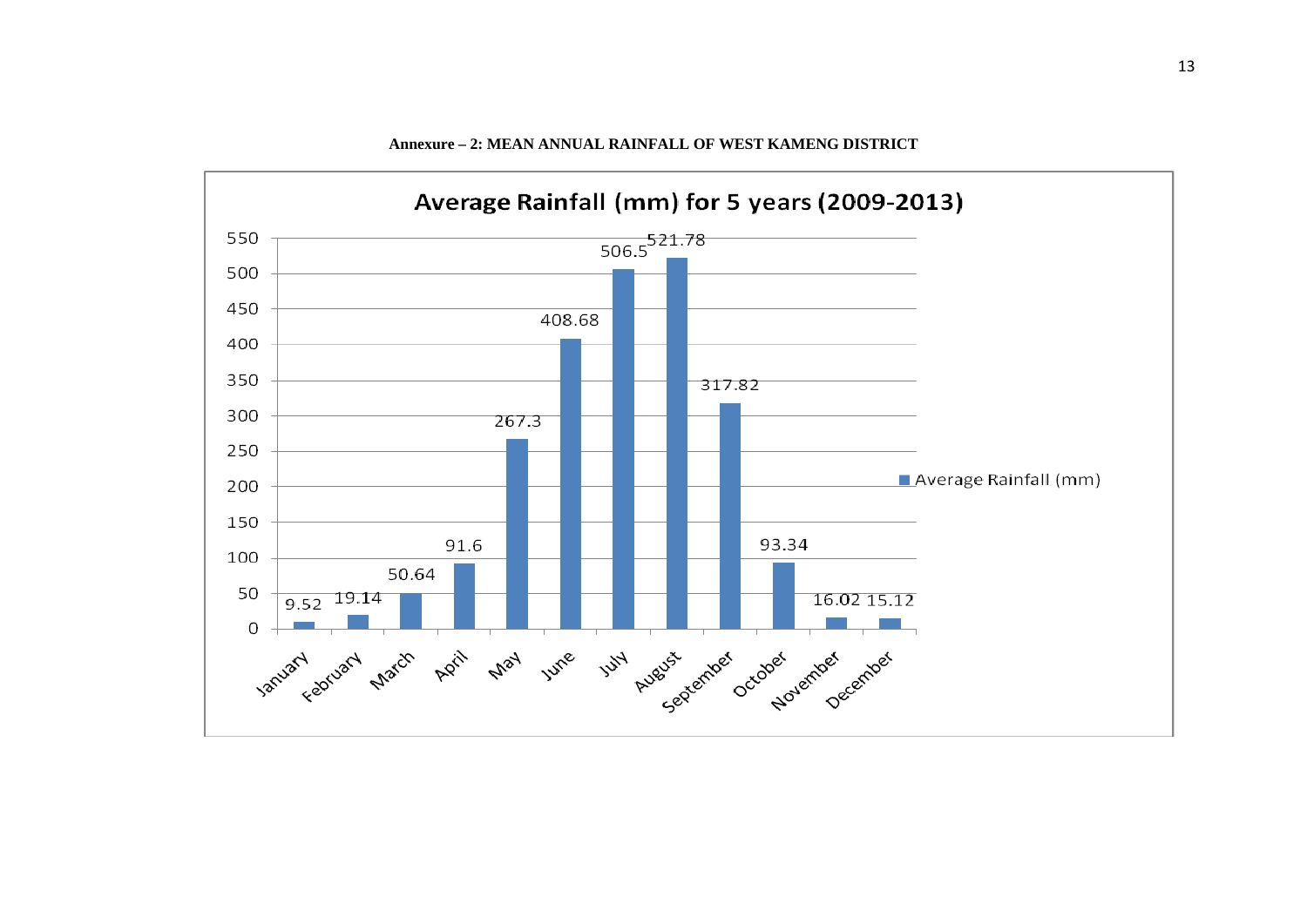#### **2.0 Strategies for weather related contingencies 2. Drought**

## **2.1 Drought (Rainfed situation)**

**Drought-Pre-Monsoon (First week of April to second week of April) Normal**

| <b>Condition</b>                                      |                                                                                             |              |                                                                                                                                                                   | <b>Suggested Contingency measures</b>                                                                                                                                                                                                       |                                                      |
|-------------------------------------------------------|---------------------------------------------------------------------------------------------|--------------|-------------------------------------------------------------------------------------------------------------------------------------------------------------------|---------------------------------------------------------------------------------------------------------------------------------------------------------------------------------------------------------------------------------------------|------------------------------------------------------|
| <b>Early season drought</b>                           | <b>Major Farming situation</b>                                                              | Normal Crop/ | Change in crop                                                                                                                                                    | <b>Agronomic measures</b>                                                                                                                                                                                                                   | <b>Remarks</b> on                                    |
| (delayed onset)                                       |                                                                                             |              | Cropping system / cropping system                                                                                                                                 |                                                                                                                                                                                                                                             | Implementation                                       |
|                                                       |                                                                                             |              | including variety                                                                                                                                                 |                                                                                                                                                                                                                                             |                                                      |
| Delay by 2 weeks<br>$(3rd$ to $4th$ week of<br>April) | <b>Moderately steep</b><br>sloping hills with deep<br>loamy soils (200-800 m<br><b>MSL)</b> | Maize        | No change<br>Short duration<br>٠<br>varieties like<br>RCM-1-75,<br>RCM-1-76.<br>All-rounder<br>Maize $+$<br>٠<br>groundnut/soy<br>a bean/rajma<br>inter cropping. | Adopt mulching with locally available mulch<br>Summer ploughing to conserve moisture<br>Hydropriming/seed soaking in water for 24hr<br>and followed by shade drying before sowing.<br>• Application of FYM/organic manure before<br>sowing. | Schemes from Line<br>Deptt.<br>/RKVY/<br><b>ATMA</b> |
|                                                       |                                                                                             | Millets      | No change<br>Short duration<br>varieties of<br>finger millet<br>$(VR-708,$<br>$GPU-67$                                                                            | Application of FYM/organic manure before<br>sowing.<br>Summer ploughing to conserve moisture                                                                                                                                                |                                                      |
|                                                       |                                                                                             | Rajmaah      | No change                                                                                                                                                         | Application of FYM/organic manure before<br>sowing.<br>Summer ploughing to conserve moisture<br>Adopt short duration varieties<br>Maintain closer spacing<br>Adopt intercropping with soyabean and maize                                    |                                                      |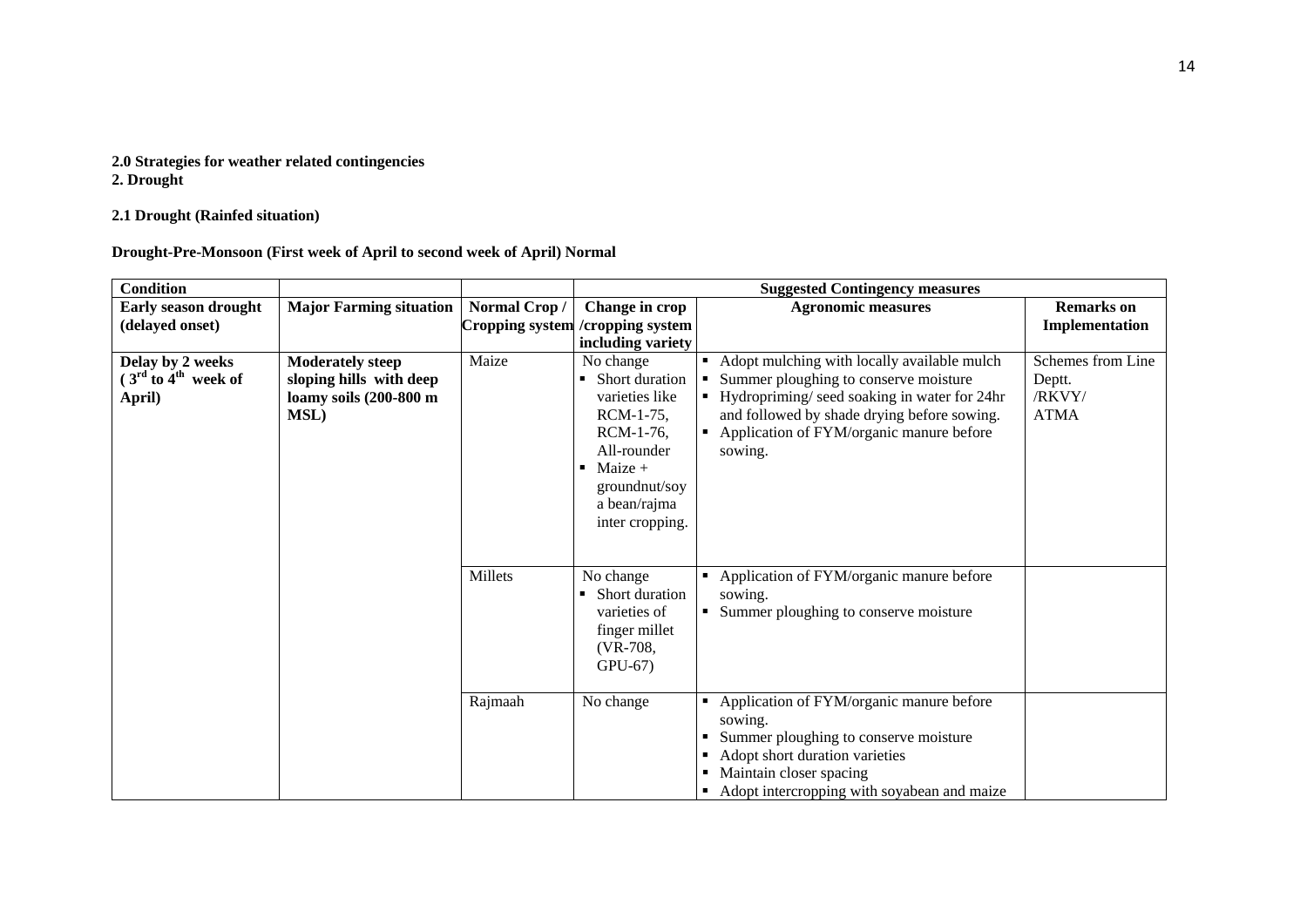|                                                                     | Vegetable<br>crops  | No change<br>Kashi Anmol,<br>Arka Lohit,<br>Kashi Early,<br>IIHR-Sel.<br>132                                                                                           |                | <b>Chilli</b><br>• Apply well decomposed FYM 5 tones/ha or<br>vermicompost 1 ton/ha<br>• Mulching with locally available biomass<br>• Mixed cropping of various seasonal vegetable<br>crops.<br>Tomato<br>• Apply well decomposed FYM 5 tones/ha or<br>vermicompost 1 ton/ha<br>• Mulching with locally available biomass<br>• Adopt short duration varieties |  |
|---------------------------------------------------------------------|---------------------|------------------------------------------------------------------------------------------------------------------------------------------------------------------------|----------------|---------------------------------------------------------------------------------------------------------------------------------------------------------------------------------------------------------------------------------------------------------------------------------------------------------------------------------------------------------------|--|
|                                                                     | Soybean             | No change                                                                                                                                                              |                | • Mulching with locally available biomass<br>• Intercropping with other beans<br>• Application of organic manure before sowing.                                                                                                                                                                                                                               |  |
| <b>Steep sloping deep</b><br>loamy soils (800-1500m<br><b>MSL</b> ) | Maize               | No change<br>• Short duration<br>varieties like<br>RCM-1-75,<br>RCM-1-76,<br>All-rounder<br>$\blacksquare$ Maize +<br>groundnut/soy<br>a bean/rajma<br>inter cropping. |                | • Planting across slope<br>Adopt mulching with locally available mulch<br>Summer ploughing to conserve moisture<br>Hydropriming/seed soaking in water for 24hr<br>and followed by shade drying before sowing.<br>Application of FYM/organic manure before<br>sowing.                                                                                          |  |
|                                                                     | Millets             | No change<br>• Short duration<br>varieties of<br>finger millet<br>(VR-708,<br>$GPU-67$                                                                                 | $\blacksquare$ | Planting across slope<br>Application of FYM/organic manure before<br>sowing.<br>• Summer ploughing to conserve moisture                                                                                                                                                                                                                                       |  |
|                                                                     | Vegetables<br>crops | No change<br>Kashi Anmol,<br>Arka Lohit,<br>Kashi Early,<br>IIHR-Sel.<br>132                                                                                           |                | <b>Chilli</b><br>• Apply well decomposed FYM 5 tones/ha or<br>vermicompost 1 ton/ha<br>• Mulching with locally available biomass<br>• Mixed cropping of various seasonal vegetable<br>crops.                                                                                                                                                                  |  |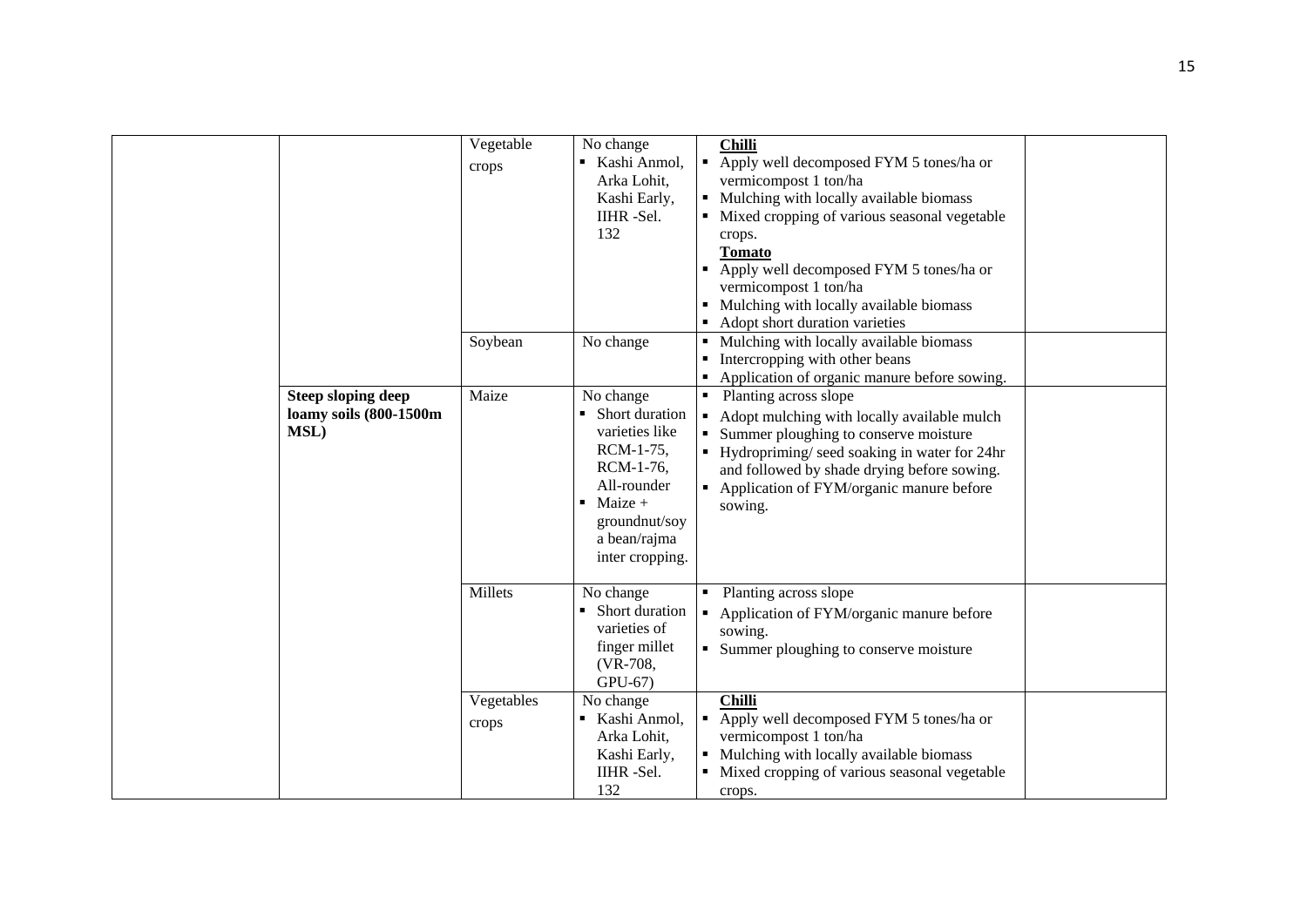|                                                                               | Rajmaah | No change                                                                                   | <b>Tomato</b><br>• Apply well decomposed FYM 5 tones/ha or<br>vermicompost 1 ton/ha<br>• Mulching with locally available biomass<br>• Adopt short duration varieties<br>Application of FYM/organic manure before                                                                                                                                    |  |
|-------------------------------------------------------------------------------|---------|---------------------------------------------------------------------------------------------|-----------------------------------------------------------------------------------------------------------------------------------------------------------------------------------------------------------------------------------------------------------------------------------------------------------------------------------------------------|--|
|                                                                               |         |                                                                                             | sowing.<br>Summer ploughing to conserve moisture<br>Adopt short duration varieties<br>Maintain closer spacing<br>Adopt intercropping with soyabean and maize                                                                                                                                                                                        |  |
|                                                                               | Soybean | No change                                                                                   | Mulching with locally available biomass<br>Intercropping with other beans<br>• Application of organic manure before sowing.                                                                                                                                                                                                                         |  |
| Very steep sloping hills<br>with shallow sandy loam<br>soils (1500-3500m MSL) | Maize   | No change<br>• Short duration<br>varieties like<br>$RCM-1-75$ ,<br>RCM-1-76,<br>All-rounder | Planting across slope<br>Adopt mulching with locally available mulch<br>٠<br>Summer ploughing to conserve moisture<br>$\blacksquare$ Maize + groundnut/soya bean/rajma inter<br>cropping.<br>• Hydropriming/ seed soaking in water for 24hr<br>and followed by shade drying before sowing.<br>• Application of FYM/organic manure before<br>sowing. |  |
|                                                                               | Millets | • Short duration<br>varieties of<br>finger millet<br>(VR-708,<br>$GPU-67$                   | Planting across slope<br>٠<br>• Application of FYM/organic manure before<br>sowing.<br>Summer ploughing to conserve moisture                                                                                                                                                                                                                        |  |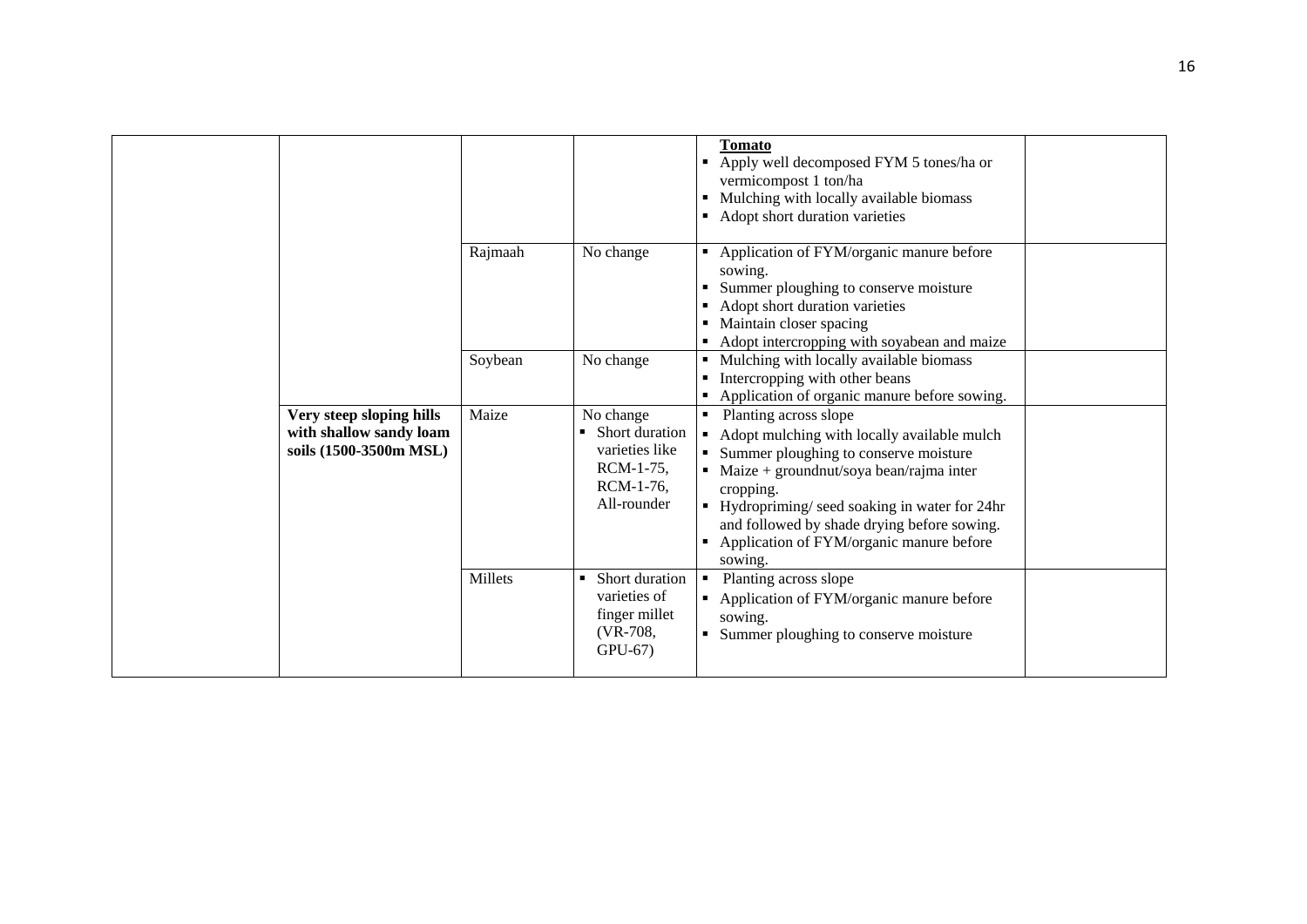## 2.1.2 **Drought-irrigated situation** : NA in this district

## **Normal onset of pre- monsoon**

| <b>Condition</b>                                                                                                  |                                                                                         |                                           |                                                                                                                                                                                                                                             | <b>Suggested Contingency measures</b>                                                                                               |                                                                                          |
|-------------------------------------------------------------------------------------------------------------------|-----------------------------------------------------------------------------------------|-------------------------------------------|---------------------------------------------------------------------------------------------------------------------------------------------------------------------------------------------------------------------------------------------|-------------------------------------------------------------------------------------------------------------------------------------|------------------------------------------------------------------------------------------|
| Early season drought<br>(Normal onset)                                                                            | <b>Major Farming</b><br>situation                                                       | <b>Normal</b><br>Crop/croppin<br>g system | Crop management                                                                                                                                                                                                                             | Soil nutrient & moisture<br>conservation measures                                                                                   | <b>Remarks</b> on<br>Implementation                                                      |
| <b>Normal onset</b><br>followed by 15-20<br>days dry spell after<br>sowing leading to<br>poor<br>germination/crop | <b>Moderately steep</b><br>sloping hills<br>with deep loamy<br>soils (200-800 m<br>MSL) | Maize                                     | Proper weed management<br>٠<br>re sowing should be done if the<br>germination is less than 30% of<br>optimum plant population,<br>• Gap filling to be done to maintain<br>optimum plant stand<br>• Foliar application of 1% MOP             | Provide irrigation from any<br>available sources<br>Mulching with locally available<br>material                                     | Schemes from<br>Line Deptt.<br>/RKVY/ATMA                                                |
| stand etc.                                                                                                        |                                                                                         | Millet                                    | $\blacksquare$ If the germination is less than 30% of<br>optimum plant population re sowing<br>should be done<br>Gap filling to be done to maintain<br>optimum plant density<br>Foliar application of 1% MOP<br>٠<br>Proper weed management | Provide irrigation from any<br>available sources<br>Mulching with locally available<br>material                                     |                                                                                          |
|                                                                                                                   |                                                                                         | Rajma                                     | Interculture operations<br>٠<br>Application of organic manure/ FYM<br>Proper weed management<br>$\blacksquare$                                                                                                                              | Provide irrigation from any<br>available sources<br>Mulching with local bio-mass                                                    |                                                                                          |
|                                                                                                                   |                                                                                         | Vegetable<br>crops (tomato,<br>chilli)    | Proper weed management<br>٠<br>Gap filling with available seedlings.<br>Foliar application of 1% MOP<br>$\blacksquare$                                                                                                                      | Provide irrigation from any<br>available sources<br>Prefer Drip/sprinkler irrigation<br>Mulching with locally<br>available material | Protected<br>cultivation to be<br>promoted/<br>Schemes from<br>Line Deptt.<br>/RKVY/ATMA |
|                                                                                                                   |                                                                                         | Soybean                                   | Interculture operations<br>٠<br>Application of organic manure/ FYM<br>Proper weed management<br>٠                                                                                                                                           | Provide irrigation from any<br>available sources<br>Mulching with local bio-mass<br>٠                                               |                                                                                          |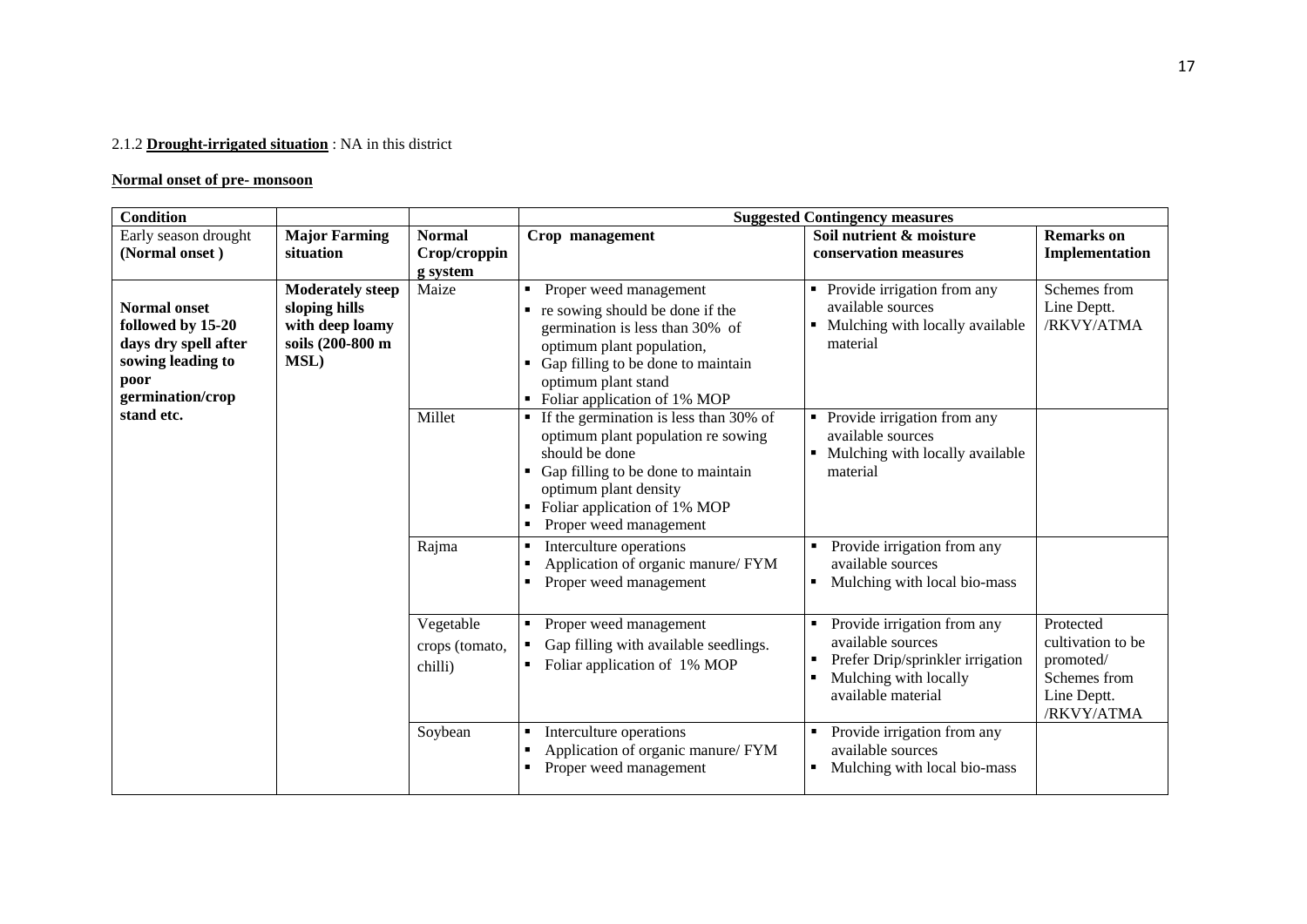| <b>Steep sloping</b><br>deep loamy soils<br>$(800-1500m)$<br>MSL)                    | Maize      | Proper weed management<br>٠<br>$\blacksquare$ re sowing should be done if the<br>germination is less than 30% of<br>optimum plant population,<br>• Gap filling to be done to maintain<br>optimum plant stand<br>• Foliar application of 1% MOP | • Provide irrigation from any<br>available sources<br>Mulching with locally available<br>material                                   | Schemes from<br>Line Deptt.<br>/RKVY/ATMA                                                |
|--------------------------------------------------------------------------------------|------------|------------------------------------------------------------------------------------------------------------------------------------------------------------------------------------------------------------------------------------------------|-------------------------------------------------------------------------------------------------------------------------------------|------------------------------------------------------------------------------------------|
|                                                                                      | Millet     | $\blacksquare$ If the germination is less than 30% of<br>optimum plant population re sowing<br>should be done<br>• Gap filling to be done to maintain<br>optimum plant density<br>Foliar application of 1% MOP<br>Proper weed management       | Provide irrigation from any<br>available sources<br>Mulching with locally available<br>material                                     |                                                                                          |
|                                                                                      | Vegetables | Proper weed management<br>٠<br>Gap filling with available seedlings.<br>٠<br>Foliar application of 1% MOP                                                                                                                                      | Provide irrigation from any<br>available sources<br>Prefer Drip/sprinkler irrigation<br>Mulching with locally<br>available material | Protected<br>cultivation to be<br>promoted/<br>Schemes from<br>Line Deptt.<br>/RKVY/ATMA |
|                                                                                      | Rajma      | Interculture operations<br>Е<br>Application of organic manure/ FYM<br>Proper weed management                                                                                                                                                   | Provide irrigation from any<br>available sources<br>Mulching with local bio-mass<br>٠                                               |                                                                                          |
|                                                                                      | Soybean    | Interculture operations<br>Application of organic manure/ FYM<br>Proper weed management                                                                                                                                                        | Provide irrigation from any<br>٠<br>available sources<br>Mulching with local bio-mass                                               |                                                                                          |
| Very steep<br>sloping hills with<br>shallow sandy<br>loam soils (1500-<br>3500m MSL) | Maize      | Proper weed management<br>٠<br>re sowing should be done if the<br>germination is less than 30% of<br>optimum plant population,<br>• Gap filling to be done to maintain<br>optimum plant stand<br>• Foliar application of 1% MOP                | Provide irrigation from any<br>available sources<br>Mulching with locally available<br>material                                     | Schemes from<br>Line Deptt.<br>/RKVY/ATMA                                                |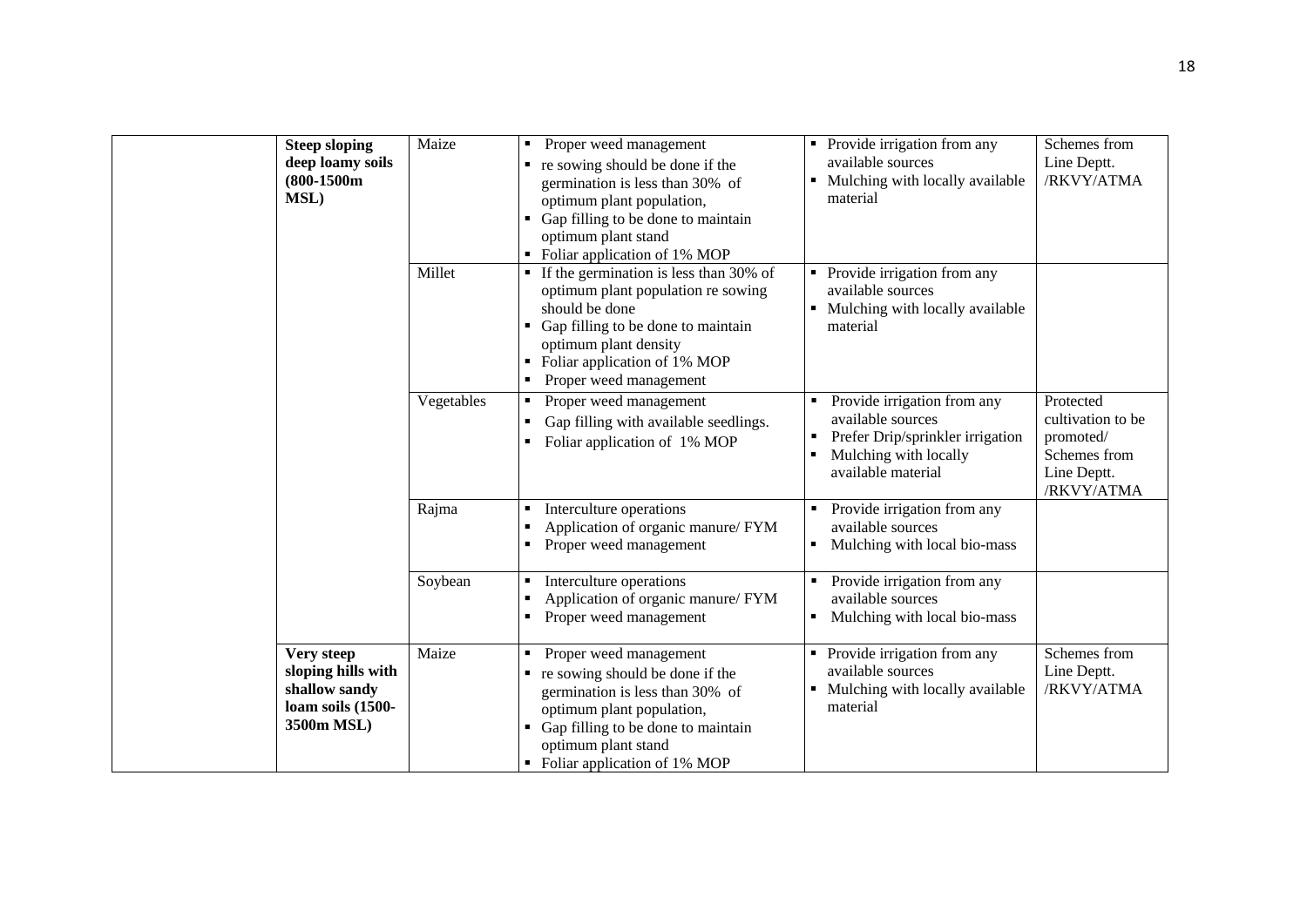| Millet | If the germination is less than 30% of<br>optimum plant population re sowing<br>should be done<br>Gap filling to be done to maintain<br>optimum plant density<br>Foliar application of 1% MOP<br>Proper weed management | Provide irrigation from any<br>available sources<br>Mulching with locally available<br>material |  |
|--------|-------------------------------------------------------------------------------------------------------------------------------------------------------------------------------------------------------------------------|-------------------------------------------------------------------------------------------------|--|
|--------|-------------------------------------------------------------------------------------------------------------------------------------------------------------------------------------------------------------------------|-------------------------------------------------------------------------------------------------|--|

| <b>Condition</b>                                                                                |                                                                                          |                                           |                                                                                                                                                  | <b>Suggested Contingency measures</b>                                                                                                      |                                                                                      |
|-------------------------------------------------------------------------------------------------|------------------------------------------------------------------------------------------|-------------------------------------------|--------------------------------------------------------------------------------------------------------------------------------------------------|--------------------------------------------------------------------------------------------------------------------------------------------|--------------------------------------------------------------------------------------|
| Mid season drought<br>(long dry spell,<br>consecutive 2 weeks<br>rainless $(>2.5$<br>mm)period) | <b>Major Farming</b><br>situation                                                        | <b>Normal Crop</b><br>/cropping<br>system | Crop management                                                                                                                                  | Soil nutrient & moisture<br>conservation measures                                                                                          | <b>Remarks</b> on<br>Implementation                                                  |
| Vegetative stage                                                                                | <b>Moderately</b><br>steep sloping<br>hills with deep<br>loamy soils (200-<br>800 m MSL) | Maize<br>Millet                           | Weeding<br>٠<br>Thinning of more sensitive<br>intercrop<br>Intercultural operations<br>Foliar application of 1% MOP<br>Weeding<br>$\blacksquare$ | Provide irrigation from the available<br>sources<br>Mulching with locally available<br>material<br>• Provide irrigation from the available | Schemes from Line<br>Deptt.<br>/RKVY/ATMA                                            |
|                                                                                                 |                                                                                          | (fingermillet)                            | Interculture<br>Foliar application of 1% MOP                                                                                                     | sources<br>Mulching of locally available<br>material                                                                                       |                                                                                      |
|                                                                                                 |                                                                                          | Vegetable crops<br>(Tomato, chilli)       | • Proper rouging<br>• Intercultural operations<br><b>IPM</b> measures                                                                            | Provide irrigation from the available<br>sources<br>Prefer Drip/sprinkler irrigation                                                       | Protected<br>cultivation to be<br>promoted/Schemes<br>from Line Deptt.<br>/RKVY/ATMA |
|                                                                                                 |                                                                                          | Rajma                                     | Interculture operations<br>п<br>Application of organic manure/<br>п<br><b>FYM</b><br>Proper weed management<br>п                                 | Provide irrigation from any<br>available sources<br>Mulching with local bio-mass                                                           |                                                                                      |
|                                                                                                 |                                                                                          | Soybean                                   | Interculture operations<br>٠                                                                                                                     | Provide irrigation from any<br>$\blacksquare$                                                                                              |                                                                                      |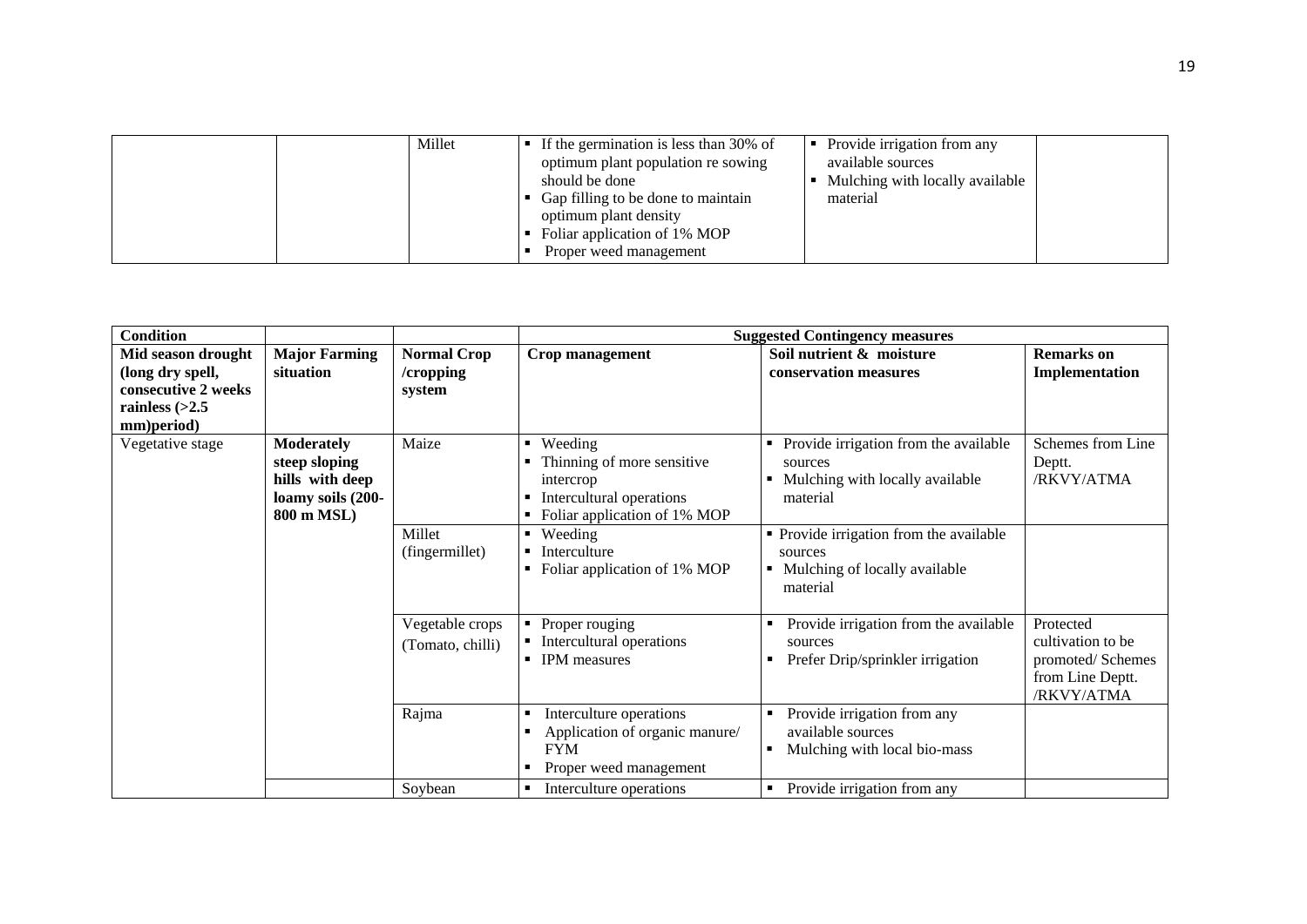|  | <b>Steep sloping</b>                                                              | Maize                         | Application of organic manure/<br><b>FYM</b><br>Proper weed management<br>• Weeding                    | available sources<br>Mulching with local bio-mass<br>Provide irrigation from the available      |                                                                                      |
|--|-----------------------------------------------------------------------------------|-------------------------------|--------------------------------------------------------------------------------------------------------|-------------------------------------------------------------------------------------------------|--------------------------------------------------------------------------------------|
|  | deep loamy soils<br>$(800-1500m$<br>MSL)                                          |                               | $\blacksquare$ Interculture<br>• Foliar application of 1% MOP                                          | sources<br>• Mulching of locally available<br>material                                          |                                                                                      |
|  |                                                                                   | Millet                        | • Weeding<br><b>Interculture</b><br>• Foliar application of 1% MOP                                     | • Provide irrigation from the available<br>sources<br>Mulching of locally available<br>material |                                                                                      |
|  |                                                                                   | Vegetable(tomat<br>o, chilli) | $\overline{\phantom{a}}$ Proper rouging<br>• Intercultural operations<br>• IPM measures                | Provide irrigation from the available<br>sources<br>Prefer Drip/sprinkler irrigation            | Protected<br>cultivation to be<br>promoted/Schemes<br>from Line Deptt.<br>/RKVY/ATMA |
|  |                                                                                   | Rajma                         | Interculture operations<br>٠<br>Application of organic manure/<br><b>FYM</b><br>Proper weed management | Provide irrigation from any<br>٠<br>available sources<br>Mulching with local bio-mass           |                                                                                      |
|  |                                                                                   | Soybean                       | Interculture operations<br>٠<br>Application of organic manure/<br><b>FYM</b><br>Proper weed management | Provide irrigation from any<br>available sources<br>Mulching with local bio-mass<br>٠           |                                                                                      |
|  | Very steep<br>sloping hills<br>with shallow<br>sandy loam soils<br>$(1500-3500m)$ | Maize                         | • Weeding<br>• Interculture<br>• Foliar application of 1% MOP                                          | Provide irrigation from available<br>sources<br>• Mulching of locally available<br>material     | Schemes from Line<br>Deptt.<br>/RKVY/ATMA                                            |
|  | <b>MSL)</b>                                                                       | Millet                        | • Weeding<br>• Interculture operations<br>• Foliar application of 1% MOP                               | • Provide irrigation from available<br>sources<br>• Mulching of locally available<br>material   |                                                                                      |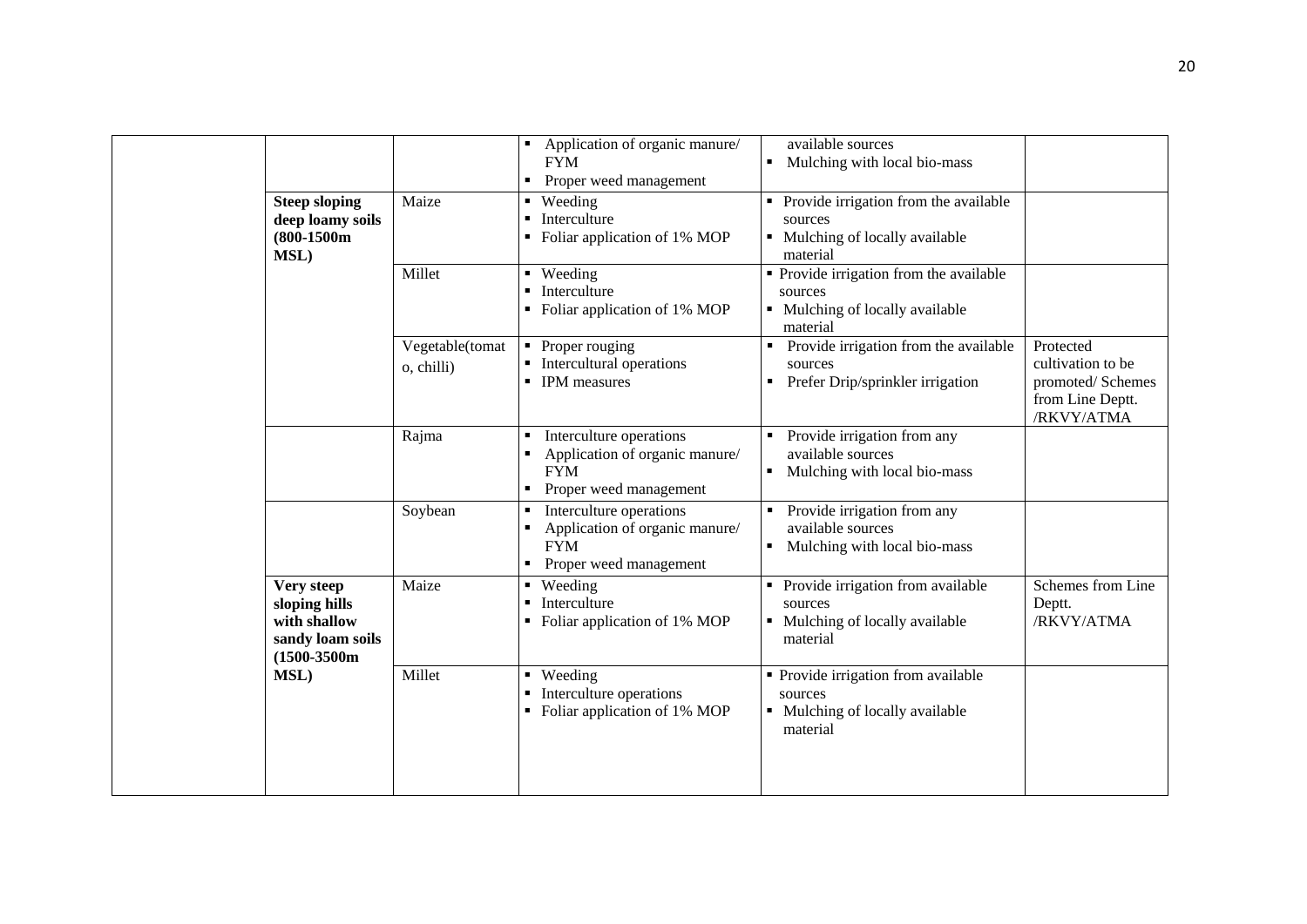| <b>Condition</b>                                                                                |                                                                                          |                                           | <b>Suggested Contingency measures</b>                                                           |                                                                                             |                                                  |  |  |
|-------------------------------------------------------------------------------------------------|------------------------------------------------------------------------------------------|-------------------------------------------|-------------------------------------------------------------------------------------------------|---------------------------------------------------------------------------------------------|--------------------------------------------------|--|--|
| Mid season drought<br>(long dry spell,<br>consecutive 2 weeks<br>rainless $(>2.5$<br>mm)period) | <b>Major Farming</b><br>situation                                                        | <b>Normal Crop</b><br>/cropping<br>system | Crop management                                                                                 | Soil nutrient & moisture<br>conservation measures                                           | <b>Remarks</b> on<br>Implementation              |  |  |
| Reproductive stage                                                                              | <b>Moderately</b><br>steep sloping<br>hills with deep<br>loamy soils (200-<br>800 m MSL) | Maize                                     | • Weeding<br>• Intercultural operations<br>• Foliar application of 1% MOP                       | Provide irrigation from available<br>sources<br>• Mulching of locally available<br>material | Line departments<br>schemes/ATMA/RK<br><b>VY</b> |  |  |
|                                                                                                 |                                                                                          | Millet<br>(fingermillet)                  | • Ratooning<br>• Weeding<br>Intercultural operations<br>• Foliar application of 1% MOP          | • Provide irrigation from available<br>sources<br>Mulching of locally available<br>material |                                                  |  |  |
|                                                                                                 |                                                                                          | Vegetable crops<br>(Tomato, chilli)       | • Proper rouging<br>• Intercultural operations<br>• IPM measures                                | Provide irrigation from the available<br>sources<br>Prefer Drip/sprinkler irrigation        | Protected<br>cultivation should<br>be promoted   |  |  |
|                                                                                                 |                                                                                          | Rajma                                     | Interculture operations<br>٠<br>Proper weed management<br><b>IPM</b> measures<br>$\blacksquare$ | Provide irrigation from any<br>available sources<br>Mulching with local bio-mass            |                                                  |  |  |
|                                                                                                 |                                                                                          | Soybean                                   | Interculture operations<br>٠<br>Proper weed management<br>٠<br><b>IPM</b> measures              | Provide irrigation from any<br>available sources<br>Mulching with local bio-mass            |                                                  |  |  |
|                                                                                                 | <b>Steep sloping</b><br>deep loamy soils<br>$(800-1500m)$<br>MSL)                        | Maize                                     | • Weeding<br>Intercultural operations<br>٠<br>• Foliar application of 1% MOP                    | Provide irrigation from available<br>sources<br>• Mulching of locally available<br>material | Line departments<br>schemes/ATMA/RK<br><b>VY</b> |  |  |
|                                                                                                 |                                                                                          | Millet<br>(fingermillet)                  | • Ratooning<br>• Weeding                                                                        | • Provide irrigation from available<br>sources                                              |                                                  |  |  |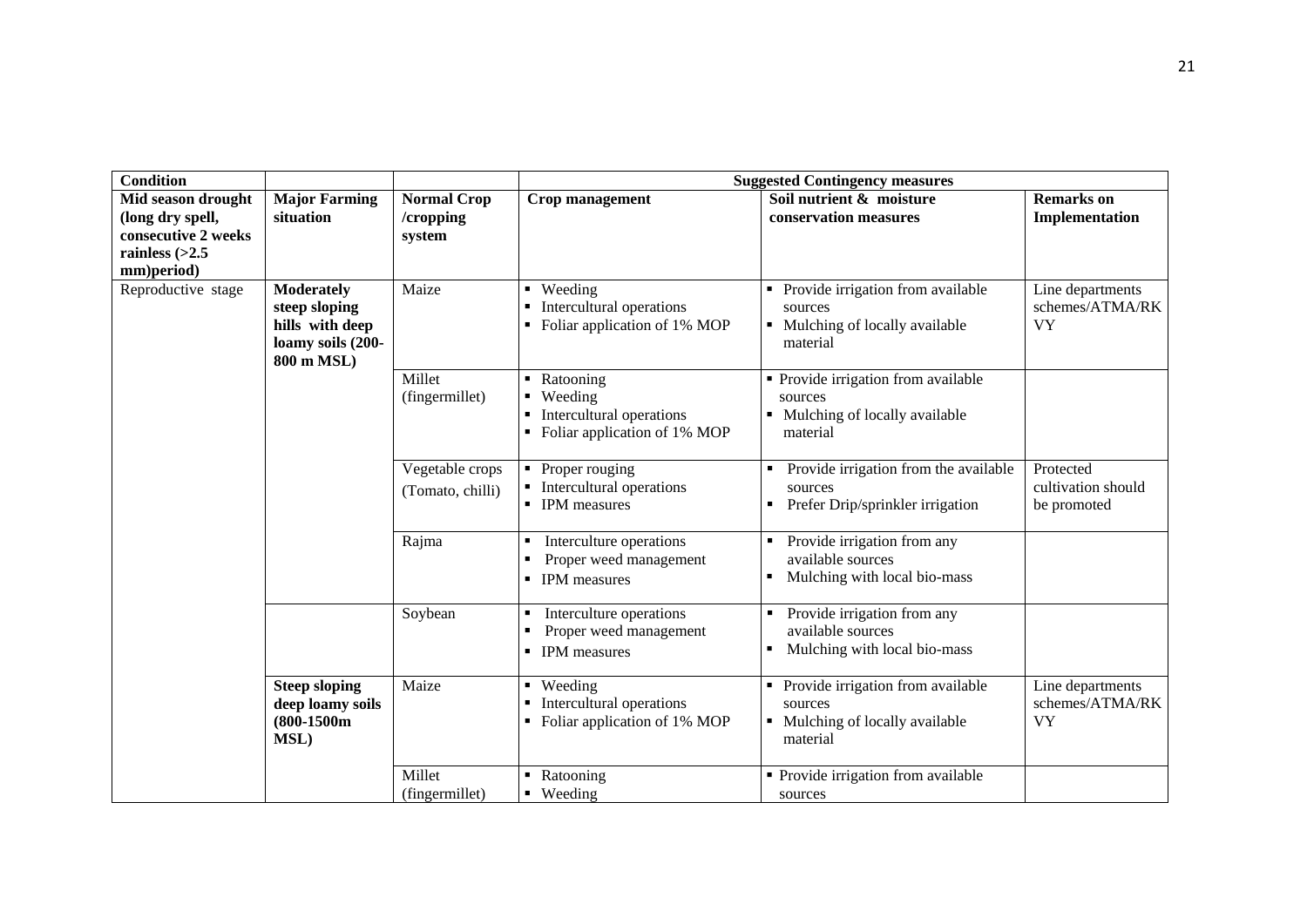|  |                                                                                   |                                     | Intercultural operations<br>Foliar application of 1% MOP                                 | Mulching of locally available<br>material                                                   |                                                  |
|--|-----------------------------------------------------------------------------------|-------------------------------------|------------------------------------------------------------------------------------------|---------------------------------------------------------------------------------------------|--------------------------------------------------|
|  |                                                                                   | Vegetable crops<br>(Tomato, chilli) | • Proper rouging<br>• Intercultural operations<br>• IPM measures                         | Provide irrigation from available<br>sources<br>Prefer Drip/sprinkler irrigation            | Protected<br>cultivation should<br>be promoted   |
|  |                                                                                   | Rajma                               | Interculture operations<br>Proper weed management<br><b>IPM</b> measures                 | Provide irrigation from any<br>available sources<br>Mulching with local bio-mass            |                                                  |
|  |                                                                                   | Soyabean                            | Interculture operations<br>Proper weed management<br><b>IPM</b> measures                 | Provide irrigation from any<br>available sources<br>Mulching with local bio-mass            |                                                  |
|  | Very steep<br>sloping hills<br>with shallow<br>sandy loam soils<br>$(1500-3500m)$ | Maize                               | ■ Weeding<br>Intercultural operations<br>• Foliar application of 1% MOP                  | Provide irrigation from available<br>sources<br>• Mulching of locally available<br>material | Line departments<br>schemes/ATMA/RK<br><b>VY</b> |
|  | <b>MSL</b> )                                                                      | Millet                              | Ratooning<br>٠.<br>Weeding<br>Intercultural operations<br>• Foliar application of 1% MOP | • Provide irrigation from available<br>sources<br>Mulching of locally available<br>material |                                                  |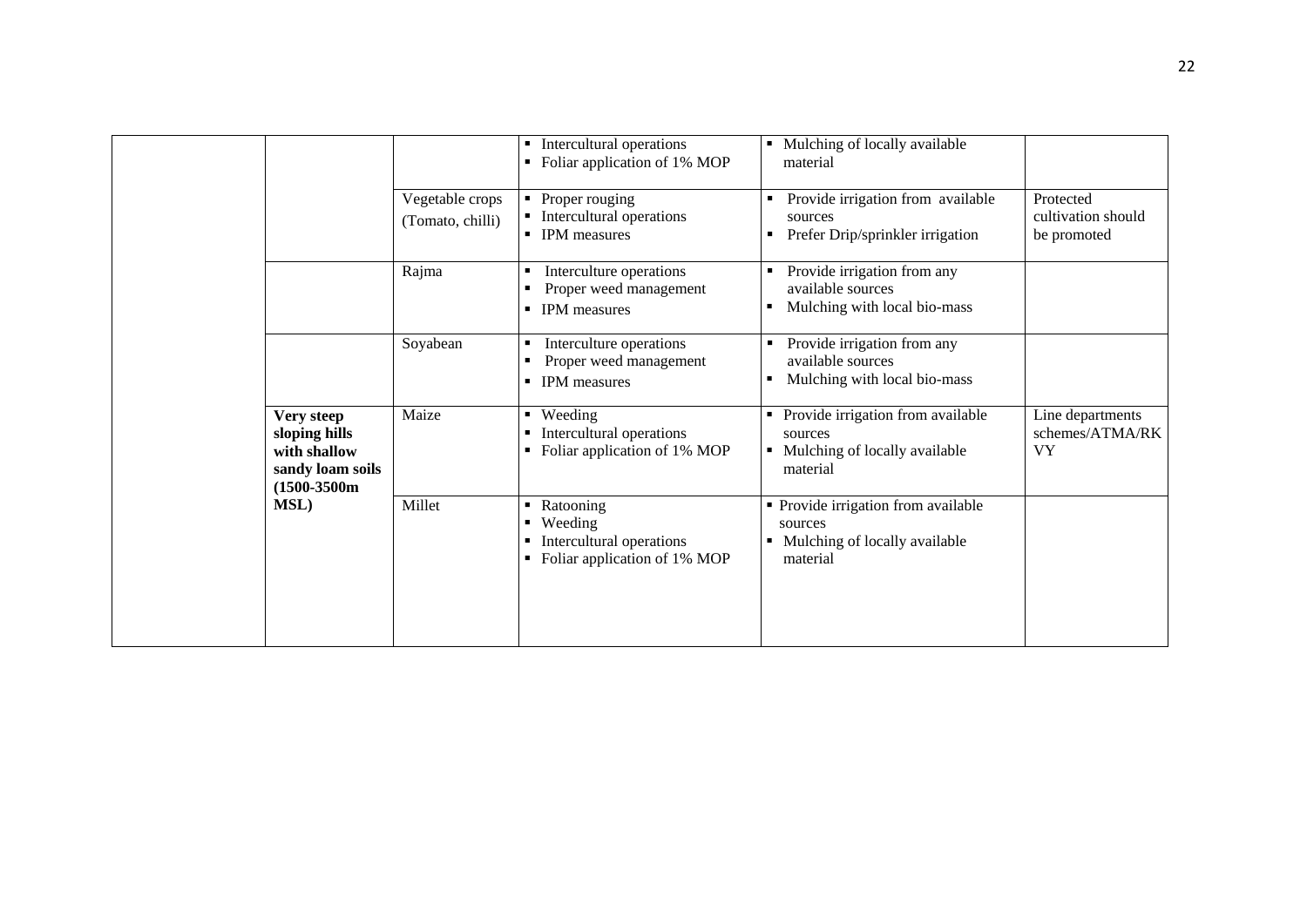| <b>Condition</b>                                            |                                                                      |                                          | <b>Suggested Contingency measures</b>                                                      |                                                                                                                     |                                       |  |  |
|-------------------------------------------------------------|----------------------------------------------------------------------|------------------------------------------|--------------------------------------------------------------------------------------------|---------------------------------------------------------------------------------------------------------------------|---------------------------------------|--|--|
| <b>Terminal drought</b><br>(Early withdrawal of<br>monsoon) | <b>Major Farming</b><br>situation                                    | <b>Normal</b><br>Crop/cropping<br>system | Crop management                                                                            | <b>Rabi Crop planning</b>                                                                                           | <b>Remarks</b> on<br>Implementation   |  |  |
|                                                             | <b>Moderately</b><br>steep sloping<br>hills with deep<br>loamy soils | Maize                                    | Harvesting at physiological<br>maturity for fodder purpose<br>Re-sowing for fodder purpose | Planning of Pulses like pea,<br>oilseeds like toria, and winter<br>grains like wheat and buckwheat,<br>cole crops   | Schemes from Line<br>Deptt./RKVY/ATMA |  |  |
|                                                             | $(200-800 \text{ m})$<br><b>MSL)</b>                                 | Fingermillet                             | Harvest at physiological<br>maturity.                                                      | Planning for zero tillage<br>cultivation of pea, toria etc.<br>Preparation for cole crops                           |                                       |  |  |
|                                                             |                                                                      | Rajma                                    | Harvest at physiological<br>maturity.                                                      | Planning for early planting of cole<br>crops (cabbage, cauliflower)                                                 |                                       |  |  |
|                                                             |                                                                      | Vegetables(tomato,<br>chilli)            | Harvest at physiological<br>maturity.                                                      | Planning for early planting of cole<br>crops (cabbage, cauliflower)                                                 |                                       |  |  |
|                                                             |                                                                      | Soyabean                                 | Harvest at physiological<br>maturity.                                                      | Planning for early planting of cole<br>crops (cabbage, cauliflower)                                                 |                                       |  |  |
|                                                             | <b>Steep sloping</b><br>deep loamy<br>soils (800-<br>1500m MSL)      | Maize                                    | Harvesting at physiological<br>maturity for fodder purpose<br>Re-sowing for fodder purpose | Planning of Pulses like pea,<br>oilseeds like toria, and winter<br>grains like wheat and buckwheat,<br>cole crops   | Schemes from Line<br>Deptt./RKVY/ATMA |  |  |
|                                                             |                                                                      | Fingermillet                             | - Harvest at physiological<br>maturity.                                                    | -Planning for zero tillage<br>cultivation of pea, toria etc.<br>Preparation for cole crops                          |                                       |  |  |
|                                                             |                                                                      | Rajma                                    | - Harvest at physiological<br>maturity.                                                    | Planning for early planting of cole<br>crops (cabbage, cauliflower)                                                 |                                       |  |  |
|                                                             |                                                                      | Vegetables(tomato,<br>chilli)            | - Harvest at physiological<br>maturity.                                                    | "Planning for early planting of cole<br>crops (cabbage, cauliflower)                                                |                                       |  |  |
|                                                             |                                                                      | Soyabean                                 | Harvest at physiological<br>maturity.                                                      | Planning for early planting of cole<br>crops (cabbage, cauliflower)                                                 |                                       |  |  |
|                                                             | Very steep<br>sloping hills<br>with shallow<br>sandy loam            | Maize                                    | Harvesting at physiological<br>maturity for fodder purpose<br>Re-sowing for fodder purpose | • Planning of Pulses like pea,<br>oilseeds like toria, and winter<br>grains like wheat and buckwheat,<br>cole crops | Schemes from Line<br>Deptt./RKVY/ATMA |  |  |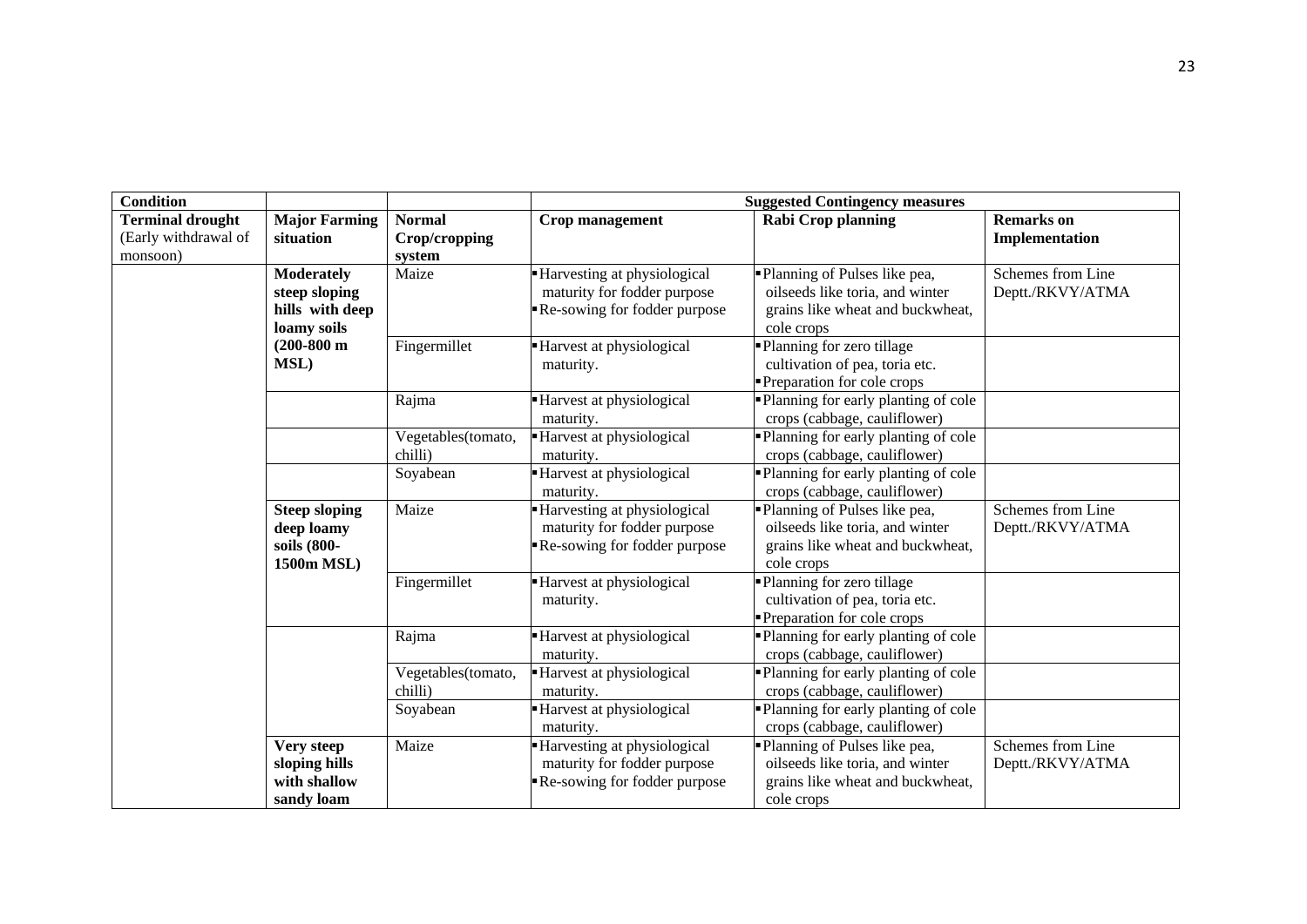| soils (1500-<br>3500m MSL) | Millet | Harvest at physiological<br>maturity. | • Planning for zero tillage<br>cultivation of pea, toria etc.<br>Preparation for cole crops |  |
|----------------------------|--------|---------------------------------------|---------------------------------------------------------------------------------------------|--|
|                            |        |                                       |                                                                                             |  |

#### **Normal onset of monsoon**

## 2.2 **Drought-Normal onset of Monsoon (1st week of June) Normal**

| <b>Condition</b>               |                                |              |                                   | <b>Suggested Contingency measures</b>                      |                   |
|--------------------------------|--------------------------------|--------------|-----------------------------------|------------------------------------------------------------|-------------------|
| <b>Early season drought</b>    | <b>Major Farming situation</b> | Normal Crop/ | Change in crop                    | <b>Agronomic measures</b>                                  | <b>Remarks</b> on |
| (delayed onset)                |                                |              | Cropping system / cropping system |                                                            | Implementation    |
|                                |                                |              | including variety                 |                                                            |                   |
| Delay by 2 weeks               | <b>Moderately steep</b>        | Paddy        | No change                         | Closer spacing of 15X15cm and 4-5 seedlings                | Schemes from Line |
| (3 <sup>rd</sup> week of June) | sloping hills with deep        |              | Adopt short<br>$\blacksquare$     | per hill                                                   | Deptt./RKVY/ATM   |
|                                | loamy soils (200-800 m         |              | duration                          | Apply well decomposed organic manure/FYM<br>$\blacksquare$ | A                 |
|                                | <b>MSL)</b>                    |              | varieties                         | for early seedling                                         |                   |
|                                |                                |              | (CAU-                             | Incorporation of green manures                             |                   |
|                                |                                |              | $R1, TTB-$                        | Weeding at 15 and 35 DAT                                   |                   |
|                                |                                |              | 404, TTB-303,                     | • Proper nursery management                                |                   |
|                                |                                |              | Disang, Luit)                     |                                                            |                   |
|                                |                                |              |                                   |                                                            |                   |
|                                |                                | Maize        | No change                         | Apply well decomposed organic manure/FYM                   |                   |
|                                |                                |              | Adopt short                       | for early seedling                                         |                   |
|                                |                                |              | duration                          |                                                            |                   |
|                                |                                |              | varieties (DA-                    |                                                            |                   |
|                                |                                |              | 61A, RCM-                         |                                                            |                   |
|                                |                                |              | 75, RCM-76,                       |                                                            |                   |
|                                |                                |              | Allrounder)                       |                                                            |                   |
|                                |                                |              |                                   |                                                            |                   |
|                                | <b>Steep sloping deep</b>      | Paddy        | No change                         | Closer spacing of 15X15cm and 4-5 seedlings                | Schemes from Line |
|                                | loamy soils (800-1500m         |              | Adopt short<br>٠                  | per hill                                                   | Deptt./RKVY/ATM   |
|                                | MSL)                           |              | duration                          | Weeding at 15 and 35 DAT                                   | A                 |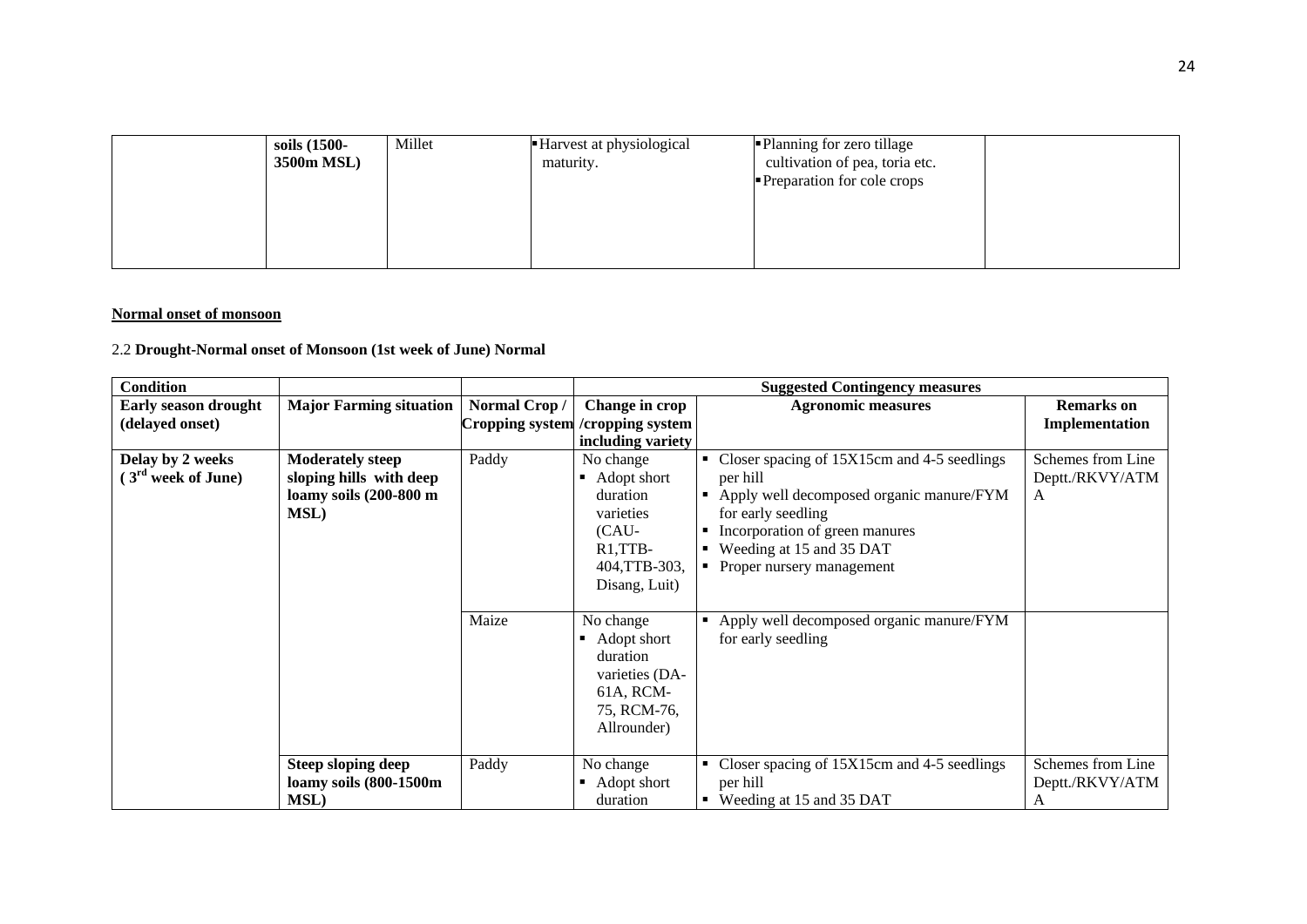|                                                                               |       | varieties<br>(Megha Rice<br>1 and Megha<br>$Rice-2)$                                              | Apply well decomposed organic manure/FYM<br>for early seedling<br>• Incorporation of green manures<br>• Proper nursery management |  |
|-------------------------------------------------------------------------------|-------|---------------------------------------------------------------------------------------------------|-----------------------------------------------------------------------------------------------------------------------------------|--|
|                                                                               | Maize | No change<br>Adopt short<br>duration<br>varieties (DA-<br>61A, RCM-<br>75, RCM-76,<br>Allrounder) | Apply well decomposed organic manure/FYM<br>for early seedling                                                                    |  |
| Very steep sloping hills<br>with shallow sandy loam<br>soils (1500-3500m MSL) | Maize | No change<br>Adopt short<br>duration<br>varieties (DA-<br>61A, RCM-<br>75, RCM-76,<br>Allrounder) | Apply well decomposed organic manure/FYM<br>for early seedling                                                                    |  |

## **Normal onset of monsoon**

| <b>Condition</b>                                                                                                                |                                                                                                 |                        |                                                                                                                                                                                       | <b>Suggested Contingency measures</b>            |                                              |
|---------------------------------------------------------------------------------------------------------------------------------|-------------------------------------------------------------------------------------------------|------------------------|---------------------------------------------------------------------------------------------------------------------------------------------------------------------------------------|--------------------------------------------------|----------------------------------------------|
| Early season drought                                                                                                            | <b>Major Farming</b>                                                                            | <b>Normal</b>          | Crop management                                                                                                                                                                       | Soil nutrient & moisture                         | <b>Remarks</b> on                            |
| (Normal onset)                                                                                                                  | situation                                                                                       | Crop/croppin           |                                                                                                                                                                                       | conservation measures                            | Implementation                               |
|                                                                                                                                 |                                                                                                 | g system               |                                                                                                                                                                                       |                                                  |                                              |
| <b>Normal onset</b><br>followed by 15-20<br>days dry spell after<br>sowing leading to<br>poor<br>germination/crop<br>stand etc. | <b>Moderately steep</b><br>sloping hills<br>with deep loamy<br>soils (200-800 m<br><b>MSL</b> ) | Paddy<br>(Transplanted | Gap filling<br>Weeding to be done<br>Foliar application of 1% MOP<br>Apply well decomposed organic<br>manure/FYM for early seedling<br>Timely IPM measures for brown<br>spots, thrips | Provide irrigation from any<br>available sources | Schemes from<br>Line<br>Deptt./RKVY/AT<br>MA |
|                                                                                                                                 |                                                                                                 |                        |                                                                                                                                                                                       |                                                  |                                              |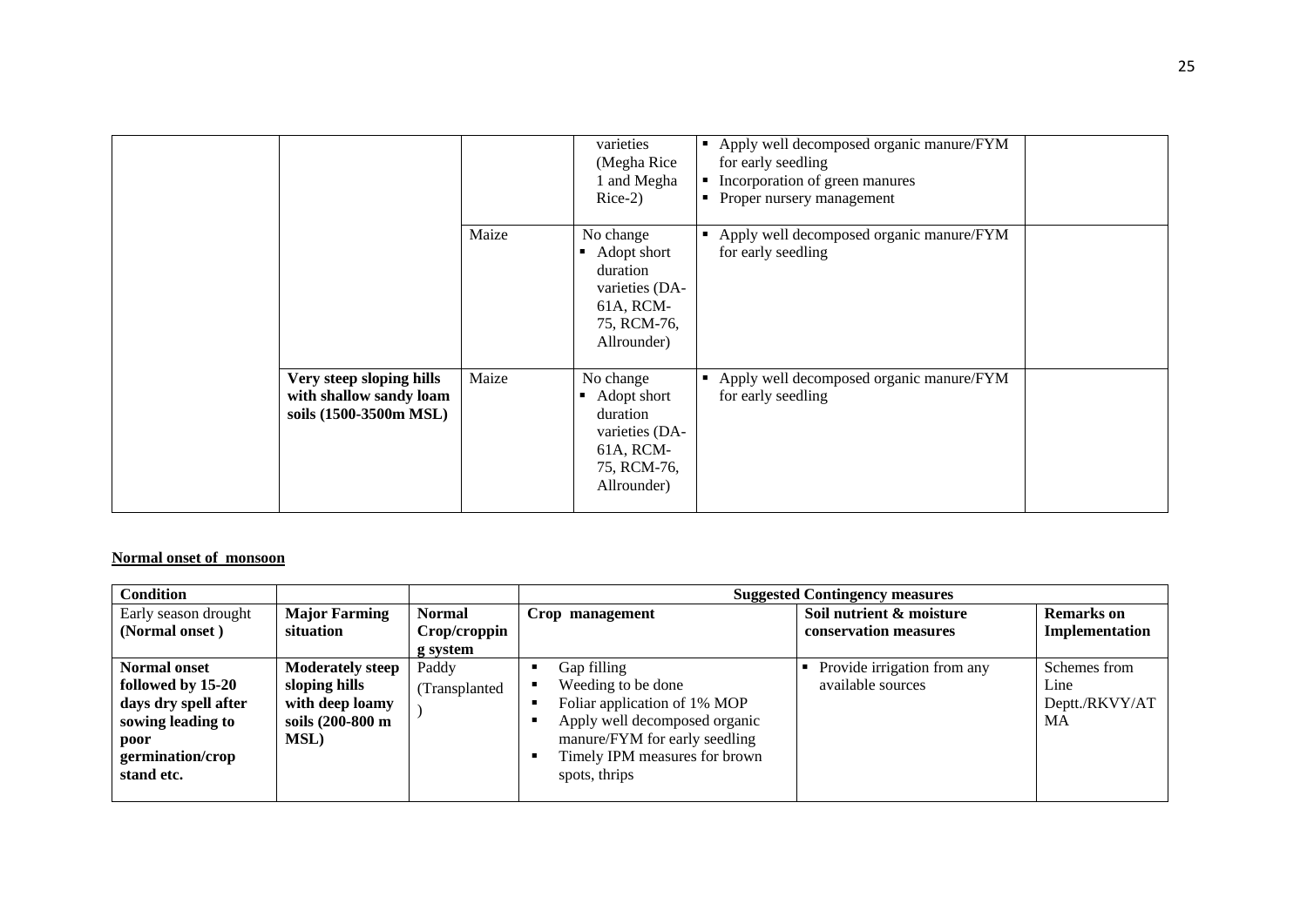|                                                                                      | Maize                  | Gap filling<br>• Weeding<br>Foliar application of 1% MOP and 2%<br>urea<br>Application of organic manure,<br>wherever possible                                              | Provide irrigation from any<br>available sources |                                           |
|--------------------------------------------------------------------------------------|------------------------|-----------------------------------------------------------------------------------------------------------------------------------------------------------------------------|--------------------------------------------------|-------------------------------------------|
| <b>Steep sloping</b><br>deep loamy soils<br>$(800-1500m)$<br><b>MSL)</b>             | Paddy<br>(Transplanted | • Weeding<br>• Foliar application of 1% and 2% urea<br>Application of organic manure,<br>wherever possible<br>Timely plant protection of measures<br>for brown spot, thrips | • Provide irrigation from available<br>sources   | Schemes from<br>Line Deptt.<br>/RKVY/ATMA |
|                                                                                      | Maize                  | • Gap filling<br>• Weeding<br>• Foliar application of 1% MOP and 2%<br>urea<br>Application of organic manure/FYM<br>٠<br>wherever possible                                  | Provide irrigation from any<br>available sources |                                           |
| Very steep<br>sloping hills with<br>shallow sandy<br>loam soils (1500-<br>3500m MSL) | Maize                  | Gap filling<br>$\blacksquare$ Weeding<br>Foliar application of 1% MOP and 2%<br>urea<br>Application of organic manure,<br>٠<br>wherever possible                            | Provide irrigation from any<br>available sources |                                           |

| <b>Condition</b>    |                      |                    | <b>Suggested Contingency measures</b> |                                   |                   |
|---------------------|----------------------|--------------------|---------------------------------------|-----------------------------------|-------------------|
| Mid season drought  | <b>Major Farming</b> | <b>Normal Crop</b> | Crop management                       | Soil nutrient & moisture          | Remarks on        |
| (long dry spell,    | situation            | /cropping          |                                       | conservation measures             | Implementation    |
| consecutive 2 weeks |                      | system             |                                       |                                   |                   |
| rainless $(>2.5$    |                      |                    |                                       |                                   |                   |
| mm)period)          |                      |                    |                                       |                                   |                   |
| Vegetative stage    | Moderately           | WRC/TRC            | Weeding                               | Provide irrigation from available | Schemes from Line |
|                     | steep sloping        |                    | Foliar application of 1% MOP          | sources                           | Deptt.            |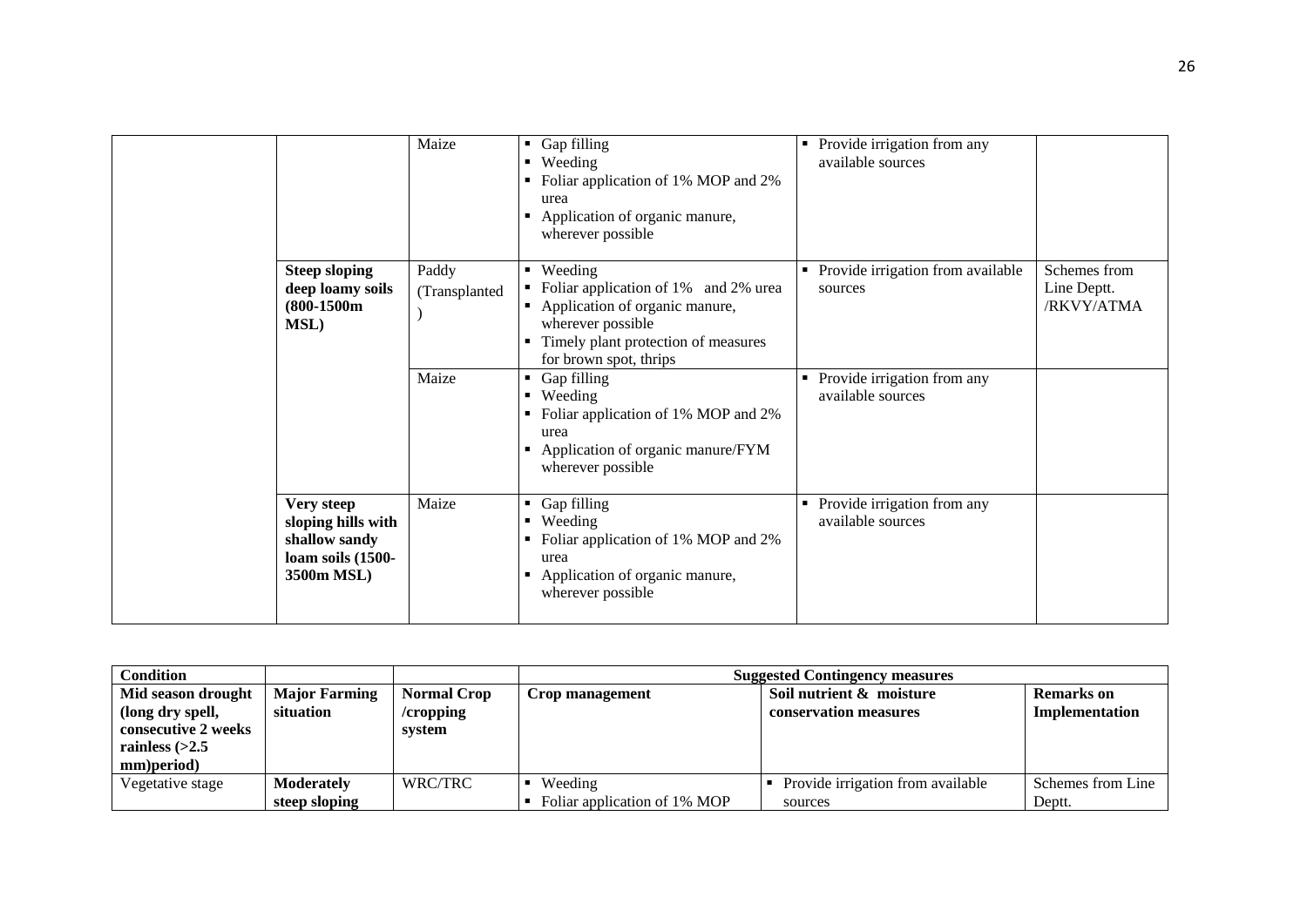| hills with deep<br>loamy soils (200-<br>800 m MSL)                        | (Paddy)            | and 2% urea<br>Timely plant protection of<br>measures for brown spot, thrips                                                           |                                                   | /RKVY/ATMA                                |
|---------------------------------------------------------------------------|--------------------|----------------------------------------------------------------------------------------------------------------------------------------|---------------------------------------------------|-------------------------------------------|
|                                                                           | Maize              | Weeding<br>Foliar application of 1% MOP<br>and 2% urea                                                                                 | • Provide irrigation from available<br>sources    |                                           |
| <b>Steep sloping</b><br>deep loamy soils<br>$(800-1500m)$<br><b>MSL</b> ) | WRC/TRC<br>(Paddy) | $\blacksquare$ Weeding<br>Foliar application of 1% MOP<br>and 2% urea<br>Timely plant protection of<br>measures for brown spot, thrips | Provide irrigation from available<br>٠<br>sources | Schemes from Line<br>Deptt.<br>/RKVY/ATMA |
|                                                                           | Maize              | • Weeding<br>Foliar application of 1% MOP                                                                                              | • Provide irrigation from available<br>sources    |                                           |

| Condition                              |                                   |                                 |                                                            | <b>Suggested Contingency measures</b>             |                                     |
|----------------------------------------|-----------------------------------|---------------------------------|------------------------------------------------------------|---------------------------------------------------|-------------------------------------|
| Mid season drought<br>(long dry spell, | <b>Major Farming</b><br>situation | <b>Normal Crop</b><br>/cropping | Crop management                                            | Soil nutrient & moisture<br>conservation measures | <b>Remarks</b> on<br>Implementation |
| consecutive 2 weeks                    |                                   | system                          |                                                            |                                                   |                                     |
| rainless $(>2.5$<br>mm)period)         |                                   |                                 |                                                            |                                                   |                                     |
| Reproductive stage                     | <b>Moderately</b>                 | WRC/TRC                         | Foliar application of 1% MOP<br>٠                          | Provide irrigation from available                 | Schemes from Line                   |
|                                        | steep sloping<br>hills with deep  | (Paddy)                         | Timely plant protection of<br>٠<br>measures for gundhi bug | sources                                           | Deptt.<br>/RKVY/ATMA                |
|                                        | loamy soils (200-<br>800 m MSL)   | Maize                           | Foliar application of 1% MOP                               | • Provide irrigation from available<br>sources    |                                     |
|                                        | <b>Steep sloping</b>              | WRC/TRC                         | Foliar application of 1% MOP<br>٠                          | Provide irrigation from available                 | Schemes from Line                   |
|                                        | deep loamy soils<br>$(800-1500m)$ | (Paddy)                         | Timely plant protection of<br>measures for gundhi bug      | sources                                           | Deptt.<br>/RKVY/ATMA                |
|                                        | <b>MSL</b> )                      | Maize                           | Foliar application of 1% MOP<br>٠                          | • Provide irrigation from available<br>sources    |                                     |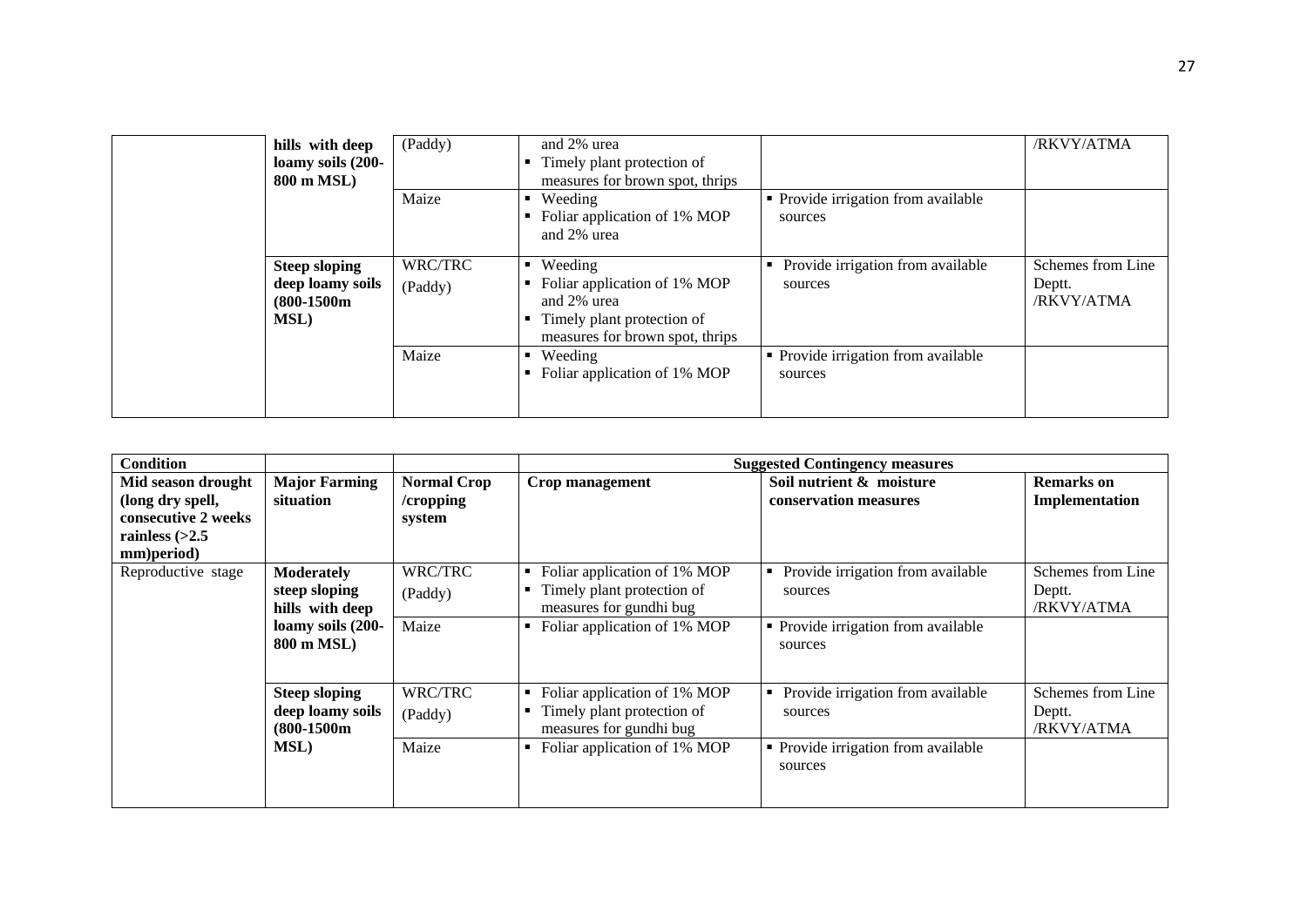| <b>Condition</b>                                            |                                                       |                                          |                                        | <b>Suggested Contingency measures</b>                                                       |                                       |
|-------------------------------------------------------------|-------------------------------------------------------|------------------------------------------|----------------------------------------|---------------------------------------------------------------------------------------------|---------------------------------------|
| <b>Terminal drought</b><br>(Early withdrawal of<br>monsoon) | <b>Major Farming</b><br>situation                     | <b>Normal</b><br>Crop/cropping<br>system | Crop management                        | <b>Rabi Crop planning</b>                                                                   | <b>Remarks on Implementation</b>      |
|                                                             | <b>Moderately</b><br>steep sloping<br>hills with deep | WRC/TRC (Paddy)                          | -Harvest at physiological<br>maturity. | • Planning for zero tillage<br>cultivation of pea, toria etc.<br>Preparation for cole crops | Schemes from Line<br>Deptt./RKVY/ATMA |
|                                                             | loamy soils<br>$(200-800 \text{ m})$<br><b>MSL</b> )  | Maize                                    | Harvest at physiological<br>maturity.  | • Planning for zero tillage<br>cultivation of pea, toria etc.<br>Preparation for cole crops |                                       |
|                                                             | <b>Steep sloping</b><br>deep loamy<br>soils (800-     | WRC/TRC (Paddy)                          | -Harvest at physiological<br>maturity. | Planning for zero tillage<br>cultivation of pea, toria etc.<br>Preparation for cole crops   | Schemes from Line<br>Deptt./RKVY/ATMA |
|                                                             | 1500m MSL)                                            | Maize                                    | Harvest at physiological<br>maturity.  | Planning for zero tillage<br>cultivation of pea, toria etc.<br>Preparation for cole crops   |                                       |

2.1.2 **Drought-irrigated situation** : NA in this district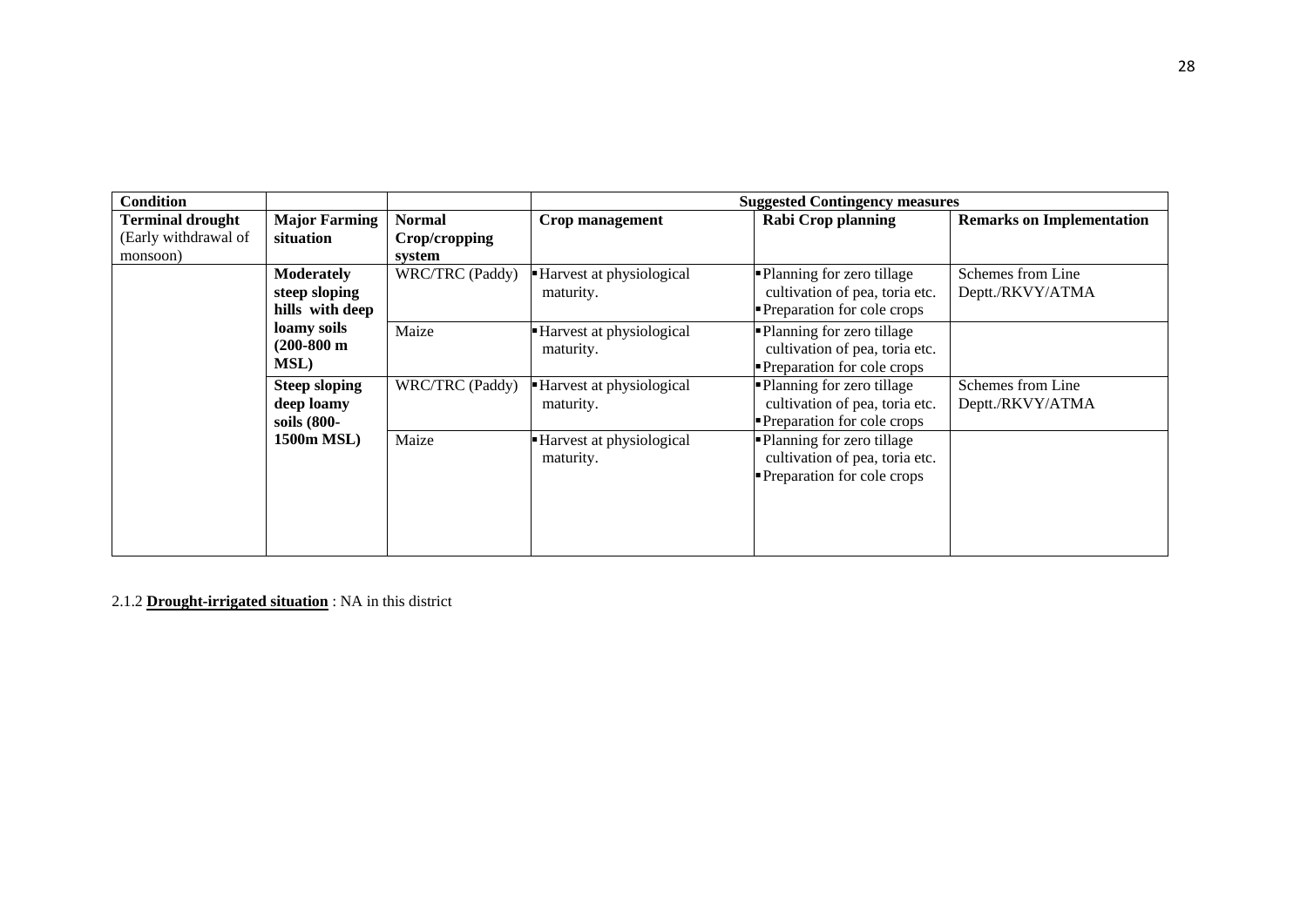2.2 **Unusual rains (untimely, unseasonal etc) (for both rainfed and irrigation situation)**

| <b>Condition</b>                                                                  | <b>Suggested contingency measure</b>                                                                                                                                                                                                                                                                                           |                                                                                                                                                                            |                                                                                                                                                                                                                                                                                                                                                                                                                                                                                                                                                                                                                                     |                                                                                                                                                      |
|-----------------------------------------------------------------------------------|--------------------------------------------------------------------------------------------------------------------------------------------------------------------------------------------------------------------------------------------------------------------------------------------------------------------------------|----------------------------------------------------------------------------------------------------------------------------------------------------------------------------|-------------------------------------------------------------------------------------------------------------------------------------------------------------------------------------------------------------------------------------------------------------------------------------------------------------------------------------------------------------------------------------------------------------------------------------------------------------------------------------------------------------------------------------------------------------------------------------------------------------------------------------|------------------------------------------------------------------------------------------------------------------------------------------------------|
| <b>Continuous high</b><br>rainfall in a short<br>span leading to<br>water logging | <b>Vegetative stage</b>                                                                                                                                                                                                                                                                                                        | <b>Flowering stage</b>                                                                                                                                                     | Crop maturity stage                                                                                                                                                                                                                                                                                                                                                                                                                                                                                                                                                                                                                 | Post harvest                                                                                                                                         |
| paddy                                                                             | Drainage of excess water from the field                                                                                                                                                                                                                                                                                        | Immediate provision of drainage<br>system                                                                                                                                  | Drain out excess water<br>• Harvest at physiological maturity                                                                                                                                                                                                                                                                                                                                                                                                                                                                                                                                                                       | • Shifting to a safer place<br>• Dry in shade and in well<br>ventilated space                                                                        |
| Maize                                                                             | Provide drainage                                                                                                                                                                                                                                                                                                               | Provide drainage                                                                                                                                                           | • Drain out excess water<br>• Harvest at physiological maturity                                                                                                                                                                                                                                                                                                                                                                                                                                                                                                                                                                     | • Shifting to a safer place<br>• Dry in shade and in well<br>ventilated space                                                                        |
| Milllet                                                                           | Drainage of excess water                                                                                                                                                                                                                                                                                                       | Immediate provision of drainage<br>system                                                                                                                                  | • Drain out excess water<br>• Harvest at physiological maturity                                                                                                                                                                                                                                                                                                                                                                                                                                                                                                                                                                     | Proper drying                                                                                                                                        |
| Horticulture                                                                      |                                                                                                                                                                                                                                                                                                                                |                                                                                                                                                                            |                                                                                                                                                                                                                                                                                                                                                                                                                                                                                                                                                                                                                                     |                                                                                                                                                      |
| Orange                                                                            | • Provide proper drainage<br>In steep slopes, prepare half moon<br>terraces to prevent soil erosion and<br>leaching loss<br>If there is physical damage, pruning of<br>damage branches and application of<br>Bordeaux paste should be done to<br>prevent secondary infection.<br>Proper nutrient management to be<br>followed. | - Provide proper drainage<br>• Foliar application of<br>micronutrient/multiplex @ 0.2%<br>should be done to prevent<br>flower drop<br>Control aphids and mealy bugs<br>etc | • If there is physical damage,<br>pruning of damage branches and<br>application of Bordeaux paste<br>should be done to prevent<br>secondary infection<br>Harvesting can be delayed upto<br>60-75 days by spraying pre-harvest<br>chemical i.e. $2-4D$ at $20ppm + GA$<br>at $10$ ppm + 0.2% Kcl on maturing<br>fruits.<br>Harvesting can be delayed. In<br>citrus even after full maturity, the<br>fruits can be left on the tree for 2-3<br>weeks without deterioration which<br>facilitates prolong harvesting.<br>• While picking, the stem end should<br>be cut close to the fruit without<br>damaging the rind. Hence avoiding | • Fruits are to be stored in<br>well aerated farm shed or<br>house to avoid loses.<br>Storing at $8 - 100$ C with<br>$85 - 90 % RH$ is<br>preferred. |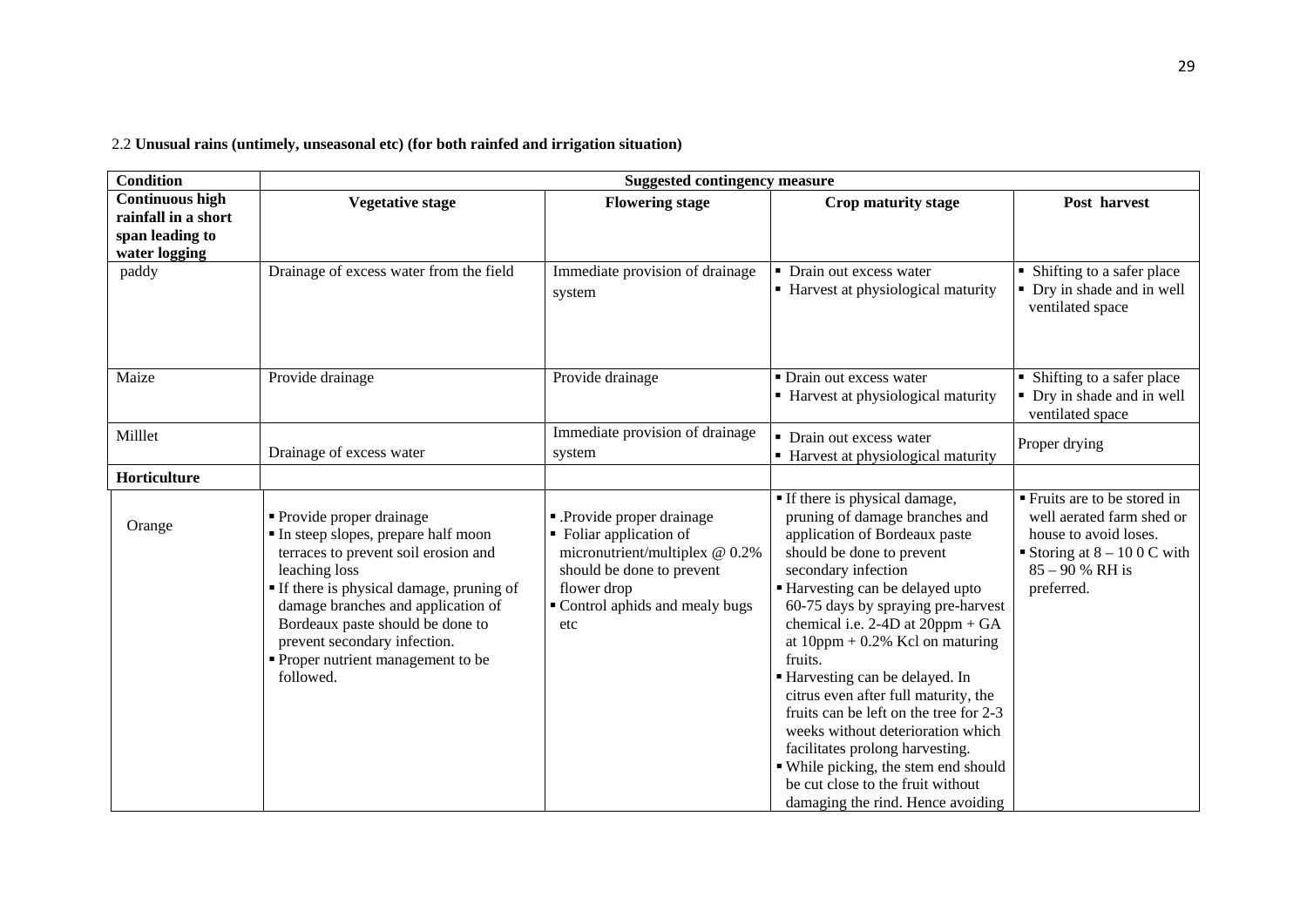|           |                                                                                                                                                                                                                                                                                                                    |                                                                                                                                                                                                                                                                    | fungal infection.<br>Collect the good fruits and store<br>them. Damaged fallen fruits to be<br>disposed off                                                                                                                                    |                                                                                                                                                                                 |
|-----------|--------------------------------------------------------------------------------------------------------------------------------------------------------------------------------------------------------------------------------------------------------------------------------------------------------------------|--------------------------------------------------------------------------------------------------------------------------------------------------------------------------------------------------------------------------------------------------------------------|------------------------------------------------------------------------------------------------------------------------------------------------------------------------------------------------------------------------------------------------|---------------------------------------------------------------------------------------------------------------------------------------------------------------------------------|
| Apple     | • Provide proper drainage<br>In steep slopes, prepare half moon<br>terraces to prevent soil erosion and<br>leaching loss<br>• If there is physical damage, pruning of<br>damage branches and application of<br>Bordeaux paste should be done to<br>prevent secondary infection<br>" Nutrient management to be done | • Provide proper drainage<br>■ Half moon terraces to be done<br>to prevent nutrient loss<br>■ Pruning of damaged brances<br>and application of Bordeaux<br>Paste to be done<br>• Nutrient management along<br>with foliar application<br>micronutrient to be done  | " Spray 2,4,5-T @ 20ppm or 2,4,5-<br>TCPA @ 15ppm to inhibit fruit<br>drop<br>• Collect the good fruits and store<br>them. Damaged fallen fruits to be<br>separated and disposed off<br>Recessary to maintain adequate<br>drainage             | $\blacksquare$ Stored the fruits for 4-8<br>months at -1.1 to $0^{\circ}$ C and<br>85-90 % RH.<br>• Spray growth regulators<br>Like Alar $@$ 1000 ppm to<br>improve storability |
| Pineapple | • Make trenches/furrows in between<br>ridges to facilitate drainage of excess<br>water<br>Remove the excess suckers to maintain<br>the quality of plant<br>• Nutrient management to be followed                                                                                                                    | Application of Ethephon 2mg in<br>100-140mg, Bentoniteor NAA<br>@ 25ppm or 2, 4-D @ 5-10 ppm<br>should be applied for uniform<br>flower induction.                                                                                                                 | • Provide proper drainage<br>• Spraying of insecticides and<br>fungicide<br>Fruits can be protected with<br>locally available material to<br>protect the mature fruit from<br>unusual rains                                                    | Store fruits in well<br>aerated farm shed or<br>house to avoid loses.<br>• Pineapples can be stored<br>at a temperature of 7.5-<br>$12^{\circ}$ C and RH 70-90% for<br>4 weeks. |
| Kiwifruit | • Provide proper drainage<br>In steep slopes, prepare half moon<br>terraces to prevent soil erosion and<br>leaching loss<br>• If there is physical damage, pruning of<br>damage branches and application of<br>Bordeaux paste should be done to<br>prevent secondary infection<br>■ Nutrient management to be done | • Provide proper drainage<br>■ Half moon terraces to be done<br>to prevent nutrient loss<br>• Pruning of damaged branches<br>and application of Bordeaux<br>Paste to be done<br>■ Nutrient management along<br>with foliar application<br>micronutrient to be done | " Heavy pruning should not done as<br>the fruit will be affected by rain<br>• Drain out excess water                                                                                                                                           | $\blacksquare$ Stored the fruits at 0 to<br>4°C and 80-90 % RH.<br>• Spray growth regulators<br>Like Alar @ 1000 ppm to<br>improve storability                                  |
| Banana    | • Provide proper drainage<br>■ Nutrient management to be done<br>• Propping or staking should be done<br>• Spraying of insecticides and fungicide                                                                                                                                                                  | • Provide proper drainage<br>• Nutrient management to be<br>done along with application of<br>micronutrient<br>" Propping or staking should be<br>done<br>• Spraying of insecticides and<br>fungicide                                                              | • Provide proper drainage<br>■ Nutrient management to be done<br>• Propping to be done<br>• Bagging to be done to protect the<br>bunch from unusual rains.<br>• Denavelling to be done to improve<br>the bunch weight (removal of male<br>bud) | Store the fruits/ bunch in<br>well aerated farm shed or<br>house to avoid loses.<br>Storing at $10 - 12^{\circ}$ C<br>with $70 - 80$ % RH                                       |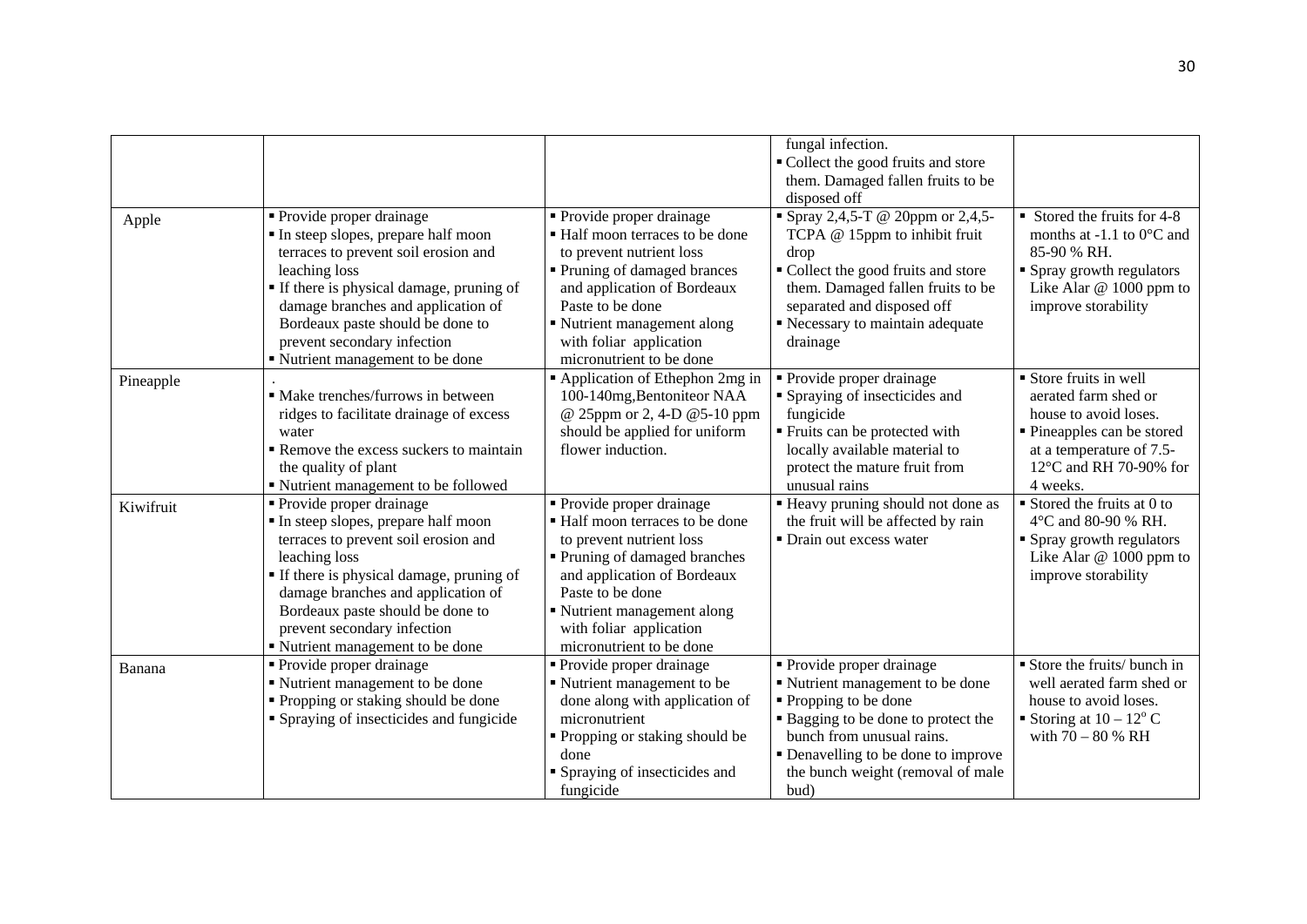| Large cardamom            | It grows luxuriantly in moist and humid<br>climate. So continuous rain is not a<br>problem during its vegetative growth.<br>• Provide adequate drainage<br>• Spraying of insecticides and fungicide                                                                                                                                 | Rain during flowering is<br>detrimental. So water logging<br>should be avoided.<br>• Proper drainage system should<br>be followed.<br>• Shade regulation may be taken<br>up providing 50-60% shade.                                                                                                    | ■ Harvesting can be delayed<br>• Proper drainage system should be<br>followed.                                                                             | ■ Collect and dry the<br>produce in fuel kiln<br>overnight at 50°-60°C or<br>in drier for 14-18 hours at<br>45°-50°C |
|---------------------------|-------------------------------------------------------------------------------------------------------------------------------------------------------------------------------------------------------------------------------------------------------------------------------------------------------------------------------------|--------------------------------------------------------------------------------------------------------------------------------------------------------------------------------------------------------------------------------------------------------------------------------------------------------|------------------------------------------------------------------------------------------------------------------------------------------------------------|----------------------------------------------------------------------------------------------------------------------|
| Ginger                    | Provide proper drainage channels to<br>avoid stagnation of water<br>Earthing up to be done at proper soil<br>moisture level<br>" Nutrient management to be followed<br>" Field bunding to prevent entry of water<br>from surrounding areas.<br>• Spraying of insecticides and fungicide                                             | Provision of drainage to remove<br>excess water.<br><b>Earthing up should be followed</b><br>by manuring.<br>" Field bunding to prevent entry<br>of water from surrounding<br>areas.                                                                                                                   | • Dry weather before harvesting is<br>necessary. So harvesting can be<br>delayed.                                                                          | • Shifting of the produce to<br>a drier place.<br>• Drying to remove excess<br>moisture of produce.                  |
| Turmeric                  | • Provide proper drainage channels to<br>avoid stagnation of water<br>Earthing up to be done at proper soil<br>moisture level<br>" Nutrient management to be followed<br>" Field bunding to prevent entry of water<br>from surrounding areas.<br>• Spraying of insecticides and fungicide                                           | • Provision of drainage to remove<br>excess water.<br><b>Earthing up should be followed</b><br>by manuring.<br>" Field bunding to prevent entry<br>of water from surrounding<br>areas.                                                                                                                 | • Dry weather before harvesting is<br>necessary. So harvesting can be<br>delayed.                                                                          | • Shifting of the produce to<br>a drier place.<br>• Drying to remove excess<br>moisture of produce.                  |
| Vegetables<br>(cucurbits) | • Provision of drainage to remove excess<br>water.<br>Earthing up to be done at proper soil<br>moisture condition followed by manuring<br>Field bunding to prevent entry of water<br>from surrounding areas.<br>Staking should be properly followed.<br>Rainy season crops can be trained on a<br>bower made of bamboos and sticks. | • Spray maleic hydrazine (MH)<br>and 2, 4-5 tri-iodobenzoic acid<br>(TIBA) @ 50ppm for Sex<br>expression. Boron @ 3ppm and<br>calcium @ 20ppm is also<br>effective.<br>• Provision of drainage to remove<br>excess water.<br>• Earthing up followed by<br>manuring<br>" Field bunding to prevent entry | ■ Fruits to be harvested immediately<br>without causing injury to fruits<br>Remove all damaged fruit<br>■ Take up appropriate plant<br>protection measures | • The fruits can be stored<br>for 2-3 weeks at $15-20$ °C<br>and RH 75% in a well-<br>ventilated chamber             |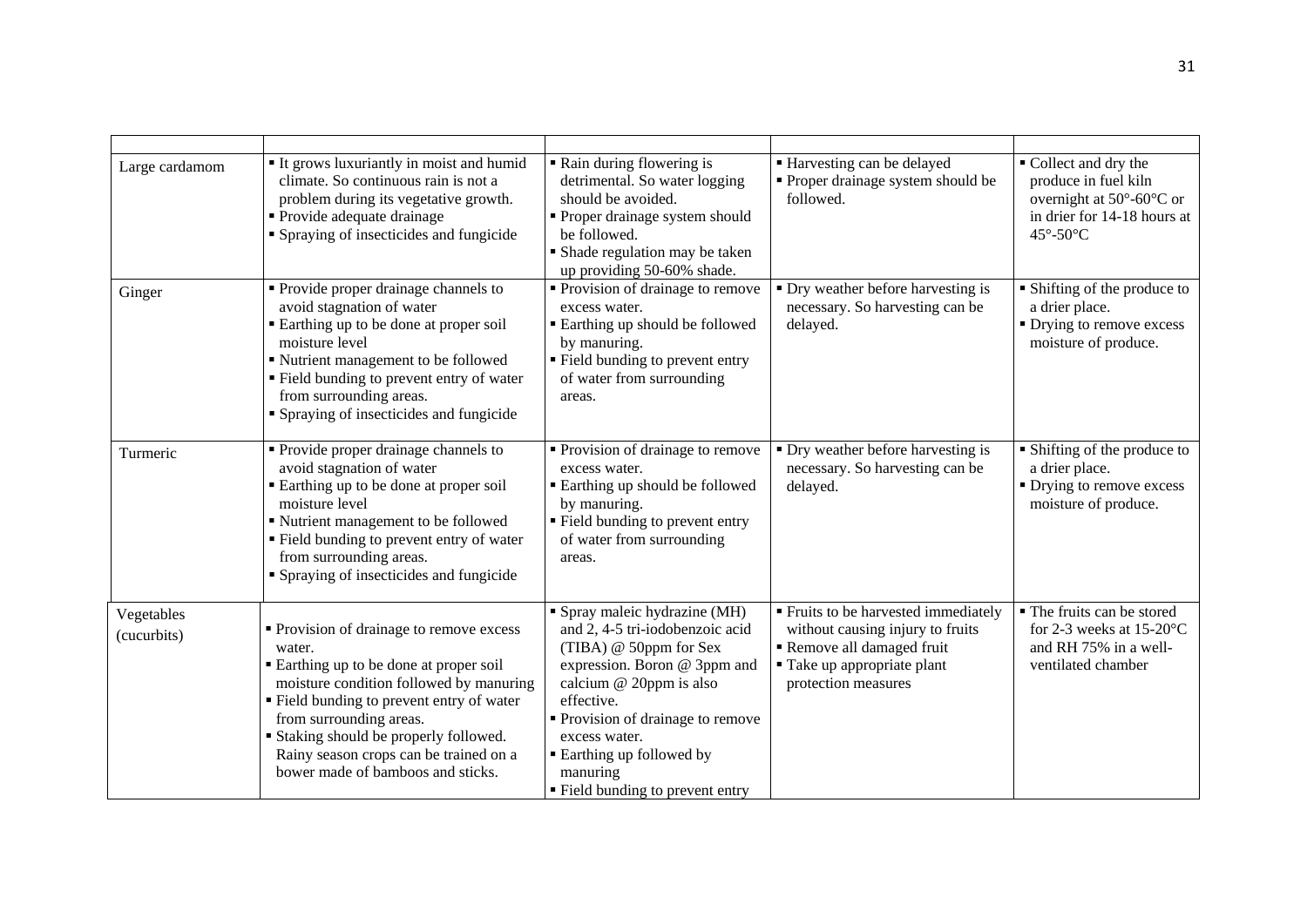|              |                                                                                                                                                                                                                                                                                                                                                                                                                                          | of water from surrounding                                                                                                                                                                                                                                                                                                                         |                                                                                                                                                                                                                                                                                                                                                          |                                                                                                                                                                                                                  |
|--------------|------------------------------------------------------------------------------------------------------------------------------------------------------------------------------------------------------------------------------------------------------------------------------------------------------------------------------------------------------------------------------------------------------------------------------------------|---------------------------------------------------------------------------------------------------------------------------------------------------------------------------------------------------------------------------------------------------------------------------------------------------------------------------------------------------|----------------------------------------------------------------------------------------------------------------------------------------------------------------------------------------------------------------------------------------------------------------------------------------------------------------------------------------------------------|------------------------------------------------------------------------------------------------------------------------------------------------------------------------------------------------------------------|
|              |                                                                                                                                                                                                                                                                                                                                                                                                                                          | areas.                                                                                                                                                                                                                                                                                                                                            |                                                                                                                                                                                                                                                                                                                                                          |                                                                                                                                                                                                                  |
|              |                                                                                                                                                                                                                                                                                                                                                                                                                                          | • Take up proper plant protection                                                                                                                                                                                                                                                                                                                 |                                                                                                                                                                                                                                                                                                                                                          |                                                                                                                                                                                                                  |
|              |                                                                                                                                                                                                                                                                                                                                                                                                                                          | measures                                                                                                                                                                                                                                                                                                                                          |                                                                                                                                                                                                                                                                                                                                                          |                                                                                                                                                                                                                  |
|              | Heavy rainfall with high speed winds in a short span                                                                                                                                                                                                                                                                                                                                                                                     |                                                                                                                                                                                                                                                                                                                                                   |                                                                                                                                                                                                                                                                                                                                                          |                                                                                                                                                                                                                  |
|              |                                                                                                                                                                                                                                                                                                                                                                                                                                          |                                                                                                                                                                                                                                                                                                                                                   |                                                                                                                                                                                                                                                                                                                                                          |                                                                                                                                                                                                                  |
| Horticulture |                                                                                                                                                                                                                                                                                                                                                                                                                                          |                                                                                                                                                                                                                                                                                                                                                   |                                                                                                                                                                                                                                                                                                                                                          |                                                                                                                                                                                                                  |
| Orange       | Earthing up of young plants to avoid<br>uprooting due to wind.<br>• Provide proper drainage facilities.<br><b>Staking to avoid falling off of plants</b><br>In steep slopes, prepare half moon<br>terraces to prevent soil erosion and<br>leaching loss<br>Pruning of damage branches and<br>application of Bordeaux paste should be<br>done to prevent secondary infection<br>• Proper nutrient management to be                        | ■ Wind break around the orchard<br>to protect crop from wind<br>damage<br>• Provide proper drainage<br>Nutrient management to be<br>followed along with foliar spray<br>of micronutrient<br>• Pruning of damage branches<br>and application of Bordeaux<br>paste should be done to prevent<br>secondary infection                                 | • Propping heavy bearing tree and<br>weak tree by bamboo pole.<br>Harvesting can be delayed upto<br>60-75 days by spraying pre-harvest<br>chemical i.e. $2-4D$ at $20ppm + GA$<br>at $10$ ppm + 0.2% Kcl on maturing<br>fruits.<br>• Pruning of damage branches and<br>application of Bordeaux paste<br>should be done to prevent<br>secondary infection | Fruits are to be stored in<br>well aerated farm shed or<br>house to avoid loses.<br>■ Pack the fruit in<br>perforated polythene bag,<br>boxes, crates, etc. and<br>store at temperature of<br>10-11°C & 92 % RH. |
|              | followed                                                                                                                                                                                                                                                                                                                                                                                                                                 |                                                                                                                                                                                                                                                                                                                                                   |                                                                                                                                                                                                                                                                                                                                                          |                                                                                                                                                                                                                  |
| Apple        | Earthing up of young plants to avoid<br>uprooting due to wind.<br>Provide proper drainage facilities.<br><b>Staking to be done to avoid falling off of</b><br>plants.<br>In steep slopes, prepare half moon<br>terraces to prevent soil erosion and<br>leaching loss<br>Pruning of damage branches and<br>application of Bordeaux paste should be<br>done to prevent secondary infection<br>Proper nutrient management to be<br>followed | ■ Provision of drainage to remove<br>excess water.<br>■ Wind break around the orchard<br>• Maintain the half moon terraces<br>to avoid soil nutrient loss<br>• Proper nutrient management to<br>be followed along with foliar<br>application of micronutrient<br>• Prune out all damage branches<br>with appropriate plant<br>protection measures | ■ Harvest ripe fruits<br>• Propping heavy bearing tree and<br>weak tree by bamboo pole.<br>• Use of plant bio-regulators to<br>delay ripening with Daminozide or<br>Alar @ 1000ppm sprayed before<br>60 days before harvest.                                                                                                                             | $\blacksquare$ Store fruits for 4-8<br>months at -1.1 to $0^{\circ}$ C and<br>85-90 % RH.                                                                                                                        |
| Pineapple    | <b>Earthing up plants for better development</b><br>and anchorage.<br>· Make trenches/furrows in between ridges<br>to facilitate drainage of excess water.                                                                                                                                                                                                                                                                               | • Earthing up to prevent<br>uprooting.<br>• Provide proper drainage<br>• Nutrient management to be                                                                                                                                                                                                                                                | ■ Fruits can be protected with<br>locally available material to<br>protect the mature fruit from<br>unusual rains                                                                                                                                                                                                                                        | • .Store fruits in well<br>aerated farm shed or<br>house to avoid loses.<br>• Pineapples can be stored                                                                                                           |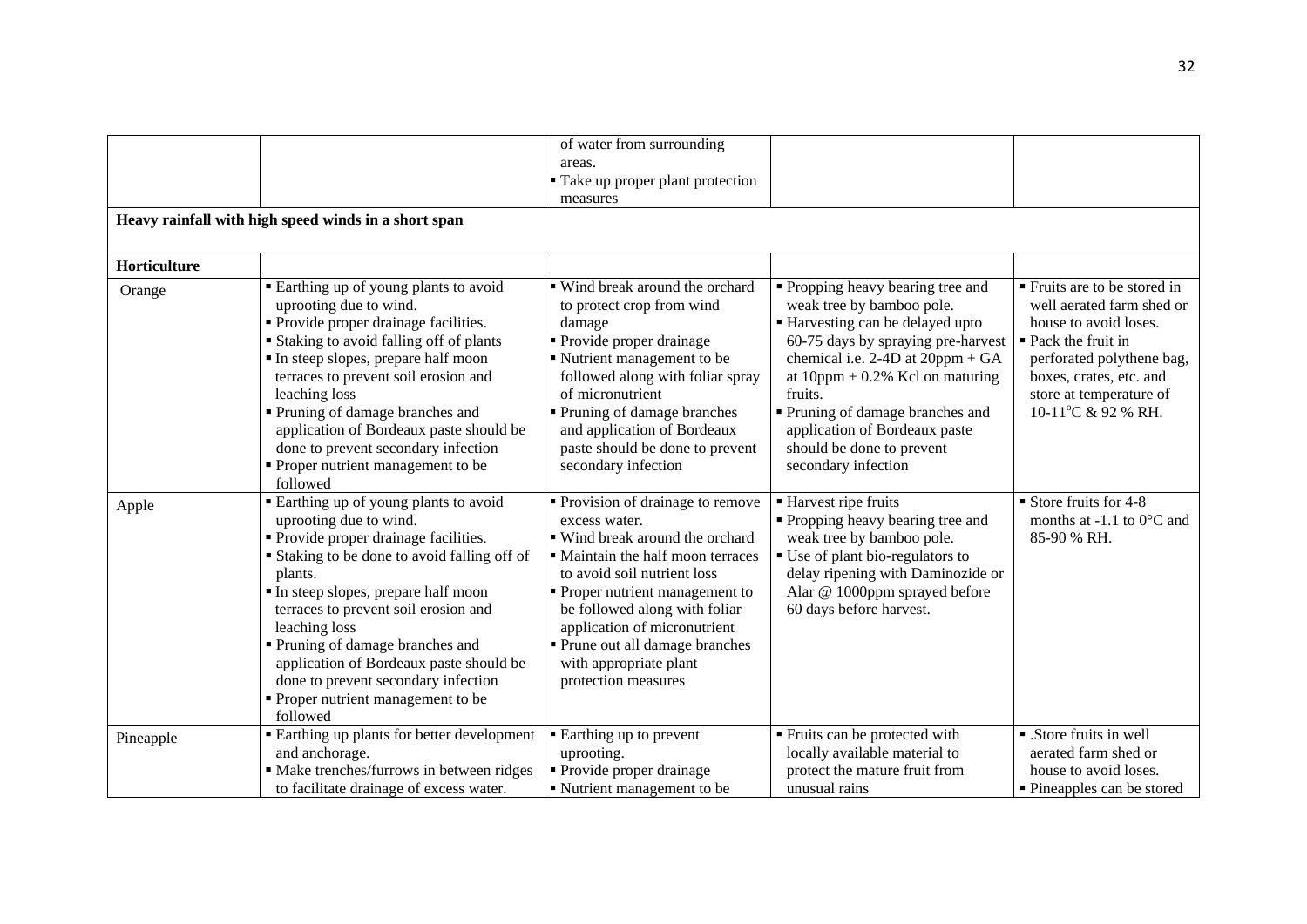|                | " Nutrient management to be followed                                                                                                                                                                                                                                                                                                                              | followed<br>Spray NAA @ 25ppm or 2, 4-D<br>$@$ 5-10 ppm should be applied<br>for uniform flower induction.                                                                                                                                                         | • Spraying of insecticides and<br>fungicide<br>• Earthing up plants for better<br>development and anchorage.<br>• Make trenches/furrows in between<br>ridges to facilitate drainage of<br>excess water                                                    | at a temperature of 7.5-<br>12°C and RH 70-90% for<br>4 weeks.                                                                                                 |
|----------------|-------------------------------------------------------------------------------------------------------------------------------------------------------------------------------------------------------------------------------------------------------------------------------------------------------------------------------------------------------------------|--------------------------------------------------------------------------------------------------------------------------------------------------------------------------------------------------------------------------------------------------------------------|-----------------------------------------------------------------------------------------------------------------------------------------------------------------------------------------------------------------------------------------------------------|----------------------------------------------------------------------------------------------------------------------------------------------------------------|
| Kiwifruit      | • Provide proper drainage<br>• Support the plant using T-Bar system<br>In steep slopes, prepare half moon<br>terraces to prevent soil erosion and<br>leaching loss<br><b>If there is physical damage, pruning of</b><br>damage branches and application of<br>Bordeaux paste should be done to<br>prevent secondary infection<br>■ Nutrient management to be done | • Provide proper drainage<br>■ Half moon terraces to be done<br>to prevent nutrient loss<br>• Pruning of damaged branches<br>and application of Bordeaux<br>Paste to be done<br>• Nutrient management along<br>with foliar application<br>micronutrient to be done | " Heavy pruning should not done as<br>the fruit will be affected by rain<br>• Drain out excess water<br>" Maintain the plant using T-Bar<br>trellis supporting system<br>Nutrient management along with<br>foliar application micronutrient to<br>be done | $\blacksquare$ Stored the fruits at 0 to<br>4°C and 80-90 % RH.<br>• Spray growth regulators<br>Like Alar @ 1000 ppm to<br>improve storability                 |
| Banana         | • Provide proper drainage<br>■ Nutrient management to be done<br>• Propping or staking should be done<br>• Spraying of insecticides and fungicide<br>$\blacksquare$                                                                                                                                                                                               | • Provide proper drainage<br>Nutrient management to be<br>done along with application of<br>micronutrient<br>" Propping or staking should be<br>done<br>• Spraying of insecticides and<br>fungicide                                                                | • Provide proper drainage<br>" Nutrient management to be done<br>• Propping to be done<br>• Bagging to be done to protect the<br>bunch from unusual rains.<br>• Denavelling to be done to improve<br>the bunch weight (removal of male<br>bud)            | Store the fruits/ bunch in<br>well aerated farm shed or<br>house to avoid loses.<br>Storing at $10 - 12^{\circ}$ C<br>with $70 - 80 %$ RH                      |
| Large cardamom | " For newly planted crops, staking should<br>be provided.<br>• Provide adequate drainage<br>• Spraying of insecticides and fungicid<br>• Follow proper nutrient management<br>■ Earthing up to be done                                                                                                                                                            | Proper drainage system should<br>be followed.<br>• Follow proper nutrient<br>management<br>■ Earthing up to prevent<br>uprooting.                                                                                                                                  | • Harvest at physiological maturity<br>stage or can be delayed<br>· Proper drainage system should be<br>followed                                                                                                                                          | Collect the harvest and<br>dry the produce in fuel<br>kiln overnight at 50°-<br>$60^{\circ}$ C or in drier for 14-18<br>hours at $45^{\circ}$ -50 $^{\circ}$ C |
| Ginger         | • Provide proper drainage channels to<br>avoid stagnation of water<br>■ Earthing up to be done at proper soil<br>moisture level                                                                                                                                                                                                                                   | Provision of drainage to remove<br>excess water.<br><b>Earthing up should be followed</b><br>by manuring.                                                                                                                                                          | • Harvest at physiological maturity<br>stage.                                                                                                                                                                                                             | • Shifting of the produce to<br>a drier place.<br>• Drying to remove excess<br>moisture of produce                                                             |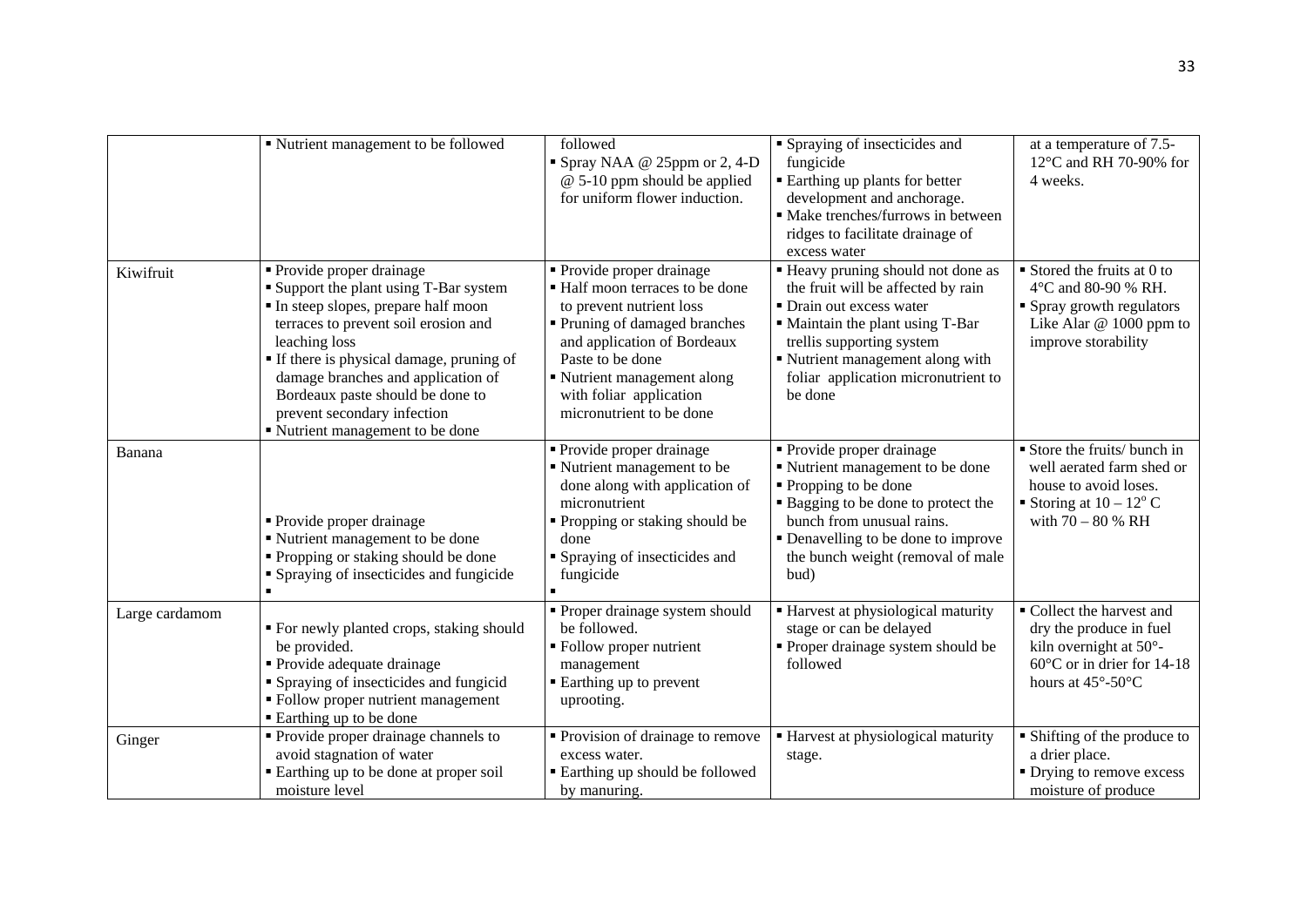|                                  | • Nutrient management to be followed<br>• Field bunding to prevent entry of water<br>from surrounding areas.<br>• Spraying of insecticides and fungicide                                                                                                                                    | • Field bunding to prevent entry<br>of water from surrounding<br>areas.                                                                                                                                                                                                                                                                                                                                    |                                                                                                                                                            | (moisture level 10%)                                                                                      |
|----------------------------------|---------------------------------------------------------------------------------------------------------------------------------------------------------------------------------------------------------------------------------------------------------------------------------------------|------------------------------------------------------------------------------------------------------------------------------------------------------------------------------------------------------------------------------------------------------------------------------------------------------------------------------------------------------------------------------------------------------------|------------------------------------------------------------------------------------------------------------------------------------------------------------|-----------------------------------------------------------------------------------------------------------|
| Turmeric                         | • Provide proper drainage channels to<br>avoid stagnation of water<br>■ Earthing up to be done at proper soil<br>moisture level<br>■ Nutrient management to be followed<br>" Field bunding to prevent entry of water<br>from surrounding areas.<br>• Spraying of insecticides and fungicide | • Provision of drainage to remove<br>excess water.<br><b>Earthing up should be followed</b><br>by manuring.<br>■ Field bunding to prevent entry<br>of water from surrounding<br>areas.                                                                                                                                                                                                                     | • Dry weather before harvesting is<br>necessary. So harvesting can be<br>delayed.                                                                          | • Shifting of the produce to<br>a drier place.<br>• Drying to remove excess<br>moisture of produce.       |
| Vegetables<br>(cucurbits)        | • Provision of drainage to remove excess<br>water.<br>■ Earthing up to be followed<br>• Ensure proper staking of crop wherever<br>required<br>" Field bunding to prevent entry of water<br>from surrounding areas.                                                                          | · Spray maleic Hydrazide @<br>50ppm aqueous solution at 2<br>and 4 leaf stages to stimulate<br>vine growth, giving more<br>female flowers.<br>Provision of drainage to remove<br>excess water.<br>■ Wind break around the orchard<br>to protect crop from wind<br>damage<br>■ Earthing up and propping to<br>prevent uprooting.<br>• Field bunding to prevent entry<br>of water from surrounding<br>areas. | ■ Fruits to be harvested immediately<br>without causing injury to fruits<br>Remove all damaged fruit<br>■ Take up appropriate plant<br>protection measures | • The fruits can be stored<br>for 2-3 weeks at $15-20$ °C<br>and RH 75% in a well-<br>ventilated chamber. |
|                                  | Outbreak of pests and diseases due to unseasonal rains : NA                                                                                                                                                                                                                                 |                                                                                                                                                                                                                                                                                                                                                                                                            |                                                                                                                                                            |                                                                                                           |
| Paddy (Blast)                    | • Use trap crops for prediction of disease.<br>Removal and destruction of weed hosts<br>in the field bunds and channels                                                                                                                                                                     | • Spraying of Mancozeb @ 2g/lt<br>or spraying of Carbendazim @<br>$1$ g/lt.                                                                                                                                                                                                                                                                                                                                | $\overline{\phantom{a}}$ Drain out excess water to avoid<br>flooded conditions.                                                                            | • Sun drying to prevent<br>spoliage and sprouting of<br>the harvested grains.                             |
| Paddy (Brown Spot)               | $-Do-$                                                                                                                                                                                                                                                                                      | $-DO$                                                                                                                                                                                                                                                                                                                                                                                                      | $-Do-$                                                                                                                                                     | $-Do-$                                                                                                    |
| Paddy (Bacterial leaf<br>blight) | • Destruction of weed hosts.                                                                                                                                                                                                                                                                | <b>Spraying of streptomycin and</b><br>tetracycline.                                                                                                                                                                                                                                                                                                                                                       | • Drain out excess water to avoid<br>flooded conditions.                                                                                                   | $-Do-$                                                                                                    |
| Paddy (Yellow Stem               | • Collection and destruction of egg masses.                                                                                                                                                                                                                                                 | • Spraying of Chloropyriphos 20                                                                                                                                                                                                                                                                                                                                                                            | ■ Harvesting at the right stage.                                                                                                                           | $-Do-$                                                                                                    |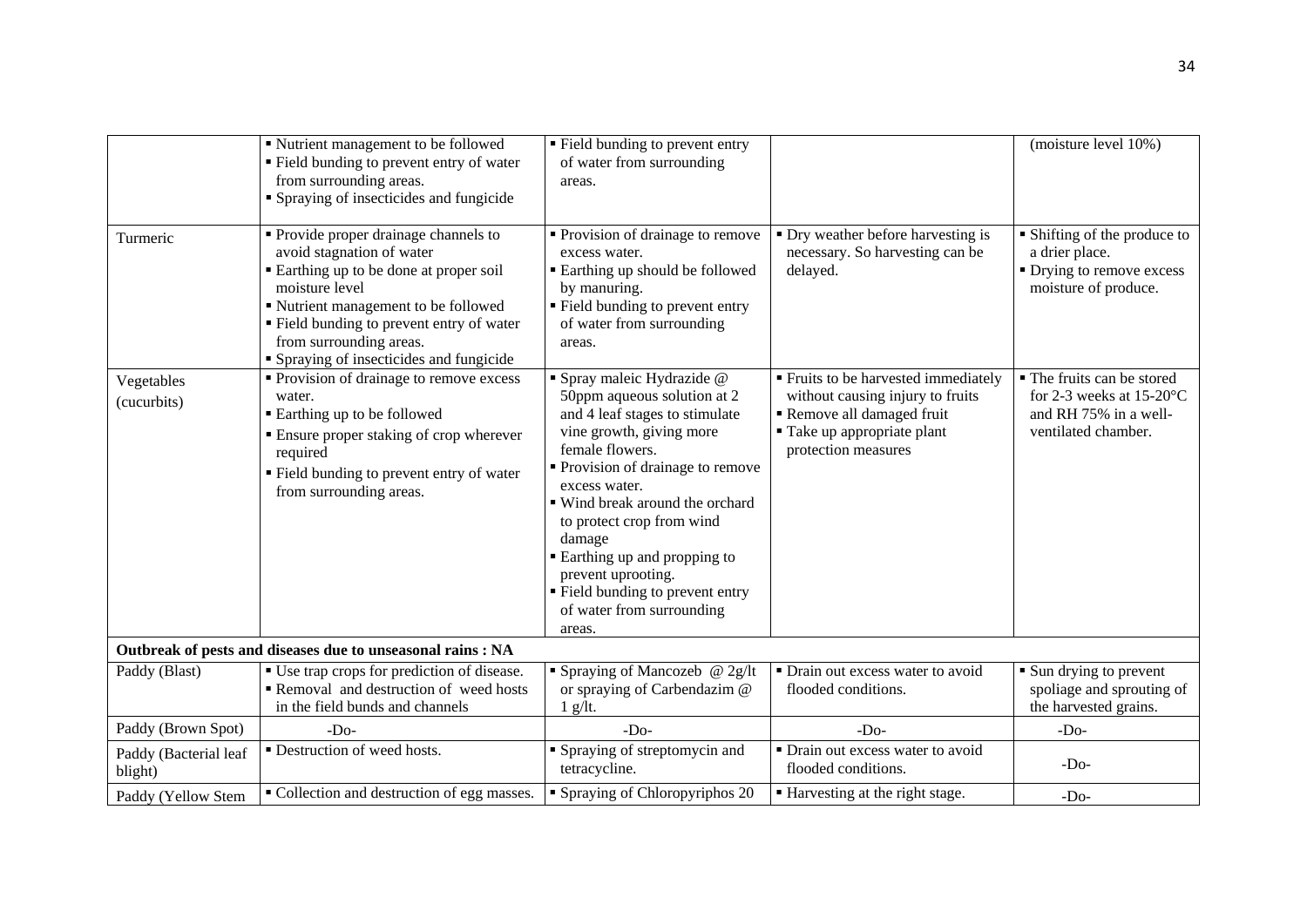| Borer)                               |                                                                                                                | EC @ 0.02 %.                                                                                                                                  |                                                                                 |                                                                           |
|--------------------------------------|----------------------------------------------------------------------------------------------------------------|-----------------------------------------------------------------------------------------------------------------------------------------------|---------------------------------------------------------------------------------|---------------------------------------------------------------------------|
| Paddy (Gall Midge)                   | Removal of alternate host plants<br>including weeds and grasses and<br>destruction of infected plants.         | • Providing proper drainage<br>system.                                                                                                        | ■ Harvesting at the right stage.                                                | $-Do-$                                                                    |
| Maize (Stalk rot)                    | Removal of accumulated water around<br>the stalks by proper drainage.                                          | Rouging of affected plant and<br>its destruction.                                                                                             | $\blacksquare$ Spraying of streptocycline $@$<br>$0.020\%$ .                    | $\blacksquare$ Sun drying of the<br>harvested cob to prevent<br>spoilage. |
| Horticulture                         |                                                                                                                |                                                                                                                                               |                                                                                 |                                                                           |
| Orange (Citrus Leaf<br>miner)        | Spraying of Fenvalerate and<br>Cypermethrin for controlling leaf minor.                                        | • Spraying of Fenvalerate and<br>Cypermethrin for controlling<br>leaf minor.                                                                  | ■ Harvesting at the right stage and<br>proper handling of the produce.          | Store in cool place in<br>crates, boxes etc                               |
| Orange (Citrus<br>butterfly)         | Hand picking of caterpillars and pupae in<br>the nursery.                                                      | • Spraying of Neem formulation<br>to control citrus butterly.                                                                                 | Do                                                                              | Store in cool place in<br>crates, boxes etc                               |
| Orange (Powdery<br>mildew in citrus) | • Spraying of wettablesulpher and<br>carbendizim to control powdery mildews.                                   | " Spraying of wettablesulpher,<br>bavistin $(0.1 %)$ and calixin $(0.1 %)$<br>$%$ ).                                                          | • Spraying of wettablesulpher and<br>carbendizim to control powdery<br>mildews. | Store in cool place in<br>crates, boxes etc.                              |
| Tomato                               | Removal of accumulated water by proper<br>drainage.<br>• Destroy the heavily infested/infected<br>plant parts. | Spraying of Sulfex $@$ 2 g/lt of<br>water.                                                                                                    | Harvesting at the right stage and<br>proper handling.                           | Store in cool/dry place<br>packed in crates, boxes<br>etc.                |
| <b>Brinjal</b>                       | Removal of accumulated water by proper<br>drainage.<br>• Destroy the heavily infested/infected<br>plant parts. | Spraying of Sulfex $@$ 2 g/lt of<br>water.<br>Soil dranching with<br>captan/Tiram @ 2/lt of water                                             | • Harvesting at the right stage and<br>proper handling of the produce.          | Store in cool/dry place<br>packed in crates, boxes<br>etc.                |
| Cabbage                              | Removal of accumulated water by proper<br>drainage.<br>• Destroy the badly infested/infected plant<br>parts.   | Spraying of Sulfex $@$ 2 g/lt of<br>water.<br>Soil dranching with<br>captan/Tiram. @ 2/lt of water<br>■ Streptocycline spray                  | • Harvesting at the right stage and<br>proper handling of the produce.          | $\overline{\phantom{a}}$ Store in cool/dry place                          |
| Cucurbits                            | • Manual collection & destruction of<br>eggs/grubs/larvae.                                                     | • Spraying of carbaryl against<br>leaf eating caterpillars,<br>Metalaxyl against Powdery<br>mildew, Carbendazim against<br>leaf spot & blight | • Spraying of Malathion against<br>fruit fly.                                   | • Store in cool/dry place                                                 |
| Large Cardamom                       | • Proper drainage.<br>■ Uprooting and destruction of Chirke and                                                | Removal of affected plant from<br>the field.                                                                                                  | ■ Harvesting at the right stage and<br>proper handling of the produce.          | • Quick drying of<br>harvested capsule.                                   |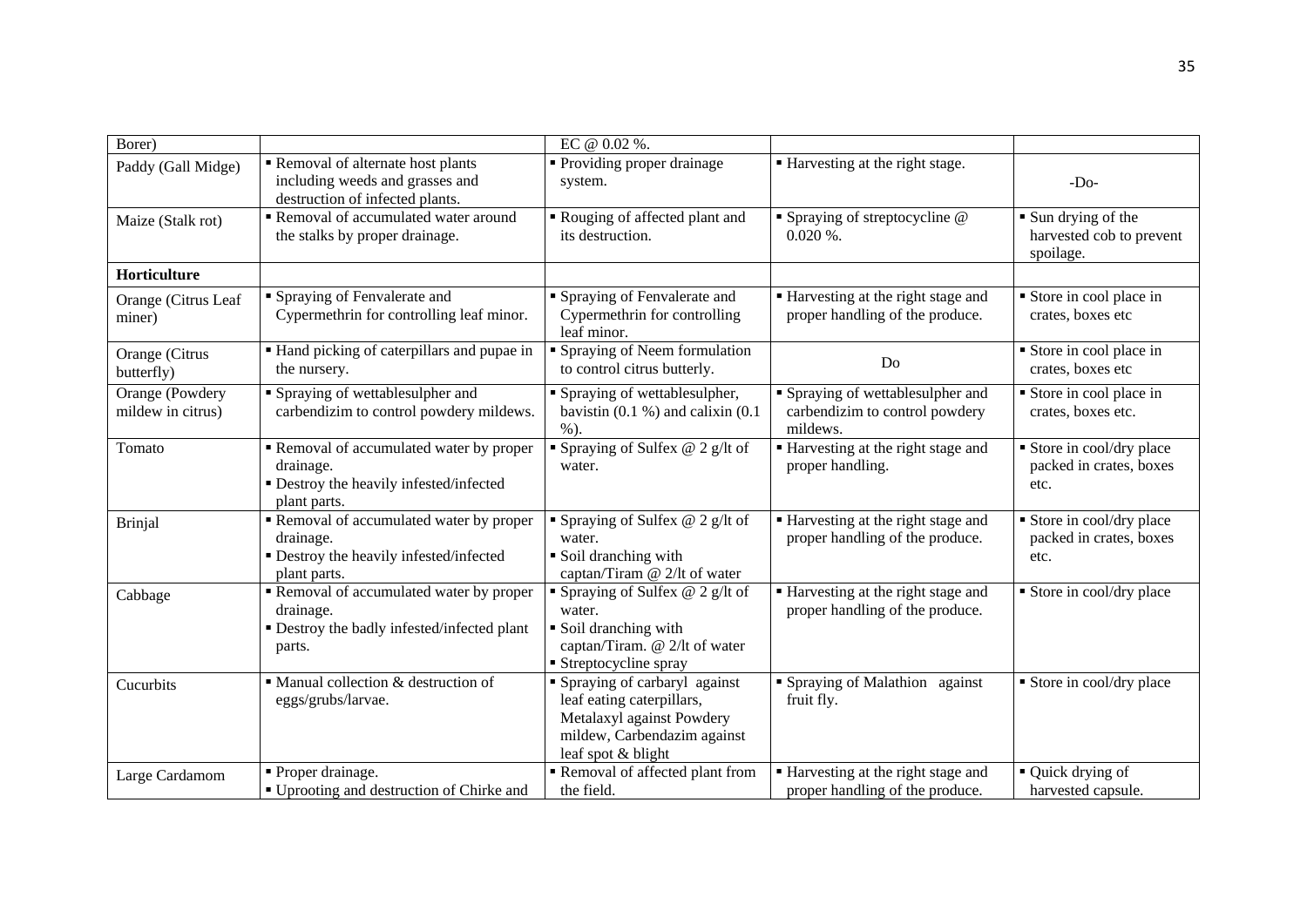|                      | Foorkey infected cardamom plants.   |                            |                                                     |                         |
|----------------------|-------------------------------------|----------------------------|-----------------------------------------------------|-------------------------|
| (Soft rot)<br>Ginger | Removal of accumulated water in the | Removal and destruction of | Spraying with Blitox $-50(3 \text{ g/lt})$          | Store in cool/dry place |
|                      | field by proper drainage.           | affected plants.           | $x - Z - 78$ (2.5 g)<br><sup>1t</sup><br>or Dithane |                         |

## **2.3 Floods**

| <b>Condition</b>                               |                                                                                                                                                                                                                                                        | <b>Suggested contingency measure</b>                                                                                                                                                                                                |                                                                                                                                                                                                                                              |                                                                                                                                                                                                                                           |
|------------------------------------------------|--------------------------------------------------------------------------------------------------------------------------------------------------------------------------------------------------------------------------------------------------------|-------------------------------------------------------------------------------------------------------------------------------------------------------------------------------------------------------------------------------------|----------------------------------------------------------------------------------------------------------------------------------------------------------------------------------------------------------------------------------------------|-------------------------------------------------------------------------------------------------------------------------------------------------------------------------------------------------------------------------------------------|
| Transient water logging/<br>partial inundation | Seedling / nursery stage                                                                                                                                                                                                                               | <b>Vegetative stage</b>                                                                                                                                                                                                             | <b>Reproductive stage</b>                                                                                                                                                                                                                    | At harvest                                                                                                                                                                                                                                |
| Rice                                           | • Drainage of the Nursery bed.<br>$\blacksquare$ Re -sowing if not possible                                                                                                                                                                            | • Drainage of excess water.<br>• Gap filling In partially damaged<br>field by redistributing the tillers.<br>$\blacksquare$ Management of pests & diseases                                                                          | • Drainage of excess water. If<br>flood comes during<br>reproductive stage, emphasis<br>should be given on<br>forthcoming rabi crops.<br>Utilization of residual soil<br>moisture and use of<br>recharged soil profile for<br>growing pulses | • Drainage of excess water. If<br>flood comes during<br>reproductive stage, emphasis<br>should be given on<br>forthcoming rabi crops.<br>Utilization of residual soil<br>moisture and use of recharged<br>soil profile for growing pulses |
| <b>Horticulture/Plantation crops</b>           |                                                                                                                                                                                                                                                        |                                                                                                                                                                                                                                     |                                                                                                                                                                                                                                              |                                                                                                                                                                                                                                           |
| Banana                                         | • Provide proper drainage<br>• Nutrient management to be<br>done<br>• Propping or staking should be<br>done<br>• Spraying of insecticides and<br>fungicide                                                                                             | • Provide proper drainage<br>Nutrient management to be done<br>• Propping or staking should be done<br>• Spraying of insecticides and<br>fungicide                                                                                  | • Provide proper drainage<br>Nutrient management to be<br>done<br>• Propping to be done                                                                                                                                                      | Store the fruits/ bunch in well<br>aerated farm shed or house to<br>avoid loses.<br>Storing at $10 - 12^{\circ}$ C with 70<br>$-80%$ RH                                                                                                   |
| Ginger                                         | • Provide proper drainage<br>channels to avoid stagnation<br>of water<br>■ Earthing up to be done at<br>proper soil moisture level<br>Nutrient management to be<br>followed<br>• Field bunding to prevent entry<br>of water from surrounding<br>areas. | • Provision of drainage to remove<br>excess water.<br><b>Earthing up should be followed by</b><br>manuring.<br>" Field bunding to prevent entry of<br>water from surrounding areas.<br>Application of fungicide and<br>insecticides | Harvest at physiological<br>maturity stage or can delay<br>harvesting                                                                                                                                                                        | • Shifting of the produce to drier<br>place.                                                                                                                                                                                              |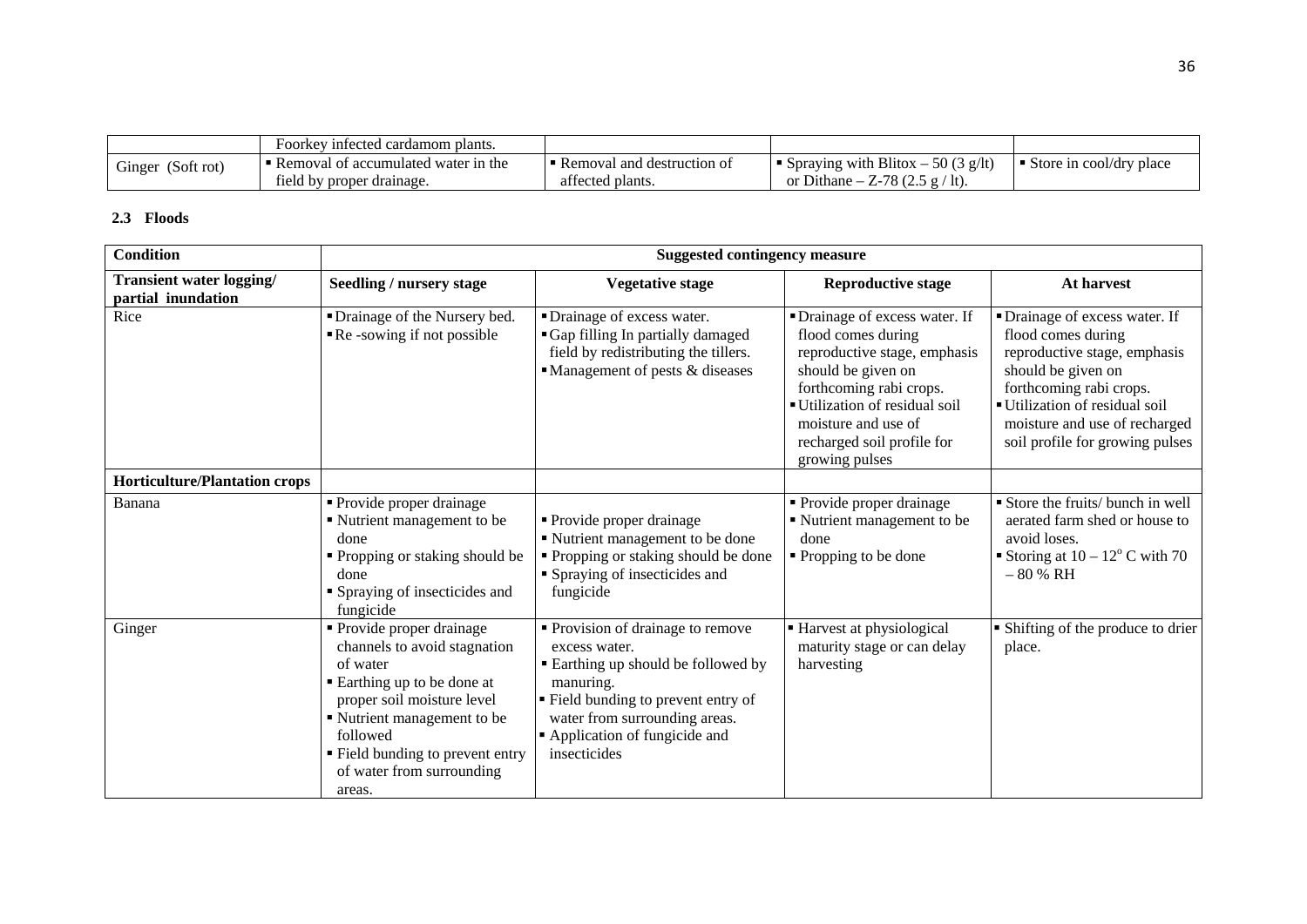| Turmeric                                                           | • Spraying of insecticides and<br>fungicide<br>• Provide proper drainage<br>channels to avoid stagnation<br>of water<br>■ Earthing up to be done at<br>proper soil moisture level<br>• Nutrient management to be<br>followed<br>■ Field bunding to prevent entry<br>of water from surrounding<br>areas.<br><b>S</b> praying of insecticides and<br>fungicide | • Provision of drainage to remove<br>excess water.<br><b>Earthing up should be followed by</b><br>manuring.<br>• Field bunding to prevent entry of<br>water from surrounding areas.<br>Application of fungicide and<br>insecticides                                                               | ■ Harvest at physiological<br>maturity stage or can delay<br>harvesting                                                                                                                                                                                                                                                                              | • Shifting of the produce to drier<br>place                                                 |
|--------------------------------------------------------------------|--------------------------------------------------------------------------------------------------------------------------------------------------------------------------------------------------------------------------------------------------------------------------------------------------------------------------------------------------------------|---------------------------------------------------------------------------------------------------------------------------------------------------------------------------------------------------------------------------------------------------------------------------------------------------|------------------------------------------------------------------------------------------------------------------------------------------------------------------------------------------------------------------------------------------------------------------------------------------------------------------------------------------------------|---------------------------------------------------------------------------------------------|
| Vegetables (cucurbits)                                             | Proper drainage of the<br>$\blacksquare$<br>nursery bed, If not possible go<br>for re-sowing.<br>Raised bed method<br>should be followed in the<br>nursery.<br>■ Earthing up to be followed<br>• Ensure proper staking of crop<br>wherever required<br>• Field bunding to prevent entry<br>of water from surrounding<br>areas.                               | Proper drainage of the<br>nursery bed, If not possible go for re-<br>sowing.<br>■ Earthing up to be followed<br>• Ensure proper staking of crop<br>wherever required<br>Field bunding to prevent<br>entry of water from surrounding areas.<br>Follow appropriate nutrient<br>management practices | • Drainage of excess water. If<br>flood comes during<br>reproductive stage, emphasis<br>should be given on<br>forthcoming rabi crops<br>Growing of cole crops or<br>winter vegetables after<br>receding flood water and<br>adoption of integrated farming<br>system to obtain more income<br>and to compensate the loss<br>during kharif vegetables. | Shifting of the produce to drier<br>place and store fruits in a well-<br>ventilated chamber |
| <b>Continuous submergence</b><br>for more than 2 days <sup>2</sup> |                                                                                                                                                                                                                                                                                                                                                              |                                                                                                                                                                                                                                                                                                   |                                                                                                                                                                                                                                                                                                                                                      |                                                                                             |
| Crop1                                                              | <b>NA</b>                                                                                                                                                                                                                                                                                                                                                    | NA                                                                                                                                                                                                                                                                                                | NA                                                                                                                                                                                                                                                                                                                                                   | <b>NA</b>                                                                                   |
| <b>Horticulture / Plantation</b>                                   |                                                                                                                                                                                                                                                                                                                                                              |                                                                                                                                                                                                                                                                                                   |                                                                                                                                                                                                                                                                                                                                                      |                                                                                             |
| crops                                                              |                                                                                                                                                                                                                                                                                                                                                              |                                                                                                                                                                                                                                                                                                   |                                                                                                                                                                                                                                                                                                                                                      |                                                                                             |
| Crop1 (specify)                                                    | <b>NA</b>                                                                                                                                                                                                                                                                                                                                                    | NA                                                                                                                                                                                                                                                                                                | NA                                                                                                                                                                                                                                                                                                                                                   | <b>NA</b>                                                                                   |
| Sea water intrusion <sup>3</sup>                                   |                                                                                                                                                                                                                                                                                                                                                              |                                                                                                                                                                                                                                                                                                   |                                                                                                                                                                                                                                                                                                                                                      |                                                                                             |
| Crop1                                                              | <b>NA</b>                                                                                                                                                                                                                                                                                                                                                    | <b>NA</b>                                                                                                                                                                                                                                                                                         | <b>NA</b>                                                                                                                                                                                                                                                                                                                                            | <b>NA</b>                                                                                   |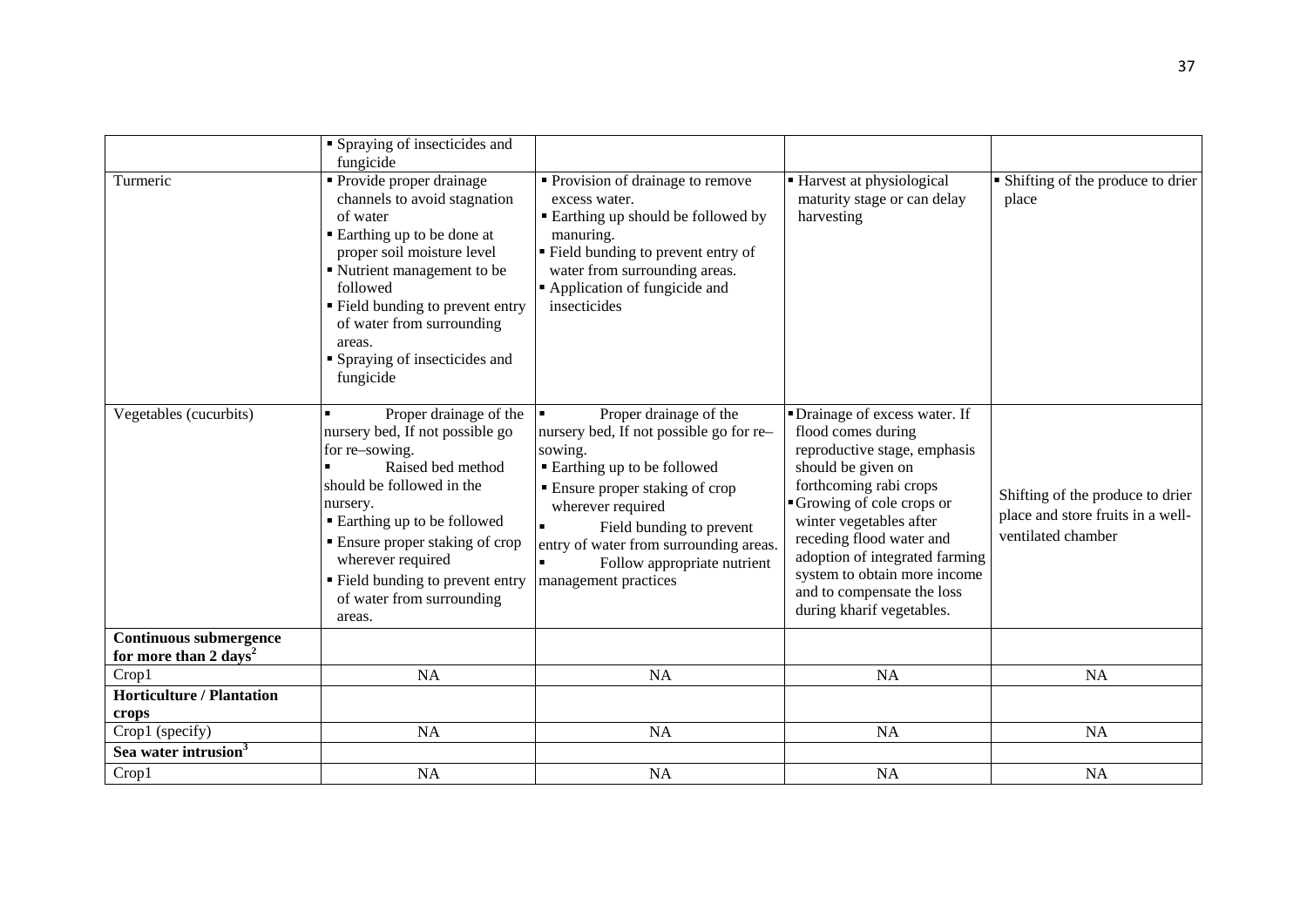| man wave, come wavelet obe manbooling cycloner rior repplicable<br><b>Extreme event type</b> | Suggested contingency measure <sup>r</sup>                                                                                                   |                                                                                                        |                                                                                                                                                                                      |            |  |  |
|----------------------------------------------------------------------------------------------|----------------------------------------------------------------------------------------------------------------------------------------------|--------------------------------------------------------------------------------------------------------|--------------------------------------------------------------------------------------------------------------------------------------------------------------------------------------|------------|--|--|
|                                                                                              | Seedling / nursery stage                                                                                                                     | <b>Vegetative stage</b>                                                                                | <b>Reproductive stage</b>                                                                                                                                                            | At harvest |  |  |
| Horticulture                                                                                 |                                                                                                                                              |                                                                                                        |                                                                                                                                                                                      |            |  |  |
| Heat Wave <sup>p</sup>                                                                       |                                                                                                                                              |                                                                                                        |                                                                                                                                                                                      |            |  |  |
| Orange                                                                                       | <b>NA</b>                                                                                                                                    | NA                                                                                                     | NA                                                                                                                                                                                   | <b>NA</b>  |  |  |
| Apple                                                                                        | <b>NA</b>                                                                                                                                    | NA                                                                                                     | NA                                                                                                                                                                                   | <b>NA</b>  |  |  |
| Pineapple                                                                                    | NA                                                                                                                                           | NA                                                                                                     | <b>NA</b>                                                                                                                                                                            | NA         |  |  |
| Kiwifruit                                                                                    | <b>NA</b>                                                                                                                                    | NA                                                                                                     | <b>NA</b>                                                                                                                                                                            | NA         |  |  |
| Banana                                                                                       | <b>NA</b>                                                                                                                                    | <b>NA</b>                                                                                              | <b>NA</b>                                                                                                                                                                            | <b>NA</b>  |  |  |
| Large Cardamom                                                                               | <b>NA</b>                                                                                                                                    | NA                                                                                                     | <b>NA</b>                                                                                                                                                                            | <b>NA</b>  |  |  |
| Ginger                                                                                       | <b>NA</b>                                                                                                                                    | <b>NA</b>                                                                                              | <b>NA</b>                                                                                                                                                                            | <b>NA</b>  |  |  |
| Turmeric                                                                                     | <b>NA</b>                                                                                                                                    | NA                                                                                                     | <b>NA</b>                                                                                                                                                                            | <b>NA</b>  |  |  |
| Horticulture                                                                                 |                                                                                                                                              |                                                                                                        |                                                                                                                                                                                      |            |  |  |
| Cold wave <sup>q</sup>                                                                       |                                                                                                                                              |                                                                                                        |                                                                                                                                                                                      |            |  |  |
| Orange                                                                                       | NA                                                                                                                                           | NA                                                                                                     | <b>NA</b>                                                                                                                                                                            | NA         |  |  |
| Apple                                                                                        | <b>NA</b>                                                                                                                                    | NA                                                                                                     | NA                                                                                                                                                                                   | <b>NA</b>  |  |  |
| Pineapple                                                                                    | NA                                                                                                                                           | NA                                                                                                     | <b>NA</b>                                                                                                                                                                            | <b>NA</b>  |  |  |
| Kiwifruit                                                                                    | <b>NA</b>                                                                                                                                    | NA                                                                                                     | NA                                                                                                                                                                                   | NA         |  |  |
| Banana                                                                                       | Protect the plant by<br>$\blacksquare$<br>construction of wind<br>brakes made of shade<br>net.<br>Maintain the seedling<br>٠<br>in polyhouse | the<br>plant by<br>Protect<br>$\blacksquare$<br>of<br>wind<br>construction<br>brakes made of shade net | Protect the plant by<br>$\blacksquare$<br>construction of wind<br>brakes made of shade net<br>Protect the bunch by<br>$\blacksquare$<br>bagging with polyethylene<br>bag or jute bag | NA         |  |  |
| Large Cardamom                                                                               | <b>NA</b>                                                                                                                                    | <b>NA</b>                                                                                              | <b>NA</b>                                                                                                                                                                            | <b>NA</b>  |  |  |
| Ginger                                                                                       | NA                                                                                                                                           | NA                                                                                                     | NA                                                                                                                                                                                   | NA         |  |  |
| Turmeric                                                                                     | NA                                                                                                                                           | NA                                                                                                     | <b>NA</b>                                                                                                                                                                            | NA         |  |  |
| Horticulture                                                                                 |                                                                                                                                              |                                                                                                        |                                                                                                                                                                                      |            |  |  |
| Frost                                                                                        |                                                                                                                                              |                                                                                                        |                                                                                                                                                                                      |            |  |  |
| Orange                                                                                       | <b>NA</b>                                                                                                                                    | NA                                                                                                     | <b>NA</b>                                                                                                                                                                            | <b>NA</b>  |  |  |
| Apple                                                                                        | <b>NA</b>                                                                                                                                    | NA                                                                                                     | NA                                                                                                                                                                                   | <b>NA</b>  |  |  |

**2.4 Extreme events: Heat wave / Cold wave/Frost/ Hailstorm /Cyclone: Not Applicable**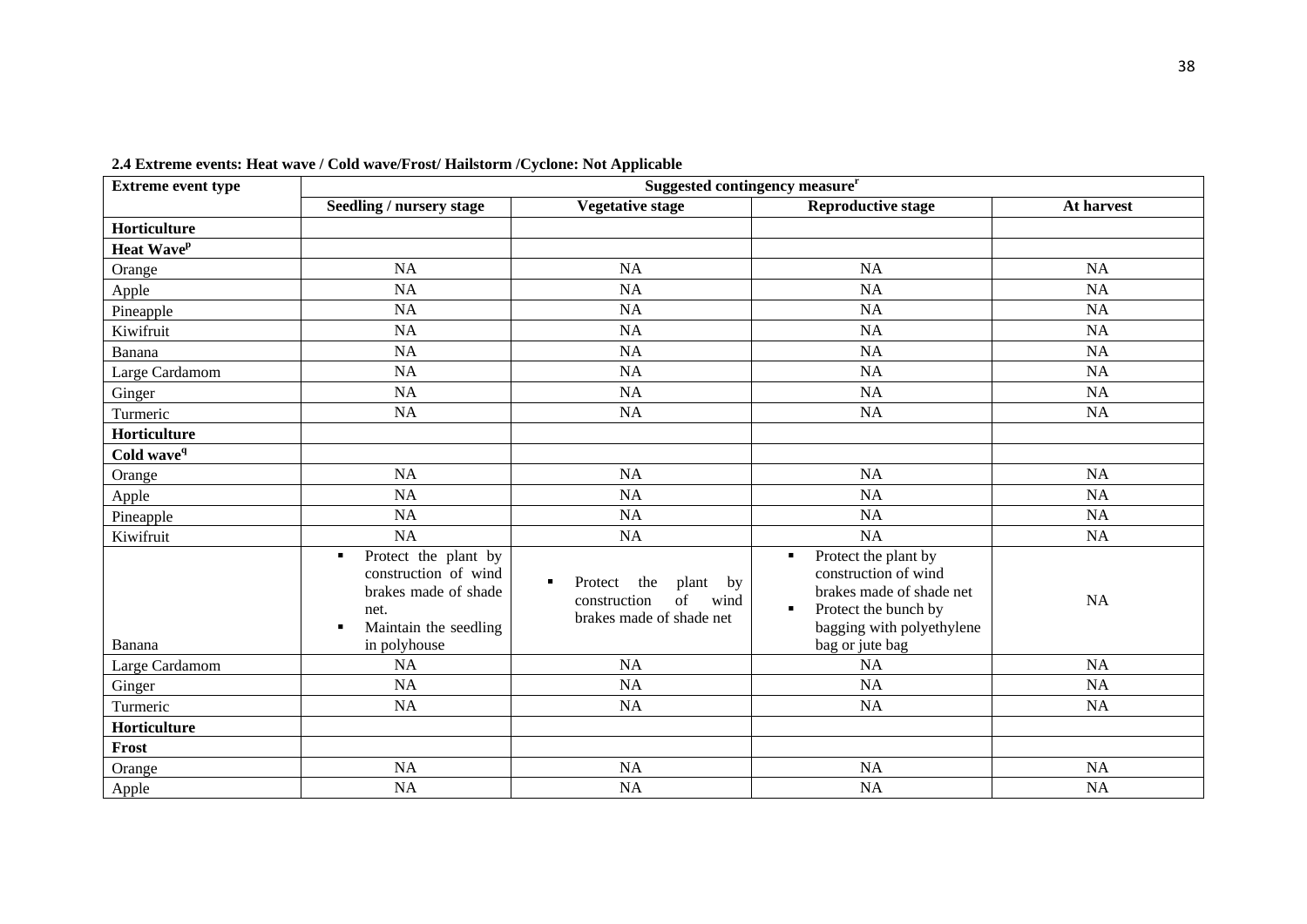| Pineapple           | <b>NA</b>                                                                                                                       | <b>NA</b>                                                                                                                                                                                                  | <b>NA</b>                                                                                                                                                                                                  | <b>NA</b>                    |
|---------------------|---------------------------------------------------------------------------------------------------------------------------------|------------------------------------------------------------------------------------------------------------------------------------------------------------------------------------------------------------|------------------------------------------------------------------------------------------------------------------------------------------------------------------------------------------------------------|------------------------------|
| Kiwifruit           | <b>NA</b>                                                                                                                       | <b>NA</b>                                                                                                                                                                                                  | NA                                                                                                                                                                                                         | <b>NA</b>                    |
| Banana              | Protect the plant by<br>٠<br>construction of wind<br>brakes made of shade<br>net.<br>Maintain the seedling<br>٠<br>in polyhouse | the<br>$\blacksquare$<br>Protect<br>plant<br>by<br>of<br>wind<br>construction<br>brakes made of shade net                                                                                                  | Protect the plant by<br>٠<br>construction of wind<br>brakes made of shade net<br>Protect the bunch by<br>bagging with polyethylene<br>bag or jute bag                                                      | <b>NA</b>                    |
| Large Cardamom      | <b>NA</b>                                                                                                                       | <b>NA</b>                                                                                                                                                                                                  | <b>NA</b>                                                                                                                                                                                                  | <b>NA</b>                    |
| Ginger              | <b>NA</b>                                                                                                                       | <b>NA</b>                                                                                                                                                                                                  | <b>NA</b>                                                                                                                                                                                                  | <b>NA</b>                    |
| Turmeric            | <b>NA</b>                                                                                                                       | <b>NA</b>                                                                                                                                                                                                  | <b>NA</b>                                                                                                                                                                                                  | <b>NA</b>                    |
| <b>Horticulture</b> |                                                                                                                                 |                                                                                                                                                                                                            |                                                                                                                                                                                                            |                              |
| <b>Hailstorm</b>    |                                                                                                                                 |                                                                                                                                                                                                            |                                                                                                                                                                                                            |                              |
| Orange              | raising<br>• Nursery<br>under<br>polyhouse.                                                                                     | • Pruning of damage branches and<br>application of Bordeaux paste<br>should be done to prevent<br>secondary infection<br>Nutrient management to be<br>followed along with foliar spray<br>of micronutrient | • Pruning of damage branches and<br>application of Bordeaux paste<br>should be done to prevent<br>secondary infection<br>Nutrient management to be<br>followed along with foliar spray<br>of micronutrient | ■ Harvest ripe fruit         |
| Apple               | raising<br>• Nursery<br>under<br>polyhouse.                                                                                     | Pruning of damage branches and<br>application of Bordeaux paste<br>should be done to prevent<br>secondary infection<br>Nutrient management to be<br>followed along with foliar spray<br>of micronutrient   | • Pruning of damage branches and<br>application of Bordeaux paste<br>should be done to prevent<br>secondary infection<br>Nutrient management to be<br>followed along with foliar spray<br>of micronutrient | ■ Harvest ripe fruit         |
| Pineapple           | <b>NA</b>                                                                                                                       | • Shade regulation may be followed                                                                                                                                                                         | <b>NA</b>                                                                                                                                                                                                  | • Harvest and value addition |
| Kiwifruit           | Nursery raising under<br>٠<br>polyhouse                                                                                         | Nutrient management to be<br>followed along with foliar spray<br>of micronutrient                                                                                                                          | Nutrient management to be<br>followed along with foliar spray<br>of micronutrient                                                                                                                          | ■ Harvest ripe fruits        |
| Banana              | Nursery raising under<br>٠<br>polyhouse                                                                                         | · Follow nutrient management                                                                                                                                                                               | Bagging the fruit bunch<br>with polyethylene bag or                                                                                                                                                        | ■ Harvest the mature bunch   |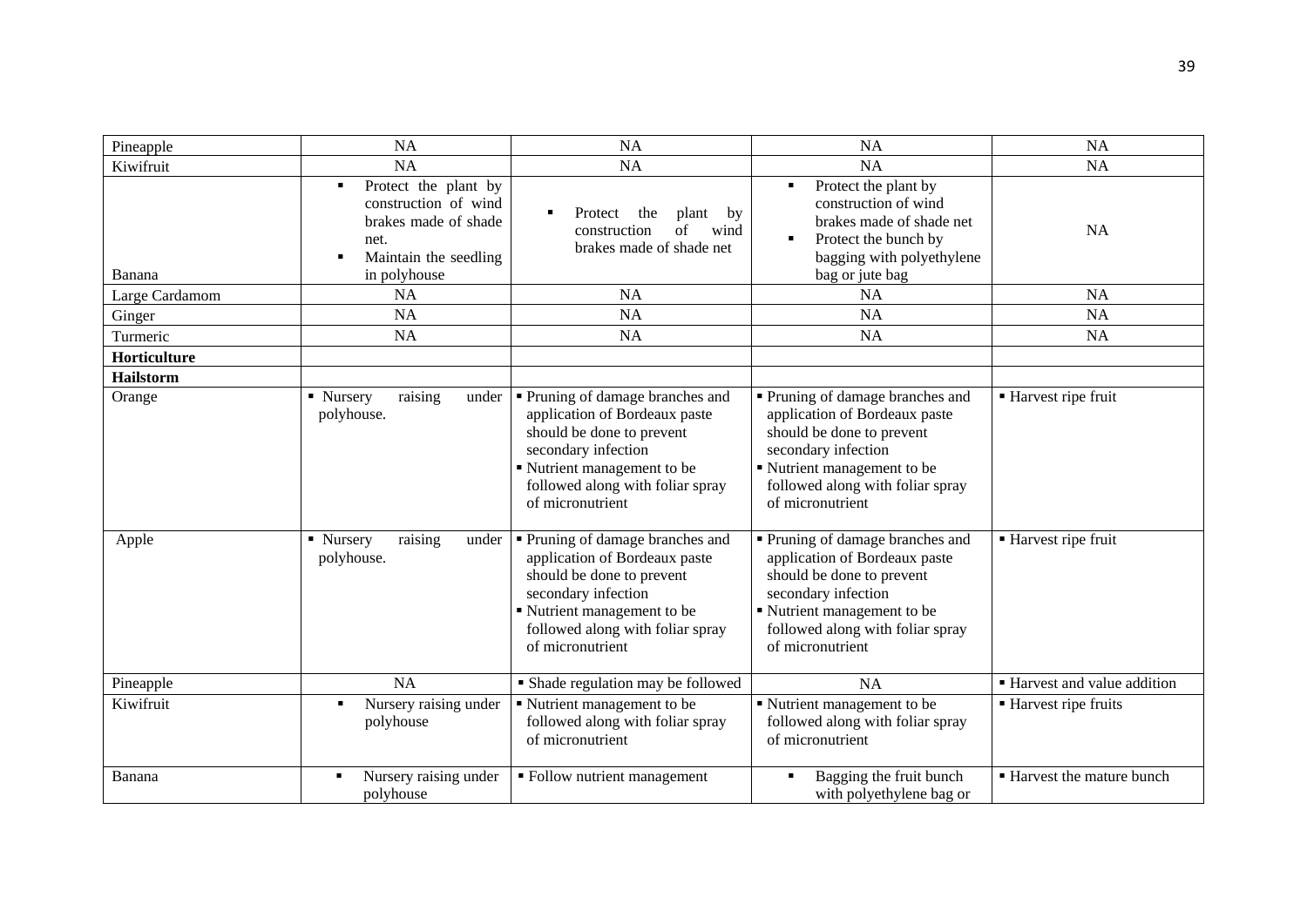|                                          |                                                                                                                    |                                                                                                                                                     | jute bag                                                                                                       |                                                                                                                                                                                                        |
|------------------------------------------|--------------------------------------------------------------------------------------------------------------------|-----------------------------------------------------------------------------------------------------------------------------------------------------|----------------------------------------------------------------------------------------------------------------|--------------------------------------------------------------------------------------------------------------------------------------------------------------------------------------------------------|
| Large Cardamom                           | raising<br>under<br>$\blacksquare$ Nursery<br>polyhouse.                                                           | • Shade regulation may be followed<br>by planting trees providing 50-<br>60% shade. Ultis cum large<br>cardamom plantation is highly<br>recommended | <b>NA</b>                                                                                                      | <b>NA</b>                                                                                                                                                                                              |
| Ginger                                   | raising<br>• Nursery<br>under<br>polyhouse.                                                                        | • Shade regulation may be followed                                                                                                                  | <b>NA</b>                                                                                                      | <b>NA</b>                                                                                                                                                                                              |
| Turmeric                                 | $\blacksquare$                                                                                                     | $\blacksquare$                                                                                                                                      |                                                                                                                |                                                                                                                                                                                                        |
| Vegetables (cucurbits)                   | raising<br>• Nursery<br>under<br>polyhouse.<br>Provide shade to protect<br>from damage or resowing of<br>the crops | • Polyhouse cultivation & proper<br>irrigation                                                                                                      | $\bullet$ Polyhouse cultivation & proper<br>irrigation<br>• Proper crop management for the<br>succeeding years | • Picking of fruits at right<br>edible stage depends upon<br>individual<br>varieties<br>and<br>marketing<br>requirements.<br>Fruits are harvested, packed<br>in baskets and transported to<br>markets. |
| Horticulture                             |                                                                                                                    |                                                                                                                                                     |                                                                                                                |                                                                                                                                                                                                        |
| Cyclone                                  | <b>NA</b>                                                                                                          | <b>NA</b>                                                                                                                                           | <b>NA</b>                                                                                                      | <b>NA</b>                                                                                                                                                                                              |
| Orange                                   | NA                                                                                                                 | NA                                                                                                                                                  | <b>NA</b>                                                                                                      | NA                                                                                                                                                                                                     |
| Apple                                    | NA                                                                                                                 | NA                                                                                                                                                  | <b>NA</b>                                                                                                      | <b>NA</b>                                                                                                                                                                                              |
| Pineapple                                | <b>NA</b>                                                                                                          | <b>NA</b>                                                                                                                                           | <b>NA</b>                                                                                                      | NA                                                                                                                                                                                                     |
| Kiwifruit                                | NA                                                                                                                 | NA                                                                                                                                                  | <b>NA</b>                                                                                                      | NA                                                                                                                                                                                                     |
| Banana                                   | <b>NA</b>                                                                                                          | NA                                                                                                                                                  | <b>NA</b>                                                                                                      | <b>NA</b>                                                                                                                                                                                              |
| Large Cardamom                           | NA                                                                                                                 | <b>NA</b>                                                                                                                                           | <b>NA</b>                                                                                                      | NA                                                                                                                                                                                                     |
| Ginger                                   | <b>NA</b>                                                                                                          | NA                                                                                                                                                  | <b>NA</b>                                                                                                      | <b>NA</b>                                                                                                                                                                                              |
| Turmeric                                 | NA                                                                                                                 | <b>NA</b>                                                                                                                                           | <b>NA</b>                                                                                                      | <b>NA</b>                                                                                                                                                                                              |
| Sand deposition or heavy<br>siltation    |                                                                                                                    |                                                                                                                                                     |                                                                                                                |                                                                                                                                                                                                        |
| Specify crop<br>/horticulture/plantation | <b>NA</b>                                                                                                          | <b>NA</b>                                                                                                                                           | <b>NA</b>                                                                                                      | <b>NA</b>                                                                                                                                                                                              |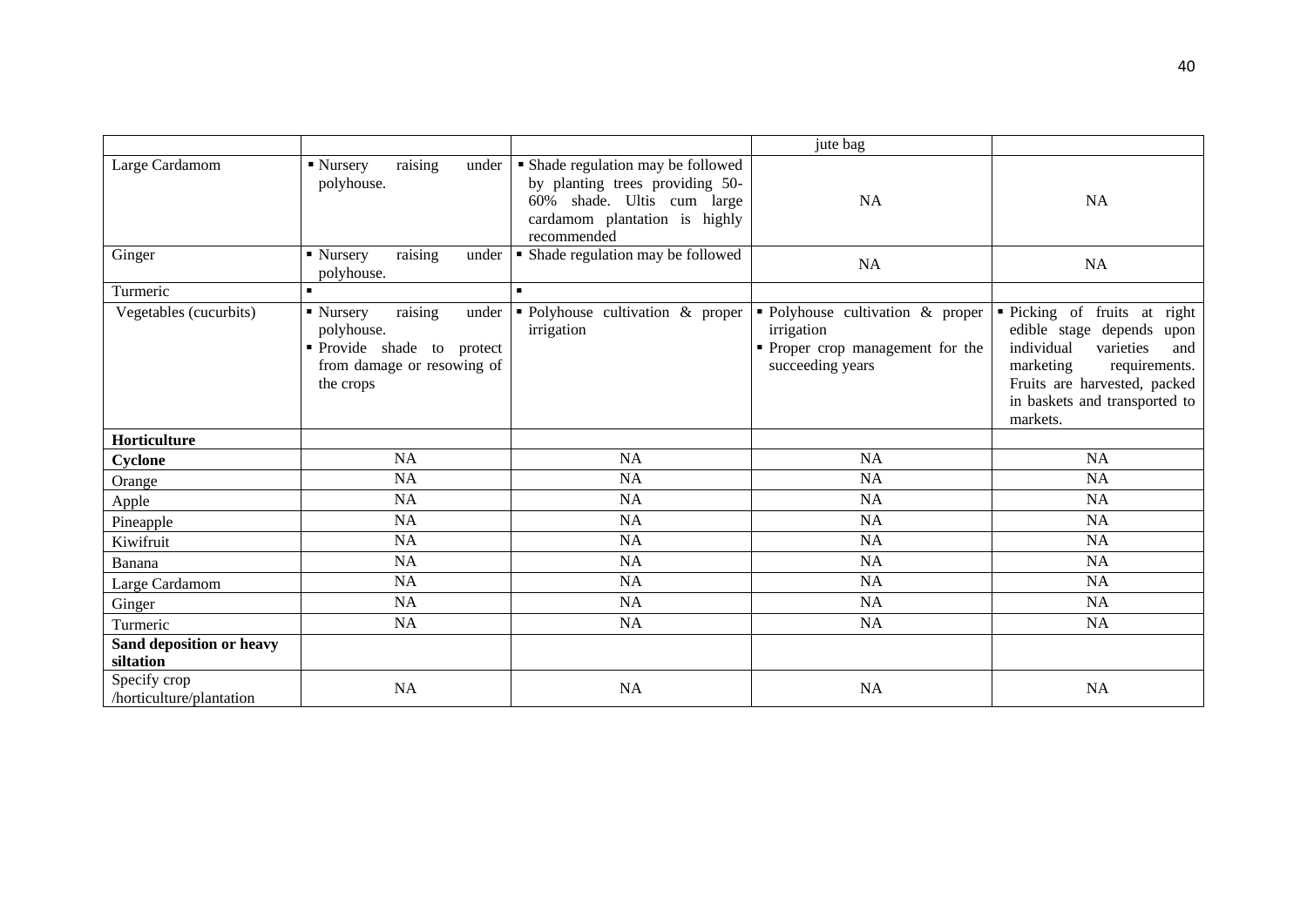## **2.5 Contingent strategies for Livestock, Poultry & Fisheries**

## **2.5.1 Livestock**

|                                  | <b>Suggested contingency measures</b>                                                                                                                                                                                                                                                                                                                                                                                                                                                                           |                                                                                                                                                                                                                                                                                                                                                                                  |                                                                                                                                                                                                                                                                                                                                                                          |  |
|----------------------------------|-----------------------------------------------------------------------------------------------------------------------------------------------------------------------------------------------------------------------------------------------------------------------------------------------------------------------------------------------------------------------------------------------------------------------------------------------------------------------------------------------------------------|----------------------------------------------------------------------------------------------------------------------------------------------------------------------------------------------------------------------------------------------------------------------------------------------------------------------------------------------------------------------------------|--------------------------------------------------------------------------------------------------------------------------------------------------------------------------------------------------------------------------------------------------------------------------------------------------------------------------------------------------------------------------|--|
|                                  | Before the event <sup>s</sup>                                                                                                                                                                                                                                                                                                                                                                                                                                                                                   | During the event                                                                                                                                                                                                                                                                                                                                                                 | After the event                                                                                                                                                                                                                                                                                                                                                          |  |
| <b>Drought</b>                   |                                                                                                                                                                                                                                                                                                                                                                                                                                                                                                                 |                                                                                                                                                                                                                                                                                                                                                                                  |                                                                                                                                                                                                                                                                                                                                                                          |  |
| Feed and fodder availability     | • Advance<br>early<br>warning<br>system<br>through Agromet advisories.<br>Awareness on fodder cultivation &<br>identification of locally available,<br>natural fodder of area.<br>Excess fodder may be stored as<br>hay/silage or converted into feed block<br>in the flush season, for lean period.<br>■ Stacking of paddy straws.                                                                                                                                                                             | feed/fodders<br>$\blacksquare$ Use<br>of<br>unconventional<br>resources.<br>• Grazing in the peri peri of forest areas.<br>• Feeding according to body weight<br>requirement<br>Improvement of the poor quality roughages<br>(urea treatment, soaking, poultry litter(><br>37%).<br>■ Use of feed<br>additives<br>to improve<br>digestibility.<br>" use of stored Hay and Silage | Avail the benefits of schemes under drought,<br>from state or central for feeds and fodder.<br><b>Supplementary feeding of livestock to regain</b><br>the general physiological imbalanced.<br>• Proper irrigation of fodder plot and cultivation<br>of leguminous fodders to meet the demand of<br>green fodders                                                        |  |
| Drinking water                   | Construction<br>of water harvesting<br>structures.<br>$\blacksquare$ Harvesting rain water & water from<br>natural source<br>• Developing watershed areas.                                                                                                                                                                                                                                                                                                                                                      | • Use of stored water from water harvesting<br>structure.<br>Fetching water from watershed areas and<br>natural stream/river.<br>Avail subsidy water supply through tankers<br>from sate or central Govt.                                                                                                                                                                        | • Submitting a memorandum to sate or central<br>Govt. regarding amount of water shortfall<br>during drought and action to be initiate<br>accordingly.<br>• Construction of permanent water harvesting<br>structure with a planning to fulfill the water<br>requirement during drought.                                                                                   |  |
| Health and disease<br>management | • Ensure livestock insurance<br>• Deworming to reduce worm load<br>Stocking of veterinary medicines,<br>vitamin and mineral supplements.<br>" Training of paravets and identifying<br>key man in each village to combat the<br>situation if arise.<br>Regular radio/TV telecast to follow<br>the instruction of Do & Don'ts from<br>experts.<br>Providing available communication<br>and transportation facilities in every<br>dispensary / clinic for consultations.<br>• Proper ventilation system of Housing | Mass awareness cum Health camp and<br>symptomatically<br>prompt<br>treatment<br>accordingly.<br>Supplementary feeding of vitamin and<br>mineral to improve general body health.                                                                                                                                                                                                  | · Mass awareness cum Health camp and<br>symptomatically prompt treatment accordingly.<br>• selective culling of disease animal<br>Submitting a memorandum to sate or central<br>Govt. regarding the loss of animal due to<br>Drought and remedies to be taken accordingly<br>for future.<br>· Mini vaccine unit could be establish for<br>covering a perimeter 30-50 km. |  |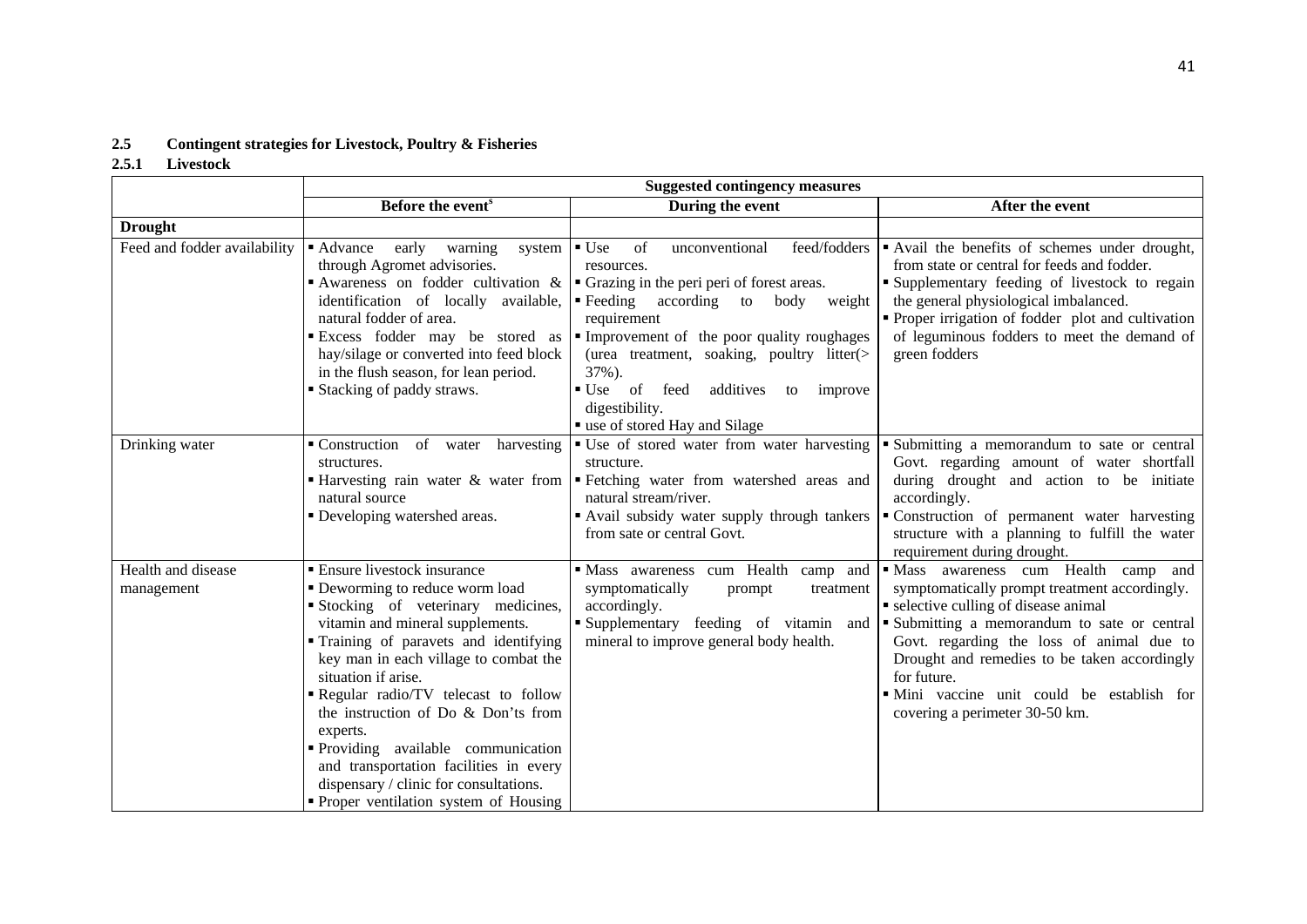|                                  | to reduce heat stress.                                                                                                                                                                                                                                                                                                                                                                                                                                     |                                                                                                                                                                                                                                                                                                                                                                                       |                                                                                                                                                                                                                                                                                                                                                                                                      |
|----------------------------------|------------------------------------------------------------------------------------------------------------------------------------------------------------------------------------------------------------------------------------------------------------------------------------------------------------------------------------------------------------------------------------------------------------------------------------------------------------|---------------------------------------------------------------------------------------------------------------------------------------------------------------------------------------------------------------------------------------------------------------------------------------------------------------------------------------------------------------------------------------|------------------------------------------------------------------------------------------------------------------------------------------------------------------------------------------------------------------------------------------------------------------------------------------------------------------------------------------------------------------------------------------------------|
| <b>Floods</b>                    |                                                                                                                                                                                                                                                                                                                                                                                                                                                            |                                                                                                                                                                                                                                                                                                                                                                                       |                                                                                                                                                                                                                                                                                                                                                                                                      |
| Feed and fodder availability     | ■ Advance<br>warning<br>early<br>system<br>through Agromet advisories.<br>Awareness on fodder cultivation $\&$<br>identification of locally available,<br>natural fodder of the area.<br>Excess fodder may be stored as<br>hay/silage or converted into feed block<br>in the flush season, for lean period.<br><b>Stacking of paddy straws.</b><br>Installation of feed block machines<br>and creating feed/fodder block banks<br>to be used in emergency. | Avoid feeding of damp feeds and fodders<br>Storage of feeds and fodder in high raised<br>platform.<br>$\blacksquare$ Use<br><sub>of</sub><br>unconventional<br>feed/fodders<br>resources (water hyacinth)<br>• Shifting of livestock to high raised areas.<br>■ Use of feed<br>additives<br>to improve<br>digestibility.<br>• Provision of UMB etc.<br>■ Use of stored Hay and Silage | • Submitting a reports, damage caused by flood to<br>feed and standing fodder<br>"Supplementary feeding of livestock to regain<br>the general physiological imbalanced.<br>• Proper irrigation of folder plot and cultivation<br>of leguminous fodders to meet the demand of<br>green fodders.<br>Avail the benefits of schemes under flood, from<br>state or central for feeds and fodder.          |
| Drinking water                   | Storage of safe drinking water in<br>community tanks / water harvesting<br>structures which is not prone to<br>seepage of flood water.<br>Installation of large sized sand filters<br>with charcoal.<br>"Tying up with PHED Deptt. of<br>neighboring district to supply water at<br>needy time.<br>"Creating awareness amongst public<br>how to conserve water and judiciously<br>use in flood situation.                                                  | • Chlorination of the drinking water and use of<br>sand filter<br>Incorporation of aquatic plants in feeds as a<br>supplementary source of water<br>If possible supply of fresh drinking water<br>from nearby district.                                                                                                                                                               | "Cleaning of water storage tanks, canals and<br>drainage system.<br>• Cleaning and disinfection of water source with<br>suitable water purifying agent, available in the<br>area as per the recommended dose.<br>Relief for damaged tanks and community pipe<br>line for reconstruction.<br>Avoid shallow source of water                                                                            |
| Health and disease<br>management | ■ Ensure livestock insurance<br>• Deworming to reduce worm load<br>Vaccination of FMD, BQ and HS.<br>Stocking of veterinary medicines,<br>vitamin and mineral supplements.<br>Training of paravets and identifying<br>key man in each village to combat the<br>situation if arise.<br>Regular radio/TV telecast to follow<br>the instruction of Do & Don'ts from<br>experts.                                                                               | Mass awareness cum Health camp and<br>symptomatically<br>prompt<br>treatment<br>accordingly.<br>Supplementary feeding of vitamin and<br>mineral to improve general body health.                                                                                                                                                                                                       | awareness cum Health camp<br>$\blacksquare$ Mass<br>and<br>symptomatically prompt treatment accordingly.<br>• Immediate attention to the ailing animals.<br>• Sanitization of the shed and surrounding areas.<br>• selective culling of animal<br>Submitting a memorandum to state or central<br>Govt. regarding the loss of animal due to flood<br>and remedies to be taken accordingly for future. |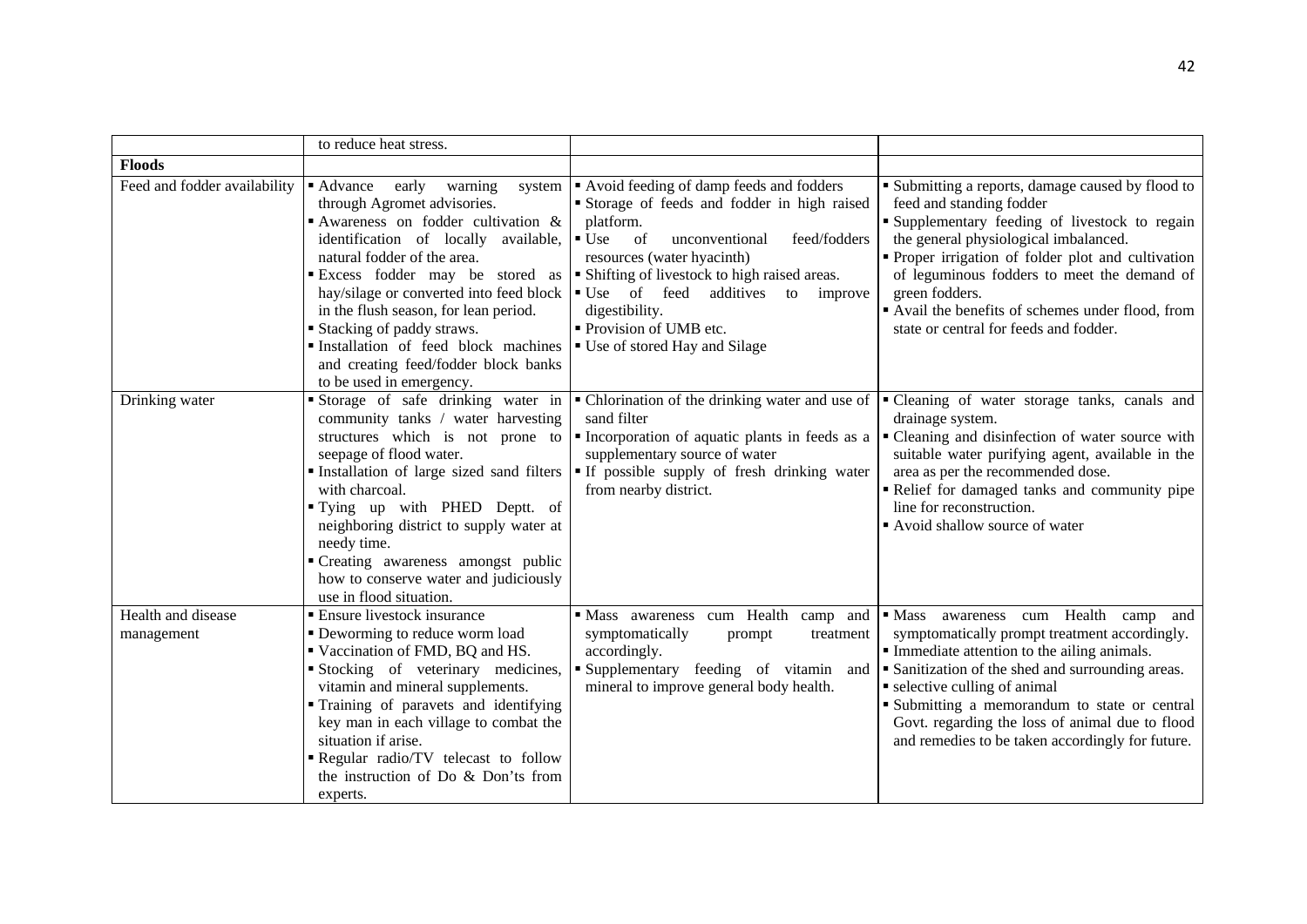|                                  | • Providing available communication                                                                                                                                                                                                                                                                                                                                                                               |                                                                                                                                                                                                                                  |                                                                                                                                                                                                                                                                                                                                                                                           |
|----------------------------------|-------------------------------------------------------------------------------------------------------------------------------------------------------------------------------------------------------------------------------------------------------------------------------------------------------------------------------------------------------------------------------------------------------------------|----------------------------------------------------------------------------------------------------------------------------------------------------------------------------------------------------------------------------------|-------------------------------------------------------------------------------------------------------------------------------------------------------------------------------------------------------------------------------------------------------------------------------------------------------------------------------------------------------------------------------------------|
|                                  | and transportation facilities in every                                                                                                                                                                                                                                                                                                                                                                            |                                                                                                                                                                                                                                  |                                                                                                                                                                                                                                                                                                                                                                                           |
|                                  | dispensary / clinic for consultations.                                                                                                                                                                                                                                                                                                                                                                            |                                                                                                                                                                                                                                  |                                                                                                                                                                                                                                                                                                                                                                                           |
|                                  | " Construction of shelters in high raised                                                                                                                                                                                                                                                                                                                                                                         |                                                                                                                                                                                                                                  |                                                                                                                                                                                                                                                                                                                                                                                           |
|                                  | areas.                                                                                                                                                                                                                                                                                                                                                                                                            |                                                                                                                                                                                                                                  |                                                                                                                                                                                                                                                                                                                                                                                           |
| Cyclone                          | <b>NA</b>                                                                                                                                                                                                                                                                                                                                                                                                         | <b>NA</b>                                                                                                                                                                                                                        | <b>NA</b>                                                                                                                                                                                                                                                                                                                                                                                 |
| Feed and fodder availability     | early<br>• Advance<br>warning<br>system<br>through Agromet advisories.<br>Proper storage of feeds and fodder in<br>well constructed house<br>• Planting of trees as a wind break in<br>farm area<br>Excess fodder may be stored as<br>hay/silage or converted into feed block<br>in the flush season, for lean period.<br><b>Stacking of paddy straws.</b>                                                        | Avoid feeding grazing in open field<br>Animal should be confined in well construct<br>house.<br>of feed<br>$\bullet$ Use<br>additives<br>to improve<br>digestibility.<br>Provision of UMB etc.<br>• Use of stored Hay and Silage | Submitting a reports, damage caused by cyclone<br>of standing fodder<br>Avail the benefits of schemes under flood, from<br>state or central for feeds and fodder.                                                                                                                                                                                                                         |
| Drinking water                   | • Advance<br>early<br>warning<br>system<br>through Agromet advisories for<br>preparedness to combat the situation.<br>Storage of safe drinking water in<br>community tanks / water harvesting<br>structures<br>• Creating awareness amongst public<br>how to conserve water and judiciously<br>use in flood situation.<br>"Tying up with PHED Deptt. of<br>neighboring district to supply water at<br>needy time. | • Chlorination of the drinking water and use of<br>sand filter<br>• Provide fresh potable water                                                                                                                                  | " Cleaning of water storage tanks, canals and<br>drainage system.<br>• Cleaning and disinfection of water source with<br>suitable water purifying agent, available in the<br>area as per the recommended dose.<br>Relief for damaged tanks and community pipe<br>line for reconstruction.<br>Avoid shallow source of water                                                                |
| Health and disease<br>management | <b>Ensure livestock insurance</b><br>• Deworming to reduce worm load<br>Stocking of veterinary medicines,<br>vitamin and mineral supplements.<br>" Training of paravets and identifying<br>key man in each village to combat the<br>situation if arise.<br>Regular radio/TV telecast to follow<br>the instruction of Do & Don'ts from                                                                             | Mass awareness cum Health camp and<br>symptomatically<br>prompt<br>treatment<br>accordingly.<br>Supplementary feeding of vitamin and<br>mineral to improve general body health.<br>• selective culling of injured animal         | • Immediate attention to the ailing animals.<br>• selective culling of injured animal<br>· Mass awareness cum Health camp and<br>symptomatically prompt treatment accordingly.<br>• Sanitization of the shed and surrounding areas.<br>Submitting a memorandum to state or central<br>Govt. regarding the loss of animal due to flood<br>and remedies to be taken accordingly for future. |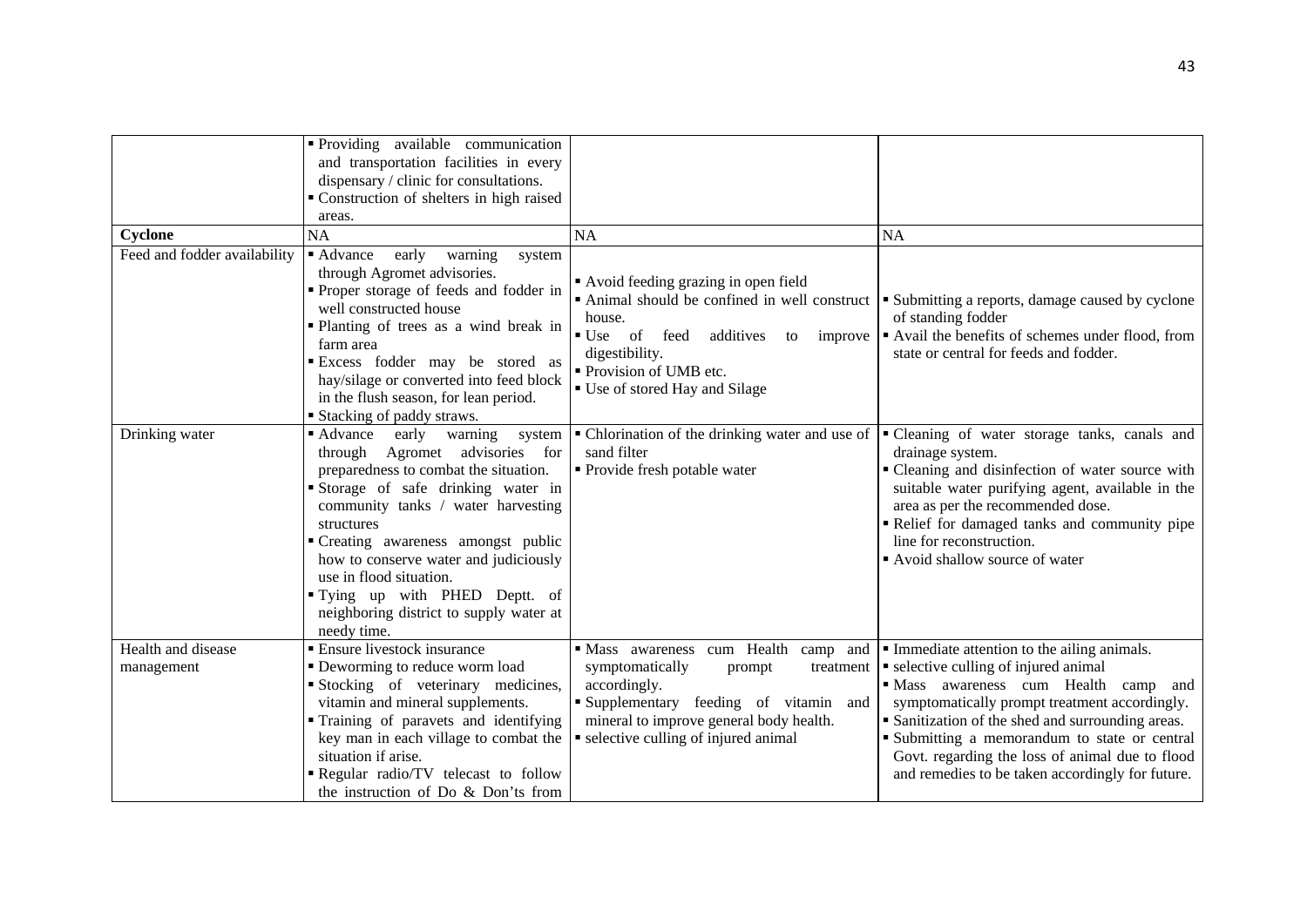|                     | experts.                                 |                                                                                    |                                                         |
|---------------------|------------------------------------------|------------------------------------------------------------------------------------|---------------------------------------------------------|
|                     | Providing available communication        |                                                                                    |                                                         |
|                     | and transportation facilities in every   |                                                                                    |                                                         |
|                     | dispensary / clinic for consultations.   |                                                                                    |                                                         |
| <b>Heat wave</b>    |                                          |                                                                                    |                                                         |
|                     |                                          |                                                                                    |                                                         |
| <b>Cattle</b>       |                                          |                                                                                    |                                                         |
|                     |                                          |                                                                                    |                                                         |
| Shelter/environment | ■ Advance<br>warning<br>early            | system $\vert \cdot \vert$ Confine the animal in protected shelter                 | • Adlib provision of potable water                      |
| management          | through                                  | Agromet advisories for $\vert \cdot \vert$ prevent them direct expose to heat wave | Analysis of the present experience<br>and               |
|                     | preparedness to combat the situation.    | • reduce upto 20% of the ration                                                    | remodeling of housing structure.                        |
|                     | • Good shelter with well ventilation and | • provide nutretical                                                               | • provide nutretical                                    |
|                     | bedding materials                        | • Adlib provision of potable water                                                 |                                                         |
|                     | • Construction of shelters in wind shed  | Avoid movement of animal                                                           |                                                         |
|                     | areas.                                   | • Sprinkling of water during the extreme heat                                      |                                                         |
|                     | Increase the concentrate feed amount     | to the animal                                                                      |                                                         |
|                     | and reduce the roughage diet.            | <b>Example 1</b> Breeding should be done in morning hours.                         |                                                         |
|                     | • Adlib provision of potable water       |                                                                                    |                                                         |
| Health and disease  | • Advance<br>early<br>warning<br>system  | • Life saving treatment accordingly.                                               | awareness cum Health camp<br>$\blacksquare$ Mass<br>and |
| management          |                                          | through Agromet advisories for <b>F</b> Supplementary feeding of vitamin and       | symptomatically prompt treatment accordingly.           |
|                     | preparedness to combat the situation.    | mineral to improve general body health.                                            | • Immediate attention to the ailing animals.            |
|                     | <b>Ensure livestock insurance</b>        | • Oral supplementation of electrolyte and                                          | • Sanitization of the shed and surrounding areas.       |
|                     | • Deworming and vaccination              | medicines                                                                          | • Selective culling of animal                           |
|                     | Stocking of veterinary medicines,        |                                                                                    | " Submitting a memorandum to state or central           |
|                     |                                          |                                                                                    |                                                         |
|                     | vitamin and mineral supplements.         |                                                                                    | Govt. regarding the loss of animal due to cold          |
|                     | Training of paravets and identifying     |                                                                                    | wave and remedies to be taken accordingly for           |
|                     | key man in each village to combat the    |                                                                                    | future.                                                 |
|                     | situation if arise.                      |                                                                                    |                                                         |
|                     | Regular radio/TV telecast to follow      |                                                                                    |                                                         |
|                     | the instruction of Do & Don'ts from      |                                                                                    |                                                         |
|                     | experts.                                 |                                                                                    |                                                         |
|                     | • Providing available communication      |                                                                                    |                                                         |
|                     | and transportation facilities in every   |                                                                                    |                                                         |
|                     | dispensary / clinic for consultations.   |                                                                                    |                                                         |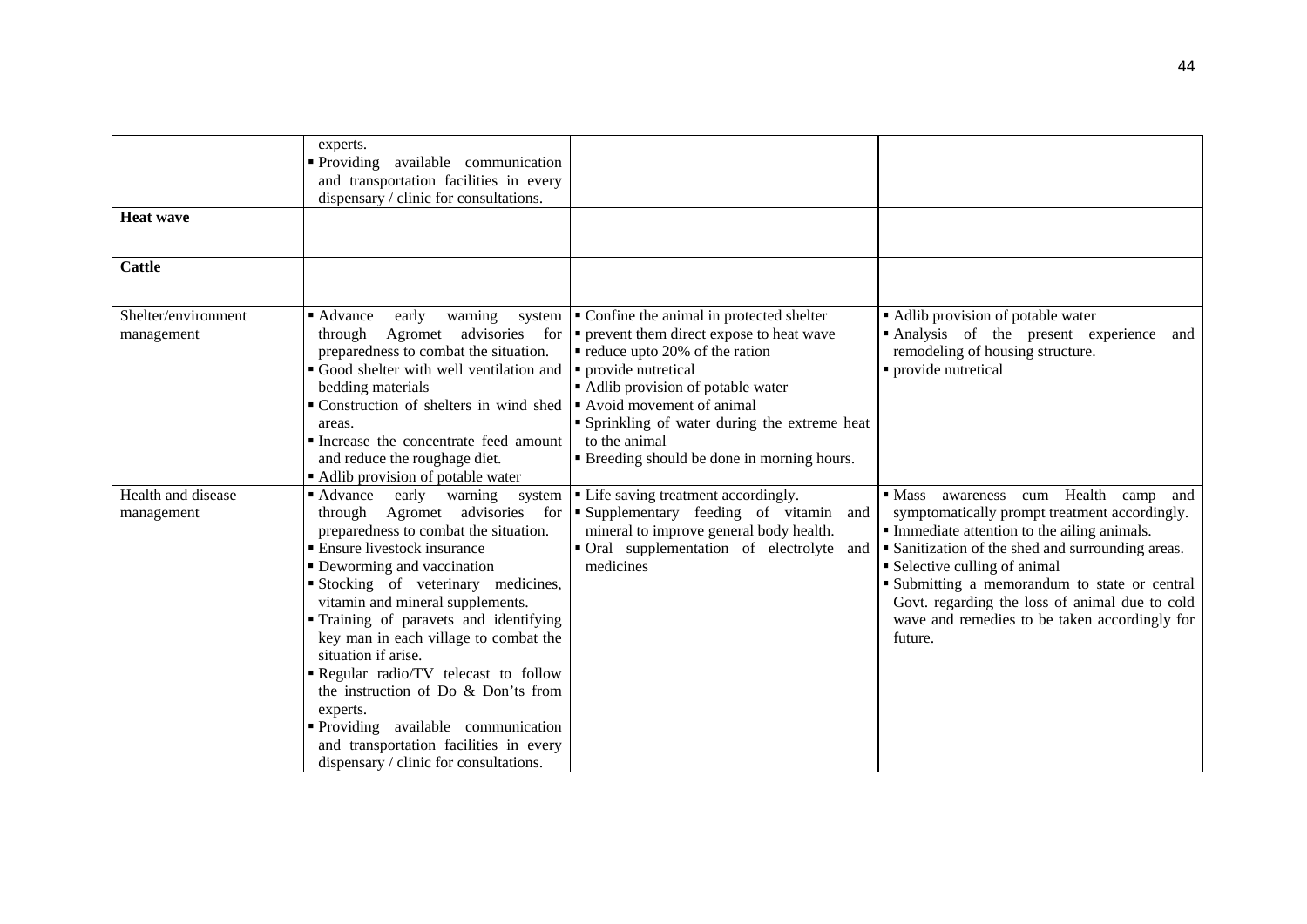| Mithun                            |                                                                                                                                                                                                                                                                                                                                                                                                                                                                       |                                                                                                                                                                                                                                                                                                                                                                           |                                                                                                                                                                                                                                                                                                                                                                                                 |
|-----------------------------------|-----------------------------------------------------------------------------------------------------------------------------------------------------------------------------------------------------------------------------------------------------------------------------------------------------------------------------------------------------------------------------------------------------------------------------------------------------------------------|---------------------------------------------------------------------------------------------------------------------------------------------------------------------------------------------------------------------------------------------------------------------------------------------------------------------------------------------------------------------------|-------------------------------------------------------------------------------------------------------------------------------------------------------------------------------------------------------------------------------------------------------------------------------------------------------------------------------------------------------------------------------------------------|
| Shelter/environment<br>management | ■ Advance<br>early<br>warning<br>system<br>advisories<br>through<br>Agromet<br>preparedness to combat the situation.<br>Good shelter with well ventilation and<br>bedding materials<br>• Construction of shelters in wind shed<br>areas.<br>Increase the concentrate feed amount<br>and reduce the roughage diet.<br>Adlib provision of potable water                                                                                                                 | • Confine the animal in protected shelter<br>for $\vert \cdot \vert$ prevent them direct expose to heat wave<br>• reduce upto 20% of the ration<br>• provide nutretical<br>• Adlib provision of potable water<br>Avoid movement of animal<br>• Sprinkling of water during the extreme heat<br>to the animal<br>" Breeding should be done in morning hours.                | • Adlib provision of potable water<br>Analysis of the present experience<br>and<br>remodeling of housing structure.<br>• provide nutretical                                                                                                                                                                                                                                                     |
| Health and disease<br>management  | • Ensure livestock insurance<br>· Deworming to reduce worm load<br>Stocking of veterinary medicines,<br>vitamin and mineral supplements.<br>• Training of paravets and identifying<br>key man in each village to combat the<br>situation if arise.<br>Regular radio/TV telecast to follow<br>the instruction of Do & Don'ts from<br>experts.<br>Providing available communication<br>and transportation facilities in every<br>dispensary / clinic for consultations. | · Mass awareness cum Health camp and<br>symptomatically<br>prompt<br>treatment<br>accordingly.<br>Supplementary feeding of vitamin and<br>mineral to improve general body health.<br>• selective culling of injured animal                                                                                                                                                | Immediate attention to the ailing animals.<br>• selective culling of injured animal<br>· Mass awareness cum Health<br>camp<br>and<br>symptomatically prompt treatment accordingly.<br>• Sanitization of the shed and surrounding areas.<br>• Submitting a memorandum to state or central<br>Govt. regarding the loss of animal due to flood<br>and remedies to be taken accordingly for future. |
| Goat/Sheep                        |                                                                                                                                                                                                                                                                                                                                                                                                                                                                       |                                                                                                                                                                                                                                                                                                                                                                           |                                                                                                                                                                                                                                                                                                                                                                                                 |
| Shelter/environment<br>management | ■ Advance<br>early<br>warning<br>system<br>advisories<br>through<br>Agromet<br>preparedness to combat the situation.<br>Good shelter with well ventilation and<br>bedding materials<br>Construction of shelters in wind shed<br>areas.<br>Increase the concentrate feed amount<br>and reduce the roughage diet.<br>Adlib provision of potable water                                                                                                                   | • Confine the animal in protected shelter<br>for $\vert \cdot \vert$ prevent them direct expose to heat wave<br>• reduce upto 20% of the ration<br>• provide nutretical<br>• Adlib provision of potable water<br>Avoid movement of animal<br>• Sprinkling of water during the extreme heat<br>to the animal<br><b>Example 1</b> Breeding should be done in morning hours. | • Adlib provision of potable water<br>Analysis of the present experience<br>and<br>remodeling of housing structure.<br>• provide nutretical                                                                                                                                                                                                                                                     |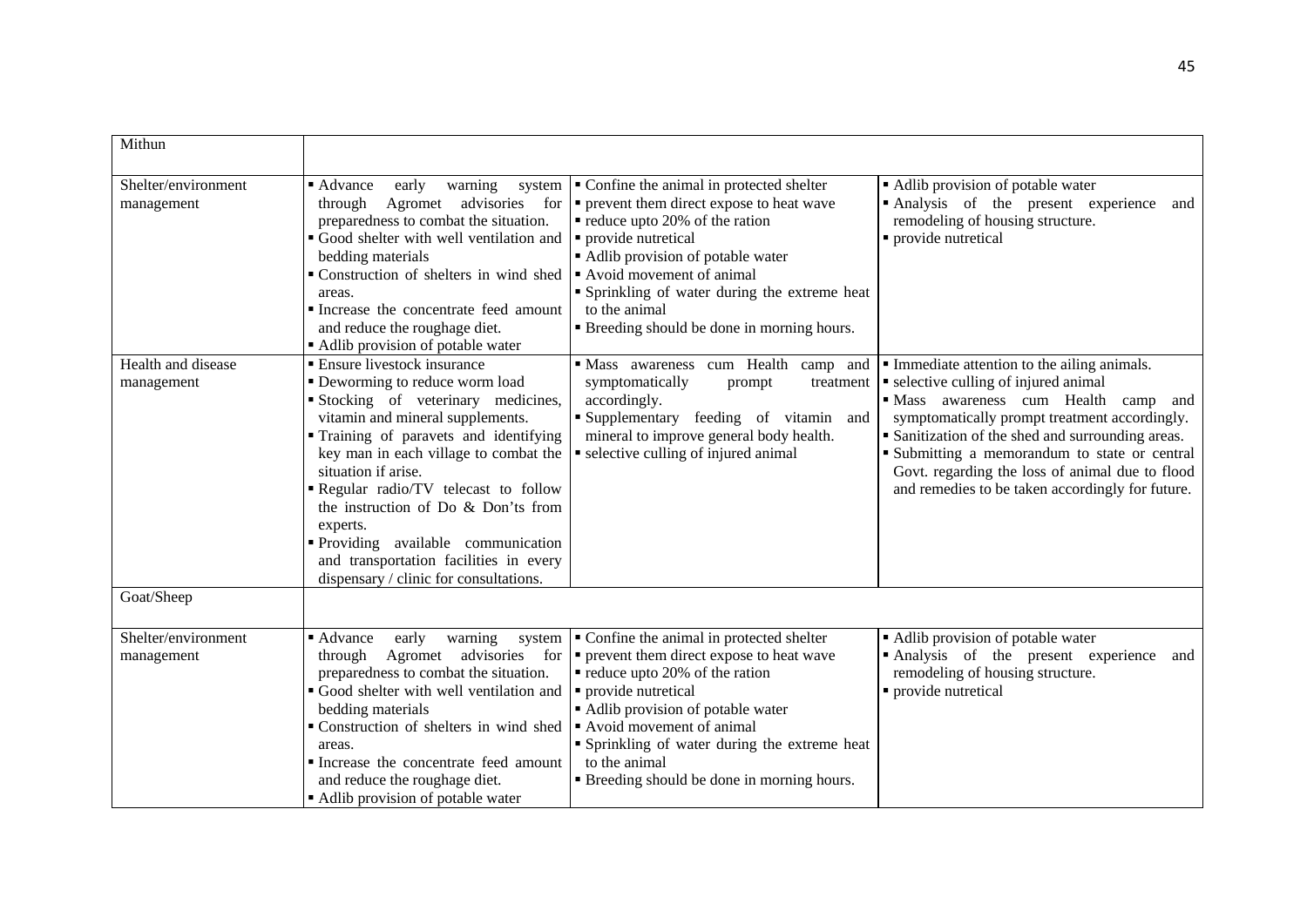| Health and disease<br>management  | <b>Ensure livestock insurance</b><br>• Deworming to reduce worm load<br>Stocking of veterinary medicines,<br>vitamin and mineral supplements.<br>Training of paravets and identifying<br>key man in each village to combat the<br>situation if arise.<br>Regular radio/TV telecast to follow<br>the instruction of Do & Don'ts from<br>experts.<br>Providing available communication<br>and transportation facilities in every<br>dispensary / clinic for consultations. | • Mass awareness cum Health camp and<br>symptomatically<br>treatment<br>prompt<br>accordingly.<br>Supplementary feeding of vitamin and<br>mineral to improve general body health.<br>selective culling of injured animal                                                                                                         | • Immediate attention to the ailing animals.<br>• selective culling of injured animal<br>· Mass awareness cum Health camp and<br>symptomatically prompt treatment accordingly.<br>• Sanitization of the shed and surrounding areas.<br>Submitting a memorandum to state or central<br>Govt. regarding the loss of animal due to flood<br>and remedies to be taken accordingly for future.   |
|-----------------------------------|--------------------------------------------------------------------------------------------------------------------------------------------------------------------------------------------------------------------------------------------------------------------------------------------------------------------------------------------------------------------------------------------------------------------------------------------------------------------------|----------------------------------------------------------------------------------------------------------------------------------------------------------------------------------------------------------------------------------------------------------------------------------------------------------------------------------|---------------------------------------------------------------------------------------------------------------------------------------------------------------------------------------------------------------------------------------------------------------------------------------------------------------------------------------------------------------------------------------------|
| Pig                               |                                                                                                                                                                                                                                                                                                                                                                                                                                                                          |                                                                                                                                                                                                                                                                                                                                  |                                                                                                                                                                                                                                                                                                                                                                                             |
| Shelter/environment<br>management | ■ Advance<br>early<br>warning<br>system<br>Agromet advisories<br>through<br>preparedness to combat the situation.<br>Good shelter with well ventilation and<br>bedding materials<br>• Construction of shelters in wind shed • Avoid movement of animal<br>areas.<br>Increase the concentrate feed amount<br>and reduce the roughage diet.<br>Adlib provision of potable water                                                                                            | • Confine the animal in protected shelter<br>for $\vert \bullet \vert$ prevent them direct expose to heat wave<br>• reduce upto 20% of the ration<br>• provide nutretical<br>• Adlib provision of potable water<br>• Sprinkling of water during the extreme heat<br>to the animal<br>• Breeding should be done in morning hours. | • Adlib provision of potable water<br>Analysis of the present experience<br>and<br>remodeling of housing structure.<br>• provide nutretical                                                                                                                                                                                                                                                 |
| Health and disease<br>management  | • Ensure livestock insurance<br>• Deworming to reduce worm load<br>Stocking of veterinary medicines,<br>vitamin and mineral supplements.<br>Training of paravets and identifying<br>key man in each village to combat the<br>situation if arise.<br>Regular radio/TV telecast to follow<br>the instruction of Do & Don'ts from<br>experts.<br>Providing available communication<br>and transportation facilities in every                                                | · Mass awareness cum Health camp and<br>symptomatically<br>prompt<br>treatment<br>accordingly.<br>Supplementary feeding of vitamin and<br>mineral to improve general body health.<br>• selective culling of injured animal                                                                                                       | • Immediate attention to the ailing animals.<br>• selective culling of injured animal<br>· Mass awareness cum Health camp and<br>symptomatically prompt treatment accordingly.<br>• Sanitization of the shed and surrounding areas.<br>• Submitting a memorandum to state or central<br>Govt. regarding the loss of animal due to flood<br>and remedies to be taken accordingly for future. |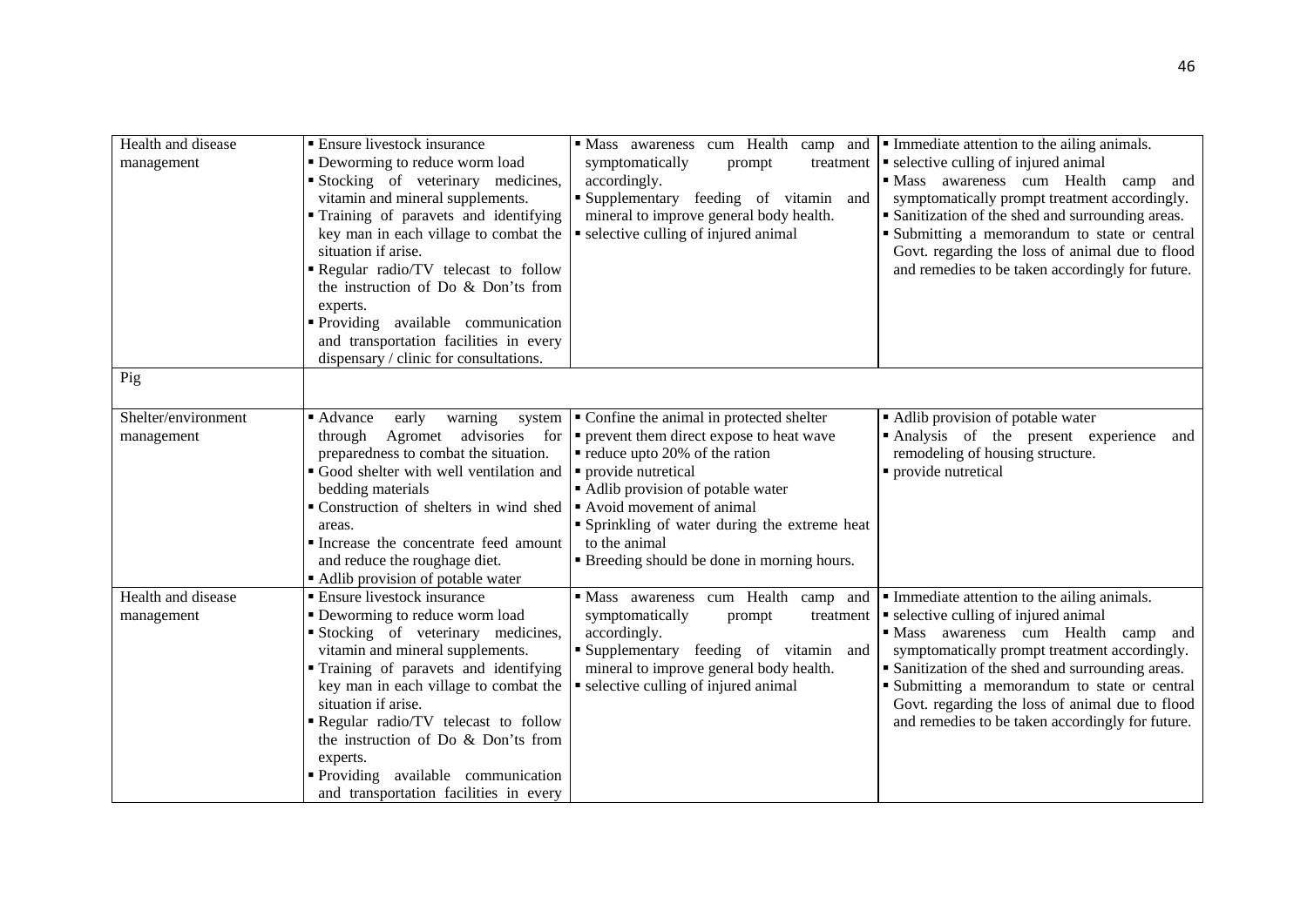|                                   | dispensary / clinic for consultations.                                                                                                                                                                                                                                                                                                                                                                                                                              |                                                                                                                                                                                                                         |                                                                                                                                                                                                                                                                                                                                                                                          |
|-----------------------------------|---------------------------------------------------------------------------------------------------------------------------------------------------------------------------------------------------------------------------------------------------------------------------------------------------------------------------------------------------------------------------------------------------------------------------------------------------------------------|-------------------------------------------------------------------------------------------------------------------------------------------------------------------------------------------------------------------------|------------------------------------------------------------------------------------------------------------------------------------------------------------------------------------------------------------------------------------------------------------------------------------------------------------------------------------------------------------------------------------------|
| <b>Cold wave</b>                  |                                                                                                                                                                                                                                                                                                                                                                                                                                                                     |                                                                                                                                                                                                                         |                                                                                                                                                                                                                                                                                                                                                                                          |
| <b>Cattle</b>                     |                                                                                                                                                                                                                                                                                                                                                                                                                                                                     |                                                                                                                                                                                                                         |                                                                                                                                                                                                                                                                                                                                                                                          |
| Shelter/environment<br>management | Good shelter with well ventilation and<br>bedding materials<br>Construction of shelters in wind shed<br>areas.<br>Example Feed balance ration to withstand the<br>cold wave prior to occurrence.                                                                                                                                                                                                                                                                    | • Confine the animal in protected shelter<br>• prevent them direct expose to cold wave<br>• provide extra bedding materials<br>· feed extra ration along with mineral and<br>vitamin supplements to withstand cold wave | Analysis of the present experience<br>and<br>remodeling of housing structure.                                                                                                                                                                                                                                                                                                            |
| Health and disease<br>management  | ■ Ensure livestock insurance<br>• Deworming to reduce worm load<br>Stocking of veterinary medicines,<br>vitamin and mineral supplements.<br>Training of paravets and identifying<br>key man in each village to combat the<br>situation if arise.<br>Regular radio/TV telecast to follow<br>the instruction of Do & Don'ts from<br>experts.<br>Providing available communication<br>and transportation facilities in every<br>dispensary / clinic for consultations. | · Mass awareness cum Health camp and<br>symptomatically<br>prompt<br>treatment<br>accordingly.<br>Supplementary feeding of vitamin and<br>mineral to improve general body health.                                       | · Mass awareness cum Health camp and<br>symptomatically prompt treatment accordingly.<br>• Immediate attention to the ailing animals.<br>• Sanitization of the shed and surrounding areas.<br>• selective culling of animal<br>Submitting a memorandum to state or central<br>Govt. regarding the loss of animal due to cold<br>wave and remedies to be taken accordingly for<br>future. |
| Mithun                            |                                                                                                                                                                                                                                                                                                                                                                                                                                                                     |                                                                                                                                                                                                                         |                                                                                                                                                                                                                                                                                                                                                                                          |
| Shelter/environment<br>management | Good shelter with well ventilation and<br>bedding materials<br>• Construction of shelters in wind shed<br>areas.<br>" Feed balance ration to withstand the<br>cold wave prior to occurrence.                                                                                                                                                                                                                                                                        | • Confine the animal in protected shelter<br>• prevent them direct expose to cold wave<br>• provide extra bedding materials<br>· feed extra ration along with mineral and<br>vitamin supplements to withstand cold wave | Analysis of the present experience and<br>remodeling of housing structure.                                                                                                                                                                                                                                                                                                               |
| Health and disease<br>management  | • Ensure livestock insurance<br>• Deworming to reduce worm load<br>Stocking of veterinary medicines,<br>vitamin and mineral supplements.                                                                                                                                                                                                                                                                                                                            | 1. Mass awareness cum Health camp and<br>symptomatically<br>prompt<br>treatment<br>accordingly.                                                                                                                         | • 1. Mass awareness cum Health camp and<br>symptomatically prompt treatment accordingly.<br>• 2. Immediate attention to the ailing animals.<br>• 2. Supplementary feeding of vitamin and • 3. Sanitization of the shed and surrounding                                                                                                                                                   |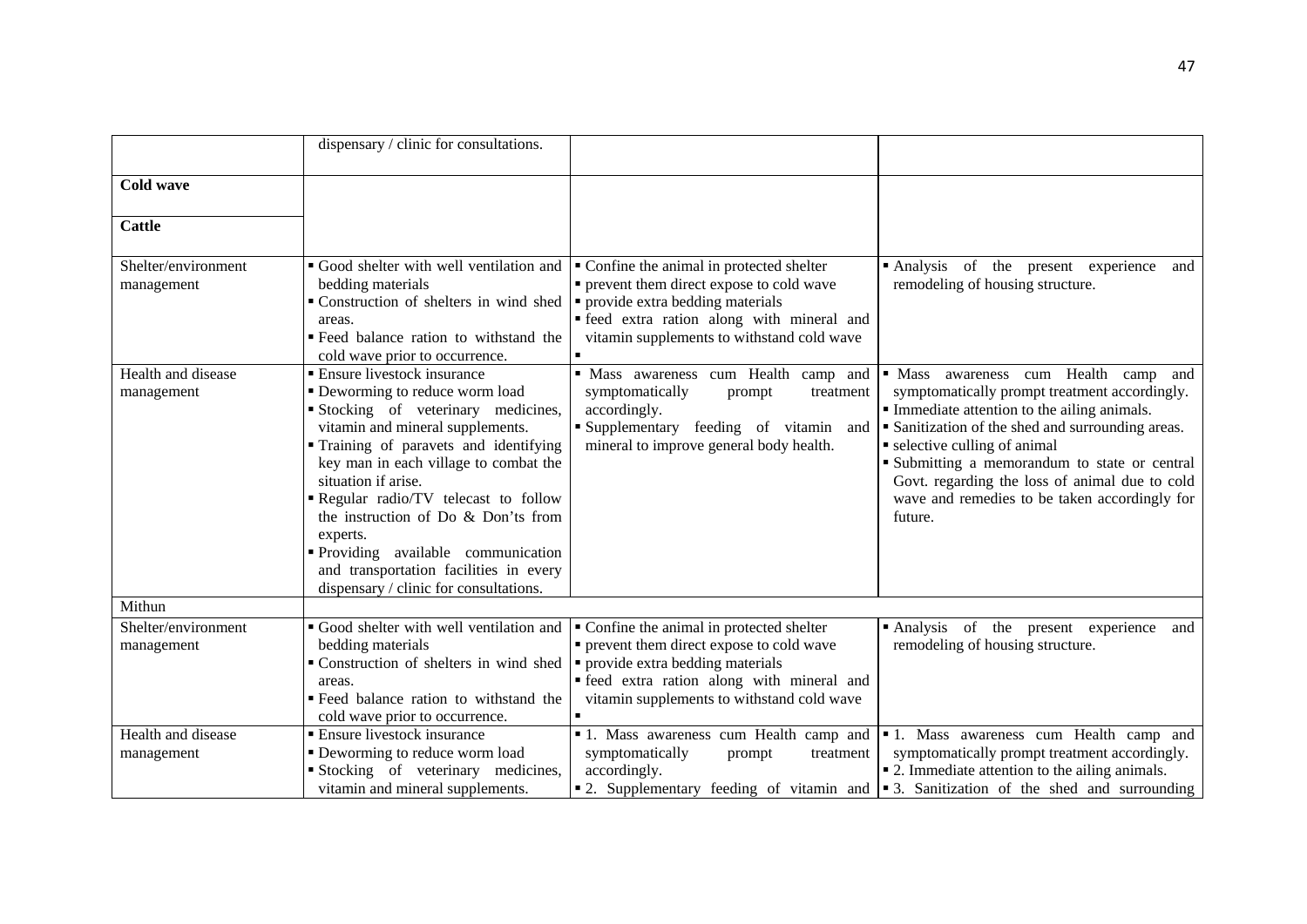|                                   | Training of paravets and identifying<br>key man in each village to combat the<br>situation if arise.<br>Regular radio/TV telecast to follow<br>the instruction of Do & Don'ts from<br>experts.<br>Providing available communication<br>and transportation facilities in every<br>dispensary / clinic for consultations.                                                                                                                                             | mineral to improve general body health.                                                                                                                                                                                 | areas.<br>• 4. selective culling of animal<br>• 5. Submitting a memorandum to state or central<br>Govt. regarding the loss of animal due to cold<br>wave and remedies to be taken accordingly for<br>future.                                                                                                                                                                                |
|-----------------------------------|---------------------------------------------------------------------------------------------------------------------------------------------------------------------------------------------------------------------------------------------------------------------------------------------------------------------------------------------------------------------------------------------------------------------------------------------------------------------|-------------------------------------------------------------------------------------------------------------------------------------------------------------------------------------------------------------------------|---------------------------------------------------------------------------------------------------------------------------------------------------------------------------------------------------------------------------------------------------------------------------------------------------------------------------------------------------------------------------------------------|
| Pig                               |                                                                                                                                                                                                                                                                                                                                                                                                                                                                     |                                                                                                                                                                                                                         |                                                                                                                                                                                                                                                                                                                                                                                             |
| Shelter/environment<br>management | Good shelter with well ventilation and<br>bedding materials<br>• Construction of shelters in wind shed<br>areas.<br>· Feed balance ration to withstand the<br>cold wave prior to occurrence.                                                                                                                                                                                                                                                                        | • Confine the animal in protected shelter<br>• prevent them direct expose to cold wave<br>• provide extra bedding materials<br>· feed extra ration along with mineral and<br>vitamin supplements to withstand cold wave | Analysis of the present experience<br>and<br>remodeling of housing structure.                                                                                                                                                                                                                                                                                                               |
| Health and disease<br>management  | • Ensure livestock insurance<br>• Deworming to reduce worm load<br>Stocking of veterinary medicines,<br>vitamin and mineral supplements.<br>Training of paravets and identifying<br>key man in each village to combat the<br>situation if arise.<br>Regular radio/TV telecast to follow<br>the instruction of Do & Don'ts from<br>experts.<br>Providing available communication<br>and transportation facilities in every<br>dispensary / clinic for consultations. | Mass awareness cum Health camp and<br>symptomatically<br>prompt<br>treatment<br>accordingly.<br>Supplementary feeding of vitamin and<br>mineral to improve general body health.                                         | • Mass awareness cum Health camp<br>and<br>symptomatically prompt treatment accordingly.<br>Immediate attention to the ailing animals.<br>• Sanitization of the shed and surrounding areas.<br>• Selective culling of animal<br>• Submitting a memorandum to state or central<br>Govt. regarding the loss of animal due to cold<br>wave and remedies to be taken accordingly for<br>future. |
| Goat/Sheep                        |                                                                                                                                                                                                                                                                                                                                                                                                                                                                     |                                                                                                                                                                                                                         |                                                                                                                                                                                                                                                                                                                                                                                             |
| Shelter/environment<br>management | Good shelter with well ventilation and<br>bedding materials<br>Construction of shelters in wind shed<br>areas.<br>· Feed balance ration to withstand the<br>cold wave prior to occurrence.                                                                                                                                                                                                                                                                          | • Confine the animal in protected shelter<br>• prevent them direct expose to cold wave<br>• provide extra bedding materials<br>· feed extra ration along with mineral and<br>vitamin supplements to withstand cold wave | Analysis of the present experience<br>and<br>remodeling of housing structure.                                                                                                                                                                                                                                                                                                               |
| Health and disease                | <b>Ensure livestock insurance</b>                                                                                                                                                                                                                                                                                                                                                                                                                                   | Mass awareness cum Health camp and   Mass awareness cum Health camp                                                                                                                                                     | and                                                                                                                                                                                                                                                                                                                                                                                         |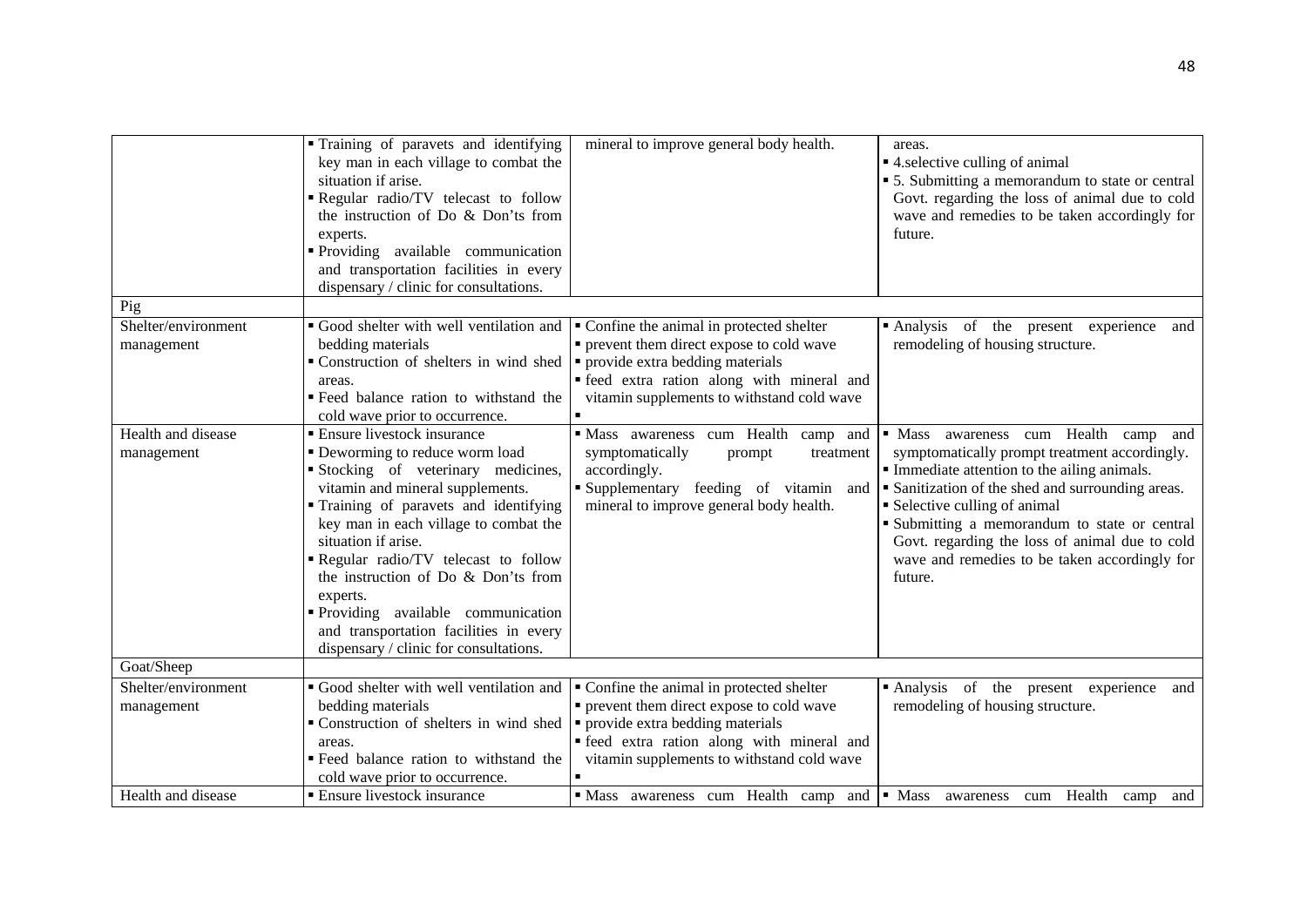| management        | • Deworming to reduce worm load        | symptomatically<br>treatment<br>prompt     | symptomatically prompt treatment accordingly.           |
|-------------------|----------------------------------------|--------------------------------------------|---------------------------------------------------------|
|                   | Stocking of veterinary medicines,      | accordingly.                               | • Immediate attention to the ailing animals.            |
|                   | vitamin and mineral supplements.       | ■ Supplementary<br>feeding of vitamin and  | • Sanitization of the shed and surrounding areas.       |
|                   | • Training of paravets and identifying | mineral to improve general body health.    | • Selective culling of animal                           |
|                   | key man in each village to combat the  |                                            | " Submitting a memorandum to state or central           |
|                   | situation if arise.                    |                                            | Govt. regarding the loss of animal due to cold          |
|                   | Regular radio/TV telecast to follow    |                                            | wave and remedies to be taken accordingly for           |
|                   | the instruction of Do & Don'ts from    |                                            | future.                                                 |
|                   | experts.                               |                                            |                                                         |
|                   | • Providing available communication    |                                            |                                                         |
|                   | and transportation facilities in every |                                            |                                                         |
|                   | dispensary / clinic for consultations. |                                            |                                                         |
| <b>Snowfall</b>   | <b>Ensure livestock insurance</b>      | cum Health<br>camp and<br>• Mass awareness | cum Health camp and<br>$\blacksquare$ Mass<br>awareness |
|                   | • Deworming to reduce worm load        | symptomatically<br>prompt<br>treatment     | symptomatically prompt treatment accordingly.           |
|                   | Stocking of veterinary medicines,      | accordingly.                               | • Immediate attention to the ailing animals.            |
|                   | vitamin and mineral supplements.       | Supplementary feeding of vitamin and       | • Sanitization of the shed and surrounding areas.       |
|                   | • Training of paravets and identifying | mineral to improve general body health.    | • selective culling of animal                           |
|                   | key man in each village to combat the  |                                            | • Submitting a memorandum to state or central           |
|                   | situation if arise.                    |                                            | Govt. regarding the loss of animal due to cold          |
|                   | Regular radio/TV telecast to follow    |                                            | wave and remedies to be taken accordingly for           |
|                   | the instruction of Do & Don'ts from    |                                            | future.                                                 |
|                   | experts.                               |                                            |                                                         |
|                   | • Providing available communication    |                                            |                                                         |
|                   | and transportation facilities in every |                                            |                                                         |
|                   | dispensary / clinic for consultations. |                                            |                                                         |
| <b>Earthquake</b> | NA                                     | <b>NA</b>                                  | <b>NA</b>                                               |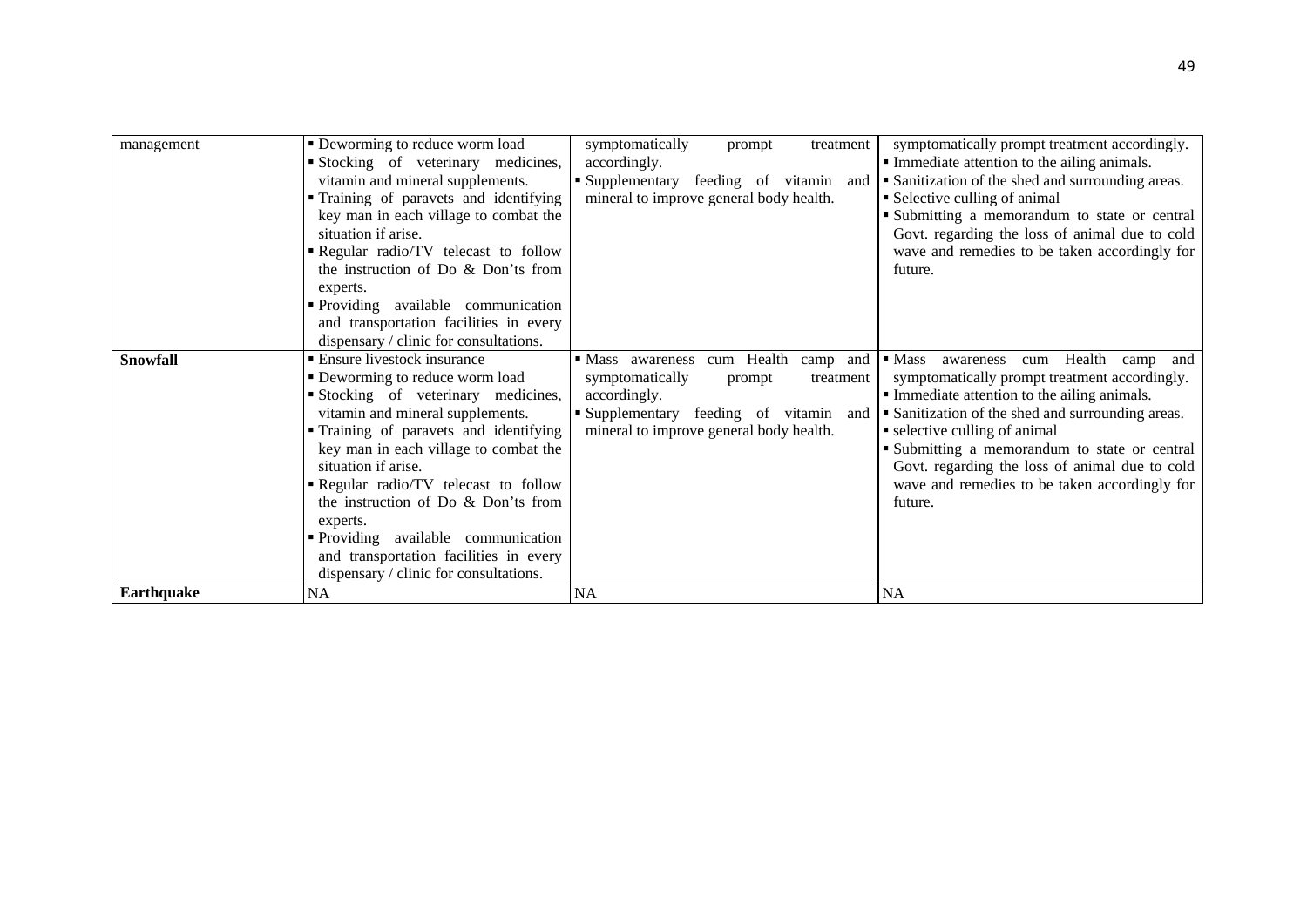| <b>Landslides</b> | ■ Ensure livestock insurance                                                         | cum Health camp and $\blacksquare$ Mass<br>• Mass awareness | cum Health camp and<br>awareness                           |
|-------------------|--------------------------------------------------------------------------------------|-------------------------------------------------------------|------------------------------------------------------------|
|                   | • Deworming to reduce worm load                                                      | symptomatically<br>treatment<br>prompt                      | symptomatically prompt treatment accordingly.              |
|                   | Stocking of veterinary medicines,                                                    | accordingly.                                                | Immediate attention to the ailing animals.                 |
|                   | vitamin and mineral supplements.                                                     | • Supplementary feeding of<br>vitamin                       | and <b>Sanitization</b> of the shed and surrounding areas. |
|                   | • Training of paravets and identifying                                               | mineral to improve general body health.                     | $\bullet$ selective culling of animal                      |
|                   | key man in each village to combat the $\vert \cdot \vert$ immediate rescue operation |                                                             | Submitting a memorandum to state or central                |
|                   | situation if arise.                                                                  | • Shifting of livestock to safe areas.                      | Govt. regarding the loss of animal due to                  |
|                   | Regular radio/TV telecast to follow                                                  |                                                             | landslides and remedies to be taken accordingly            |
|                   | the instruction of Do & Don'ts from                                                  |                                                             | for future.                                                |
|                   | experts.                                                                             |                                                             |                                                            |
|                   | • Providing available communication                                                  |                                                             |                                                            |
|                   | and transportation facilities in every                                               |                                                             |                                                            |
|                   | dispensary / clinic for consultations.                                               |                                                             |                                                            |

s based on forewarning wherever available

## **2.5.2 Poultry**

|                    | <b>Suggested contingency measures</b>         |                                                                             |                                       | <b>Convergence/linkages with</b><br>ongoing programs, if any |
|--------------------|-----------------------------------------------|-----------------------------------------------------------------------------|---------------------------------------|--------------------------------------------------------------|
|                    | <b>Before the event</b>                       | During the event                                                            | After the event                       |                                                              |
| <b>Drought</b>     |                                               |                                                                             |                                       |                                                              |
| Shortage of feed   | Awareness on maze, pea and Use of stored feed |                                                                             | Availing insurance for the crop       | Schemes from Line                                            |
| ingredients        |                                               | oil seed cultivation for use of $\bullet$ Use of feeds from the local       | loss.                                 | Deptt./RKVY/ATMA                                             |
|                    | poultry feed                                  | resources                                                                   | Availing subsidiary schemes from      |                                                              |
|                    |                                               | Procurement of feed ingredients $\blacksquare$ Regular radio/TV telecast to | line deptt.                           |                                                              |
|                    | in bulk.                                      | follow the instruction of Do $\&$                                           |                                       |                                                              |
|                    | Installation<br>of feed mixing                | Don'ts from experts.                                                        |                                       |                                                              |
|                    | plant                                         |                                                                             |                                       |                                                              |
| Drinking water     | Construction<br>of                            | water $\blacksquare$ Provision of potable water                             | Submitting a memorandum to            |                                                              |
|                    | harvesting structures.                        | ■ Use of stored water from water                                            | sate or central Govt. regarding       |                                                              |
|                    | Harvesting rain water & water                 | harvesting structure.                                                       | amount of water shortfall during      |                                                              |
|                    | from natural source                           | Fetching water from watershed                                               | drought and action to be initiate     |                                                              |
|                    | Developing watershed areas.                   | areas and natural stream/river.                                             | accordingly.                          |                                                              |
|                    |                                               | Regular radio/TV telecast to Avail subsidy water supply                     | Construction of permanent water       |                                                              |
|                    | follow the instruction of Do $\&$             | through tankers from sate or                                                | harvesting structure with a           |                                                              |
|                    | Don'ts from experts.                          | central Govt.                                                               | planning to fulfill the water         |                                                              |
|                    |                                               |                                                                             | requirement during drought.           |                                                              |
| Health and disease | Regular<br>deworming<br>and                   | Health<br>$\blacksquare$ Mass<br>awareness<br>cum                           | $-Mass$<br>Health<br>awareness<br>cum |                                                              |
| management         | vaccination<br>against<br>viral               | symptomatically<br>and<br>camp                                              | symptomatically<br>and<br>camp        |                                                              |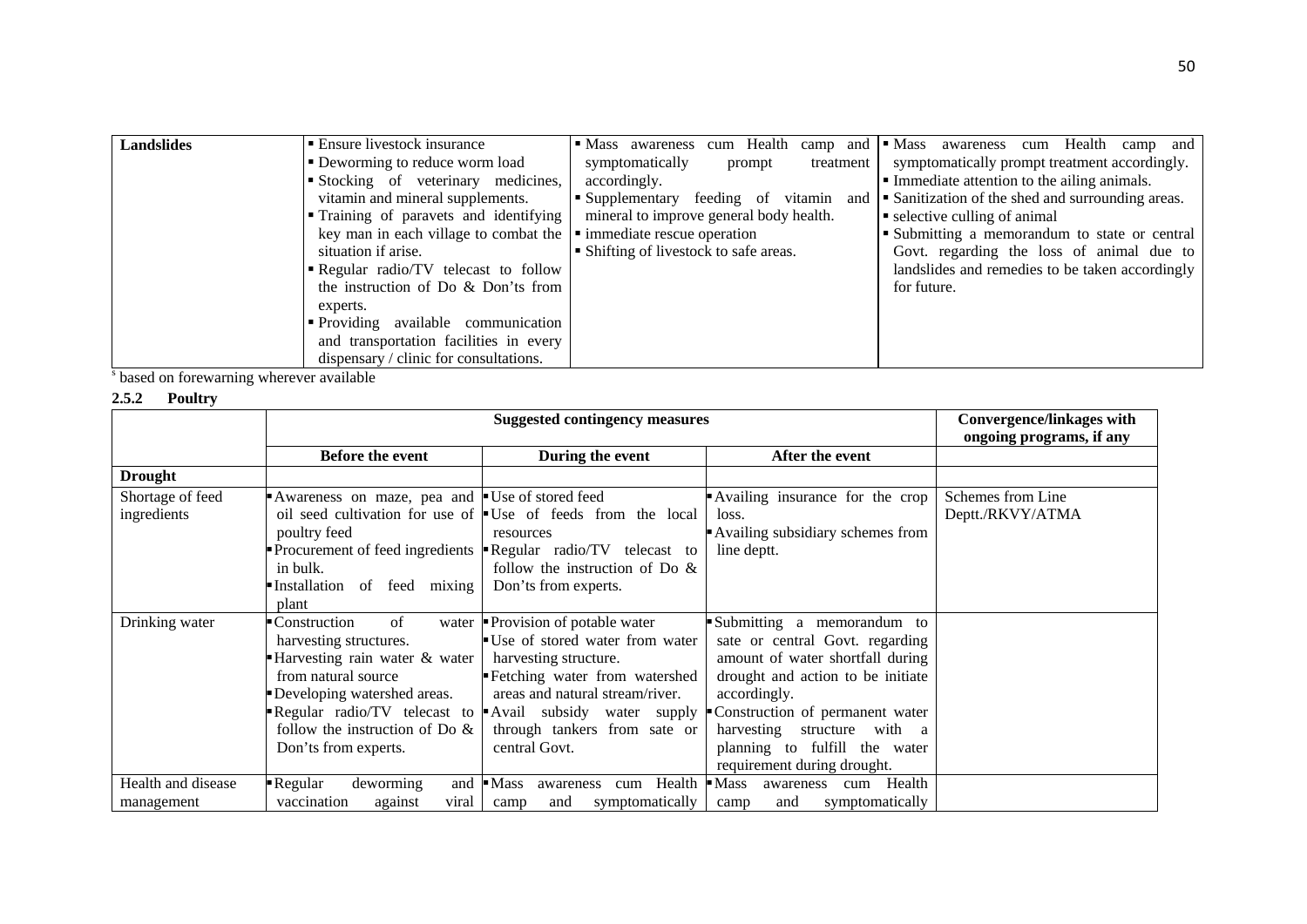|                  | disease.                                      | prompt treatment accordingly.                                               | prompt treatment accordingly.                                      |  |
|------------------|-----------------------------------------------|-----------------------------------------------------------------------------|--------------------------------------------------------------------|--|
|                  | Stocking<br>of<br>veterinary                  | Supplementary<br>feeding                                                    | of $\blacktriangleright$ selective culling of bird                 |  |
|                  | medicines, vitamin and mineral                |                                                                             | vitamin and mineral to reduce $\bullet$ Submitting a memorandum to |  |
|                  | supplements.                                  | heat stress                                                                 | sate or central Govt. regarding                                    |  |
|                  | Training of<br>paravets<br>and                | Regular radio/TV telecast to                                                | the loss of poultry due to Drought                                 |  |
|                  | identifying key man in each                   | follow the instruction of Do $\&$                                           | and remedies to be taken                                           |  |
|                  | village to combat the situation               | Don'ts from experts.                                                        | accordingly for future.                                            |  |
|                  | if arise.                                     |                                                                             |                                                                    |  |
|                  | Providing<br>available                        |                                                                             |                                                                    |  |
|                  | communication<br>and                          |                                                                             |                                                                    |  |
|                  | facilities<br>in<br>transportation            |                                                                             |                                                                    |  |
|                  | every dispensary / clinic for                 |                                                                             |                                                                    |  |
|                  | consultations.                                |                                                                             |                                                                    |  |
|                  | Proper ventilation system of                  |                                                                             |                                                                    |  |
|                  | Housing to reduce heat stress.                |                                                                             |                                                                    |  |
| <b>Floods</b>    |                                               |                                                                             |                                                                    |  |
| Shortage of feed | Awareness on maze, pea and Use of stored feed |                                                                             | Availing insurance for the crop                                    |  |
| ingredients      |                                               | oil seed cultivation for use of $\blacksquare$ Use of feeds from the local  | loss.                                                              |  |
|                  | poultry feed                                  | resources                                                                   | Availing subsidiary schemes from                                   |  |
|                  |                                               | Procurement of feed ingredients $\blacksquare$ Regular radio/TV telecast to | line deptt.                                                        |  |
|                  | in bulk and store in raise floor.             | follow the instruction of Do $\&$                                           |                                                                    |  |
|                  | Installation of feed mixing                   | Don'ts from experts.                                                        |                                                                    |  |
|                  | plant                                         |                                                                             |                                                                    |  |
| Drinking water   | Storage of safe drinking water                | • Chlorination of the drinking $\bullet$ Cleaning of water storage tanks    |                                                                    |  |
|                  | in community tanks / water                    | water and use of sand filter                                                | Relief for damaged tanks and                                       |  |
|                  | harvesting structures which is                | Supply of fresh drinking water                                              | community<br>pipe<br>line<br>for                                   |  |
|                  | not prone to seepage of flood                 | from nearby district.                                                       | reconstruction.                                                    |  |
|                  | water.                                        | Regular radio/TV telecast to                                                |                                                                    |  |
|                  | Installation of large sized sand              | follow the instruction of Do $\&$                                           |                                                                    |  |
|                  | filters with charcoal.                        | Don'ts from experts.                                                        |                                                                    |  |
|                  | Tying up with PHED Deptt. of                  |                                                                             |                                                                    |  |
|                  | neighboring district to supply                |                                                                             |                                                                    |  |
|                  | water at needy time.                          |                                                                             |                                                                    |  |
|                  | Creating awareness amongst                    |                                                                             |                                                                    |  |
|                  | public how to conserve water                  |                                                                             |                                                                    |  |
|                  | and judiciously use in flood                  |                                                                             |                                                                    |  |
|                  | situation.                                    |                                                                             |                                                                    |  |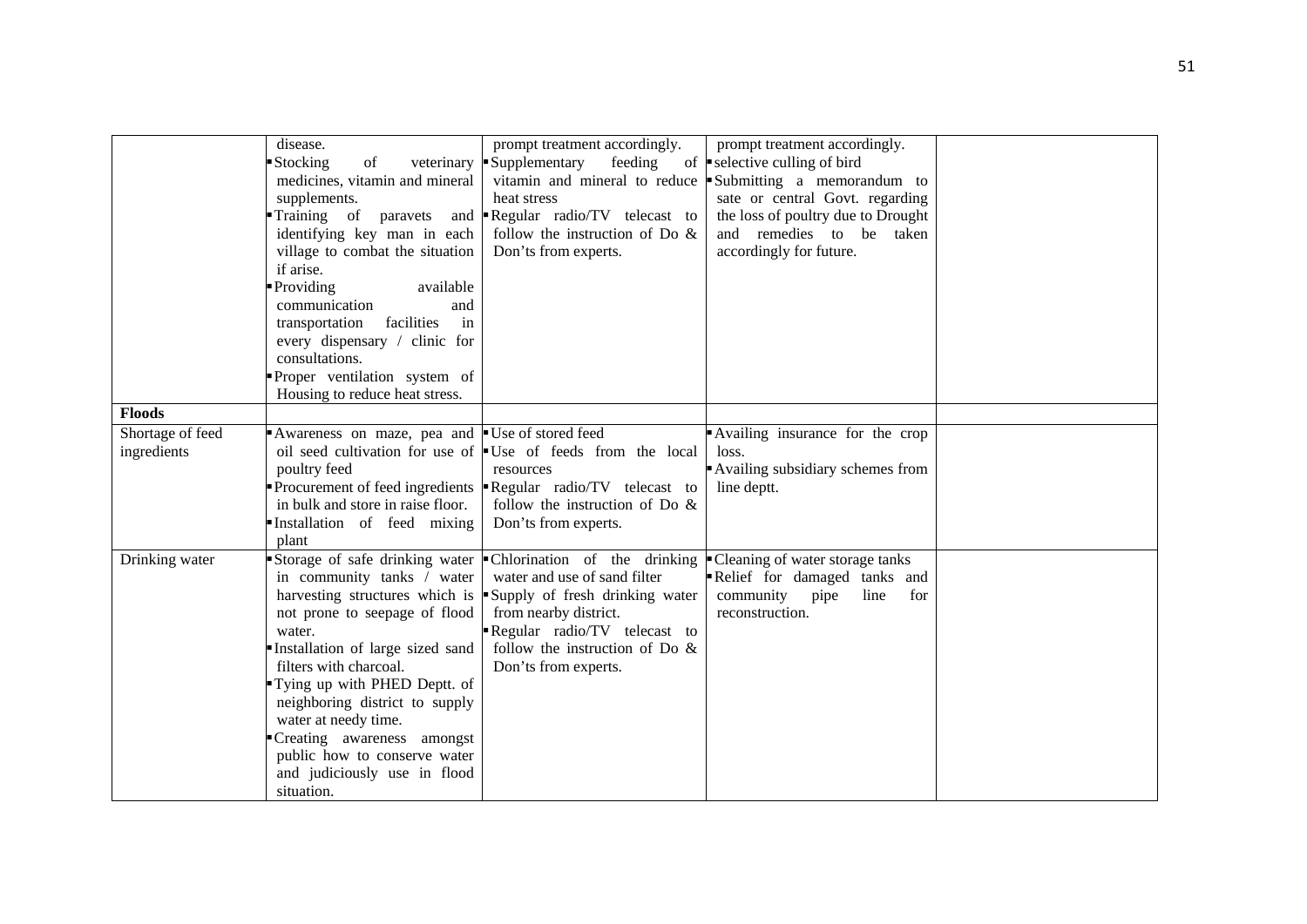| Health and disease<br>management  | deworming<br>- Regular<br>and<br>vaccination<br>viral<br>against<br>disease.<br>Stocking<br>of<br>veterinary | Mass awareness cum Health<br>symptomatically<br>and<br>camp<br>prompt treatment accordingly.<br>Supplementary<br>feeding | $\blacksquare$ Mass<br>cum Health<br>awareness<br>symptomatically<br>camp<br>and<br>prompt treatment accordingly.<br>of $\blacksquare$ selective culling of bird |           |
|-----------------------------------|--------------------------------------------------------------------------------------------------------------|--------------------------------------------------------------------------------------------------------------------------|------------------------------------------------------------------------------------------------------------------------------------------------------------------|-----------|
|                                   | medicines, vitamin and mineral<br>supplements.                                                               | vitamin and mineral to reduce<br>heat stress                                                                             | Submitting a memorandum to<br>sate or central Govt. regarding                                                                                                    |           |
|                                   | Training of paravets<br>and<br>identifying key man in each<br>village to combat the situation<br>if arise.   | Regular radio/TV telecast to<br>follow the instruction of Do $\&$<br>Don'ts from experts.                                | the loss of poultry due to Drought<br>and remedies to be taken<br>accordingly for future.                                                                        |           |
|                                   | Providing<br>available                                                                                       |                                                                                                                          |                                                                                                                                                                  |           |
|                                   | communication<br>and<br>facilities<br>in                                                                     |                                                                                                                          |                                                                                                                                                                  |           |
|                                   | transportation<br>every dispensary / clinic for                                                              |                                                                                                                          |                                                                                                                                                                  |           |
|                                   | consultations.                                                                                               |                                                                                                                          |                                                                                                                                                                  |           |
|                                   | Proper ventilation system of<br>Housing to reduce heat stress.                                               |                                                                                                                          |                                                                                                                                                                  |           |
| Cyclone                           |                                                                                                              |                                                                                                                          |                                                                                                                                                                  |           |
| Shortage of feed<br>ingredients   | <b>NA</b>                                                                                                    | NA                                                                                                                       | <b>NA</b>                                                                                                                                                        | <b>NA</b> |
| Drinking water                    | <b>NA</b>                                                                                                    | NA                                                                                                                       | NA                                                                                                                                                               | <b>NA</b> |
| Health and disease<br>management  | <b>NA</b>                                                                                                    | NA                                                                                                                       | <b>NA</b>                                                                                                                                                        | <b>NA</b> |
| <b>Heat wave</b>                  |                                                                                                              |                                                                                                                          |                                                                                                                                                                  |           |
| Shelter/environment<br>management | Advance early warning system<br>through Agromet advisories                                                   | • Confine the animal in protected<br>shelter                                                                             | • Adlib provision of potable water<br>$\blacksquare$ Analysis<br>of<br>the<br>present                                                                            |           |
|                                   | for preparedness to combat the<br>situation.                                                                 | • prevent them direct expose to<br>heat wave                                                                             | experience and remodeling of<br>housing structure.                                                                                                               |           |
|                                   | Good shelter<br>with well                                                                                    | $\blacksquare$ reduce upto 20% of the ration                                                                             | • provide nutretical                                                                                                                                             |           |
|                                   | ventilation<br>bedding<br>and<br>materials                                                                   | • provide nutretical<br>Adlib provision of potable                                                                       |                                                                                                                                                                  |           |
|                                   | Construction of shelters in<br>wind shed areas.                                                              | water<br>Avoid movement of animal                                                                                        |                                                                                                                                                                  |           |
|                                   |                                                                                                              | Increase the concentrate feed   Misting of water during the                                                              |                                                                                                                                                                  |           |
|                                   | and<br>reduce<br>amount<br>the                                                                               | extreme heat to the animal                                                                                               |                                                                                                                                                                  |           |
|                                   | roughage diet.<br>Adlib provision of potable                                                                 |                                                                                                                          |                                                                                                                                                                  |           |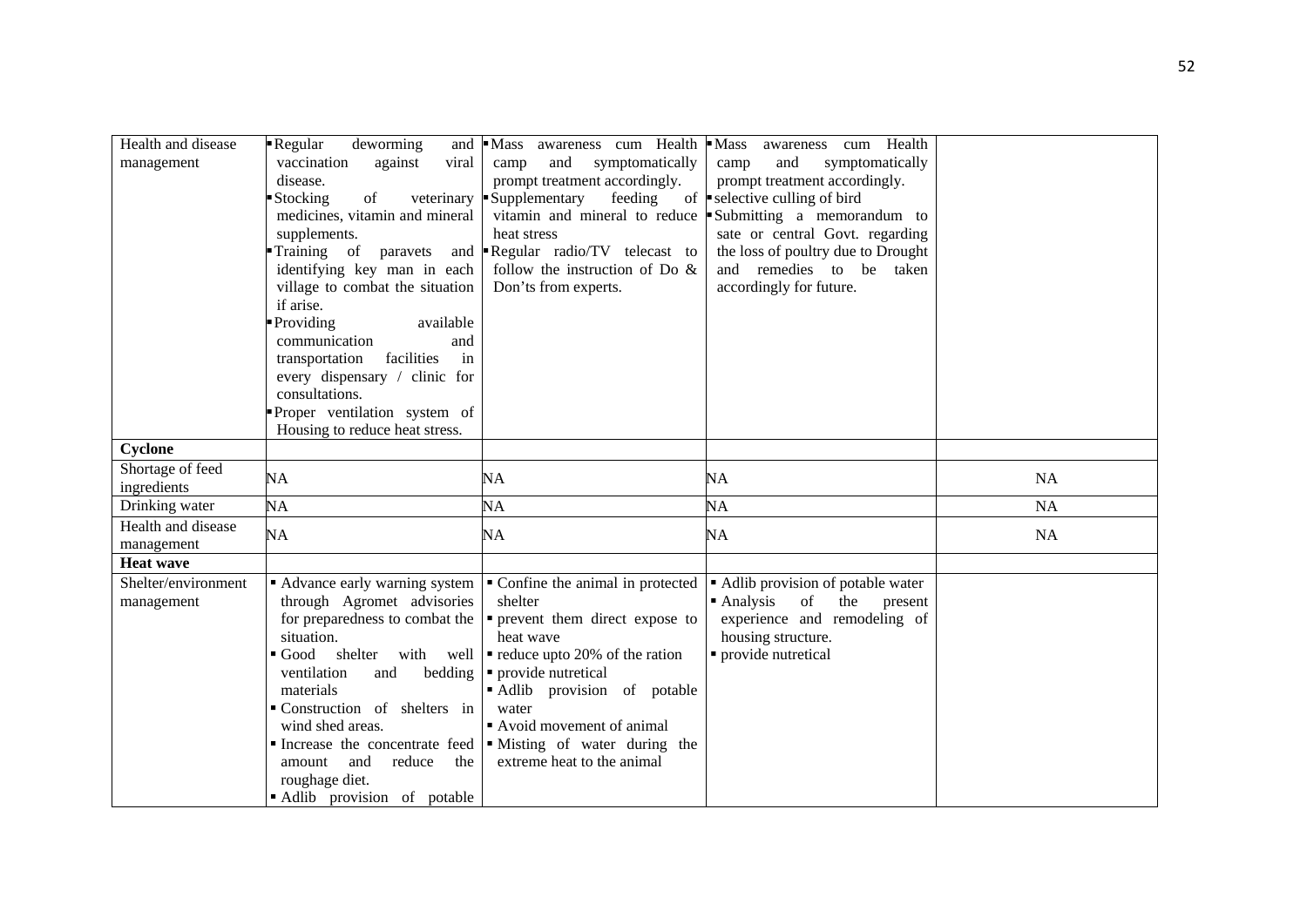|                                   | water                                                                                                                                                                                                                                                                                                                                                                                                                                                                                                                                  |                                                                                                                                                                                                                                                                                                                                                                                                                                  |                                                                                                                                                                                                                                                                                                                                                                                                                                                             |  |
|-----------------------------------|----------------------------------------------------------------------------------------------------------------------------------------------------------------------------------------------------------------------------------------------------------------------------------------------------------------------------------------------------------------------------------------------------------------------------------------------------------------------------------------------------------------------------------------|----------------------------------------------------------------------------------------------------------------------------------------------------------------------------------------------------------------------------------------------------------------------------------------------------------------------------------------------------------------------------------------------------------------------------------|-------------------------------------------------------------------------------------------------------------------------------------------------------------------------------------------------------------------------------------------------------------------------------------------------------------------------------------------------------------------------------------------------------------------------------------------------------------|--|
| Health and disease<br>management  | <b>Ensure livestock insurance</b><br>• Deworming to reduce worm<br>load<br>$\blacksquare$ Stocking<br>of<br>veterinary<br>medicines.<br>vitamin<br>and<br>mineral supplements.<br>Training of paravets<br>and<br>identifying key man in each<br>village to combat the situation<br>if arise.<br>Regular radio/TV telecast to<br>follow the instruction of Do $\&$<br>Don'ts from experts.<br>• Providing<br>available<br>communication<br>and<br>transportation<br>facilities<br>in<br>every dispensary / clinic for<br>consultations. | · Mass awareness cum Health<br>and symptomatically<br>camp<br>prompt treatment accordingly.<br>• Supplementary<br>feeding of<br>general body health.<br>selective culling of injured<br>animal                                                                                                                                                                                                                                   | $\blacksquare$ Immediate attention to the ailing<br>animals.<br>selective culling of injured<br>animal<br>vitamin and mineral to improve   Mass awareness cum Health<br>symptomatically<br>and<br>camp<br>prompt treatment accordingly.<br>· Sanitization of the shed and<br>surrounding areas.<br>Submitting a memorandum to<br>state or central Govt. regarding<br>the loss of animal due to flood<br>and remedies to be taken<br>accordingly for future. |  |
| <b>Cold wave</b>                  |                                                                                                                                                                                                                                                                                                                                                                                                                                                                                                                                        |                                                                                                                                                                                                                                                                                                                                                                                                                                  |                                                                                                                                                                                                                                                                                                                                                                                                                                                             |  |
| Shelter/environment<br>management | $\blacksquare$ Good<br>shelter<br>with<br>ventilation<br>bedding<br>and<br>materials<br>Construction of shelters in wind<br>shed areas.<br>$\blacksquare$ Feed<br>balance<br>ration<br>to<br>to occurrence.                                                                                                                                                                                                                                                                                                                            | well Confine the bird in protected<br>shelter<br>prove extra light to keep them<br>warm<br>prevent them direct expose to<br>cold wave<br>with stand the cold wave prior $\blacktriangleright$ provide extra bedding materials<br>feed extra ration along with<br>and<br>vitamin<br>mineral<br>supplements to withstand cold<br>wave<br>Regular radio/TV telecast to<br>follow the instruction of Do $\&$<br>Don'ts from experts. | Analysis of the present experience<br>and remodeling of housing<br>structure.                                                                                                                                                                                                                                                                                                                                                                               |  |
| Health and disease<br>management  | Ensure livestock insurance<br>Deworming to reduce worm<br>load and vaccination to protect                                                                                                                                                                                                                                                                                                                                                                                                                                              | Mass awareness cum Health<br>and<br>camp<br>symptomatically<br>prompt treatment accordingly.                                                                                                                                                                                                                                                                                                                                     | $-Mass$<br>Health<br>awareness<br>cum<br>and<br>symptomatically<br>camp<br>prompt treatment accordingly.                                                                                                                                                                                                                                                                                                                                                    |  |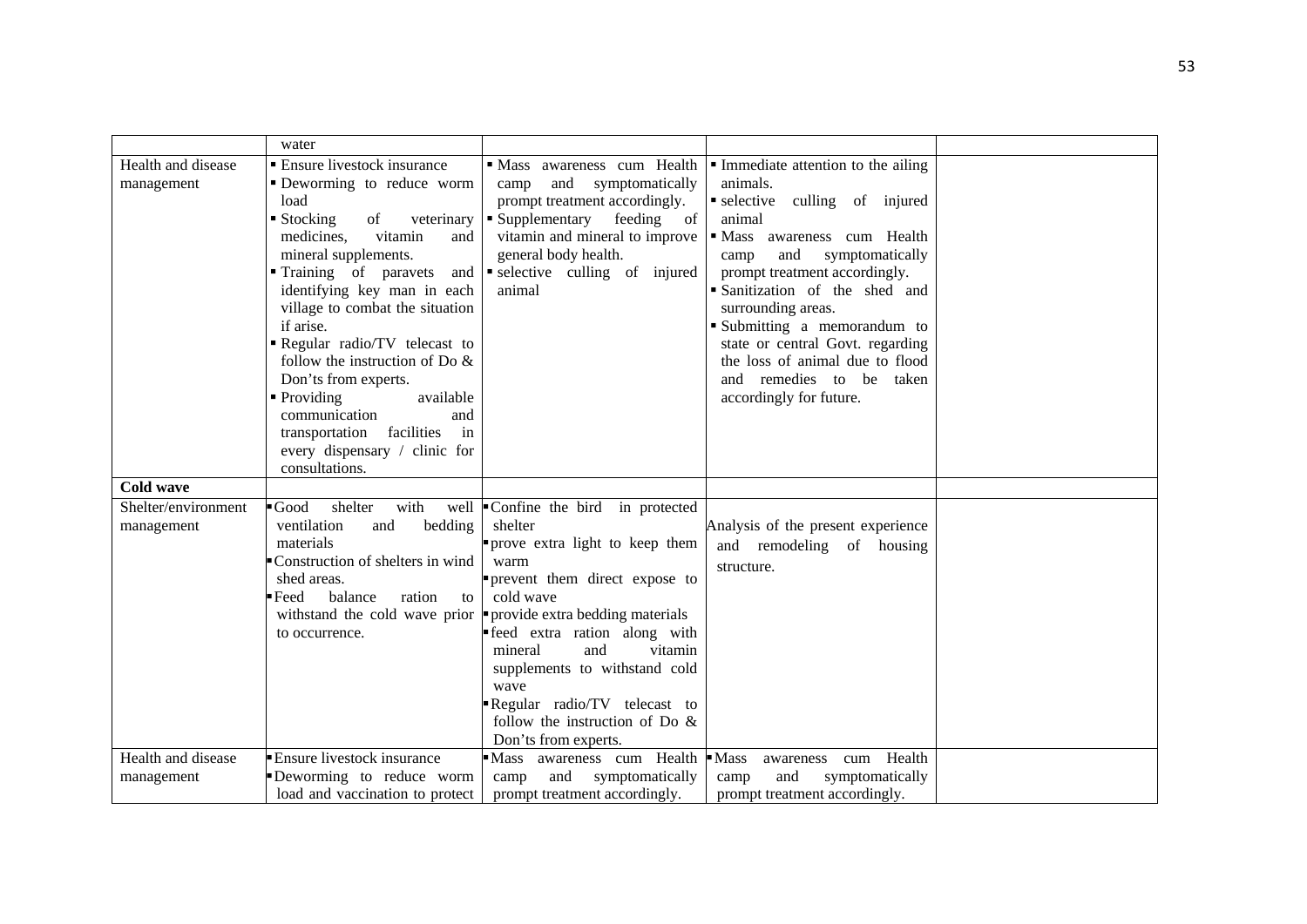|                               | viral disease<br>Stocking<br>of<br>veterinary<br>medicines, vitamin and mineral<br>supplements.<br>Training of<br>paravets<br>and<br>identifying key man in each<br>village to combat the situation<br>if arise.<br>Providing<br>available<br>communication<br>and<br>facilities<br>in<br>transportation<br>every dispensary / clinic for<br>consultations.                                                                                     | Supplementary<br>feeding<br>of<br>vitamin and mineral to improve<br>general body health.<br>Regular radio/TV telecast to<br>follow the instruction of Do $\&$   selective culling of animal<br>Don'ts from experts.                                                      | Immediate attention to the ailing<br>animals.<br>Sanitization of the shed and<br>surrounding areas.<br>Submitting a memorandum to<br>state or central Govt. regarding<br>the loss of animal due to cold<br>wave and remedies to be taken<br>accordingly for future.                                                                                                                          |           |
|-------------------------------|-------------------------------------------------------------------------------------------------------------------------------------------------------------------------------------------------------------------------------------------------------------------------------------------------------------------------------------------------------------------------------------------------------------------------------------------------|--------------------------------------------------------------------------------------------------------------------------------------------------------------------------------------------------------------------------------------------------------------------------|----------------------------------------------------------------------------------------------------------------------------------------------------------------------------------------------------------------------------------------------------------------------------------------------------------------------------------------------------------------------------------------------|-----------|
| Snowfall                      | <b>Ensure livestock insurance</b><br>Deworming to reduce worm<br>load and vaccination to protect<br>against viral disease<br>Stocking of veterinary<br>medicines, vitamin and mineral<br>supplements.<br>Training of paravets and<br>identifying key man in each<br>village to combat the situation<br>if arise.<br>Providing available<br>communication and<br>transportation facilities in<br>every dispensary / clinic for<br>consultations. | Mass awareness cum Health<br>camp and symptomatically<br>prompt treatment accordingly.<br>Supplementary feeding of<br>vitamin and mineral to improve<br>general body health.<br>Regular radio/TV telecast to<br>follow the instruction of Do $\&$<br>Don'ts from experts | Mass awareness cum Health<br>camp and symptomatically<br>prompt treatment accordingly.<br>Immediate attention to the ailing<br>animals.<br>Sanitization of the shed and<br>surrounding areas.<br>selective culling of animal<br>Submitting a memorandum to<br>state or central Govt. regarding<br>the loss of animal due to snow<br>fall and remedies to be taken<br>accordingly for future. | <b>NA</b> |
| Earthquake,<br>Landslides etc | <b>Ensure livestock insurance</b><br>Deworming to reduce worm<br>load and vaccination to protect<br>against viral disease<br>Stocking of veterinary<br>medicines, vitamin and mineral<br>supplements.<br>Training of paravets and                                                                                                                                                                                                               | Mass awareness cum Health<br>camp and symptomatically<br>prompt treatment accordingly.<br>Supplementary feeding of<br>vitamin and mineral to improve<br>general body health.<br>· immediate rescue operation<br>Shifting of livestock to safe                            | • Mass awareness cum Health<br>camp and symptomatically<br>prompt treatment accordingly.<br>Immediate attention to the ailing<br>animals.<br>Sanitization of the shed and<br>surrounding areas.<br>selective culling of animal                                                                                                                                                               | <b>NA</b> |